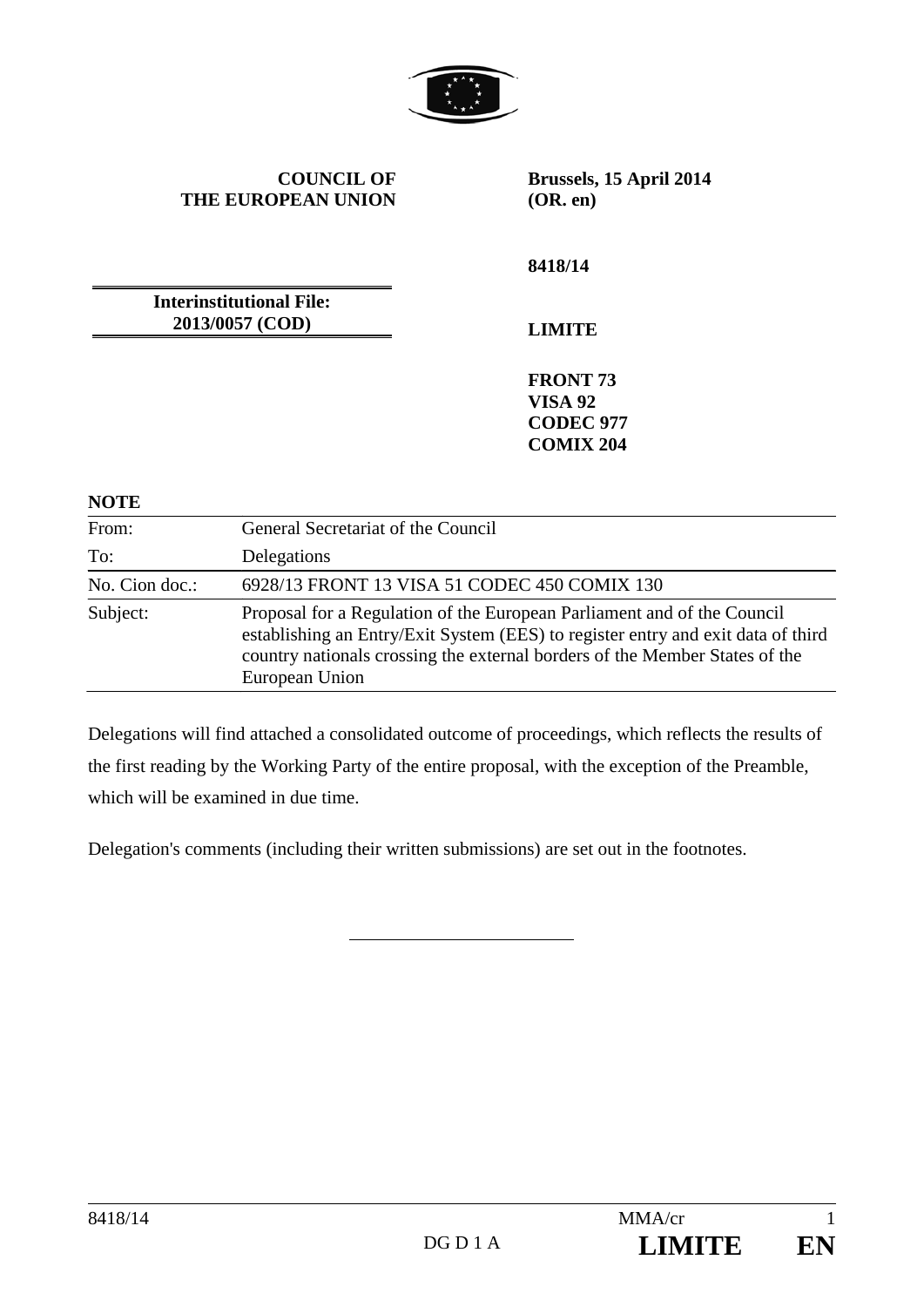#### Proposal for a

#### **REGULATION OF THE EUROPEAN PARLIAMENT AND OF THE COUNCIL**

#### **establishing an Entry/Exit System (EES) to register entry and exit data of third country nationals crossing the external borders of the Member States of the European Union**

HAVE ADOPTED THIS REGULATION**<sup>12</sup>** :

#### *CHAPTER 1 General Provisions*

#### *Article 1*

*Subject matter<sup>3</sup>* 

A system referred to as the 'Entry/Exit System' (EES) is hereby established for the recording and storage of information on the time and place of entry and exit of third country nationals crossing**<sup>4</sup>** the external borders and admitted for a short stay**<sup>5</sup>** in the territory of the Member States, for the calculation of the duration of their stay, and for the generation of alerts to Member States when authorised periods for stay have expired.

 $\mathbf{1}$ **SE** suggested the same approach as for the VIS Regulation, meaning that a technical group could be set up in advance to start working. SE asked Cion about the implementation of the RTP.

**2 HU, BG** and **SI** asked Cion what should be understood by "external borders" in the context of EES and RTP. **Cion** replied that the EES would apply to all Schengen Member States, including those which do not apply in full the Schengen acquis, from the first day of operation. As for RTP, Cion replied that it would be applicable to those Member States which do not apply in full the Schengen acquis only from the date on which the controls at the internal borders would be lifted. Cion added that those Member States should be able to unilaterally recognise the RTP status granted.

**3 HU** entered a parliamentary reservation. **PL** entered a general scrutiny reservation and a linguistic reservation. **ES** entered a reservation on this Article. **EE** entered a substantial reservation on Articles 1, 3 and 4. **CY, FI, HU, EE, MT, IT, PT, ES, AT** and **PL** were in favour of allow access to the EES to law enforcement authorities for the purpose of combating cross-border crime and terrorism and therefore asked to include such a reference in Article 1. **PL** supported by AT also stressed the importance of ensuring interoperability between SIS II and EES. **CH** was in favour of the inclusion of biometrics from the start and suggested to include this in Article 1: "collection and storage of alphanumeric and biometric data". **FR** supported CH and expressed the view that without biometrics overstayers could not be identified. and supported other delegations to allow access to the EES to law enforcement authorities for the purpose of combating cross-border crime.

**<sup>4</sup> EL** made the following drafting suggestion: "…crossing transit points on external borders of the Union…".

**<sup>5</sup> AT, CY, ES, FR, IT, LV, NL** and **RO** were in favour of making a reference just to "stay" in order to cover holders of residence permits and holders of long-stay visas and to be able to check the periods outside the Schengen area.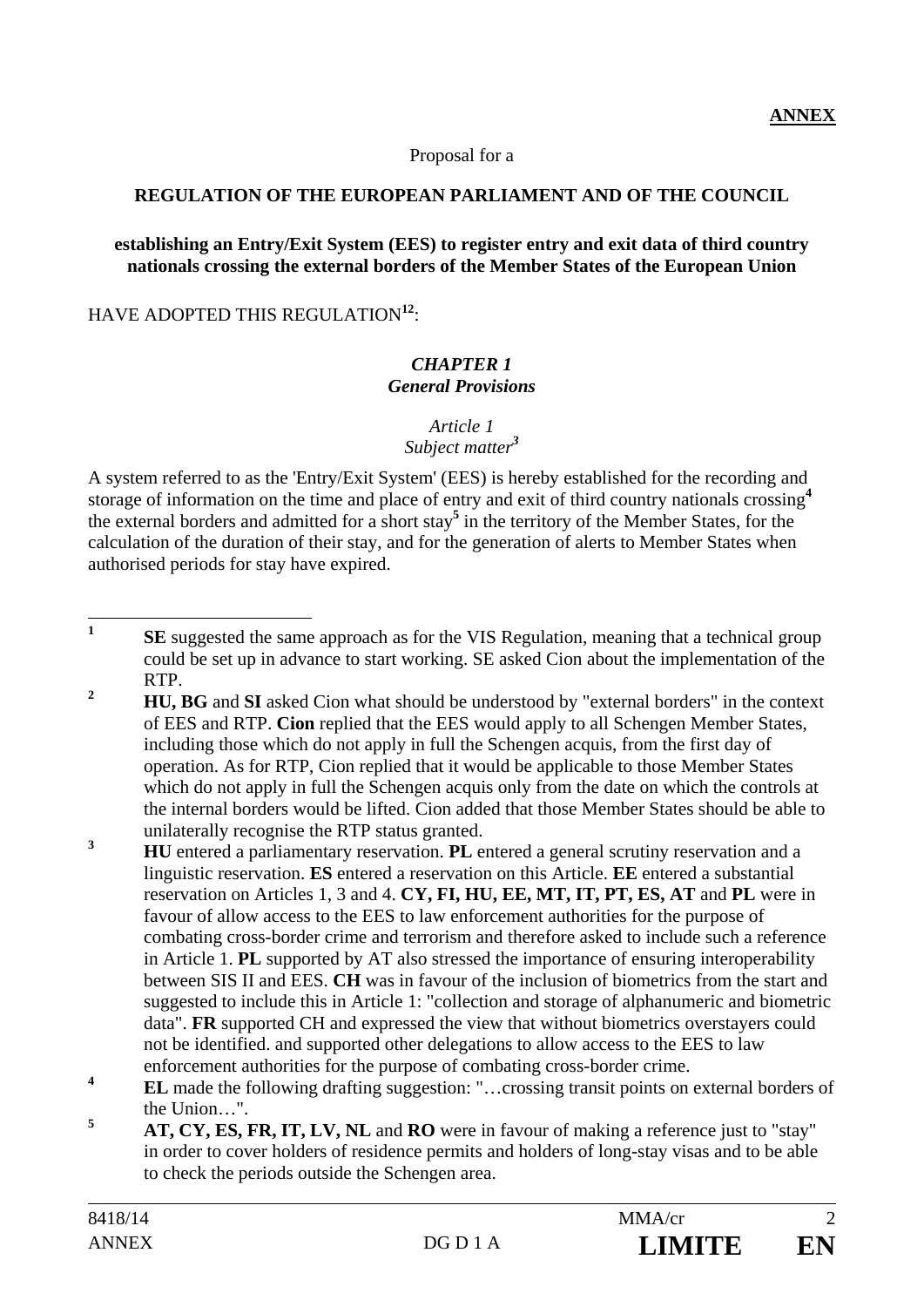### *Article 2<sup>1</sup> Set-up of the EES*

- 1. The EES shall have the structure determined in Article 6.
- 2. The Agency for the operational management of large-scale information systems in the area of freedom, security and justice (hereinafter the Agency) is hereby entrusted with the tasks of development and operational management of the EES, including the functionalities for processing biometric data referred to in Article 12.

#### A*rticle 3 Scope*

1. This Regulation shall apply to any third country national admitted for a short stay<sup>2</sup> in the territory of the Member States subject to border checks in accordance with the Schengen Borders Code when crossing the external borders of the Member States.

 **1 DE** entered a scrutiny reservation and said that there was no need for this provision. DE added that if Article 2 is kept then a reference to Article 24 should be included. **EL, LV** and **NL** asked to make a reference to Member States in paragraph 2. **PL** asked to making the drafting clearer in relation to financial aspects.

**<sup>2</sup> ES** entered a scrutiny reservation on this paragraph. **ES,** supported by **LV,** requested the extension of the scope of the Entry Exit System to all third-country nationals crossing the external borders. ES underlined that the application of the Entry Exit System to holders of residence permits would allow Member States to check efficiently the periods of stay outside the host Member State. **FR** supported by **AT** suggested that each Member State carries out an impact assessment of the cost of excluding holders of residence permits as suggested by ES. In the same line, **NL** and **SI** asked to amend paragraph 1 in order to allow Member States to use the Entry Exit System to check the validity of all third-country nationals in the Schengen area.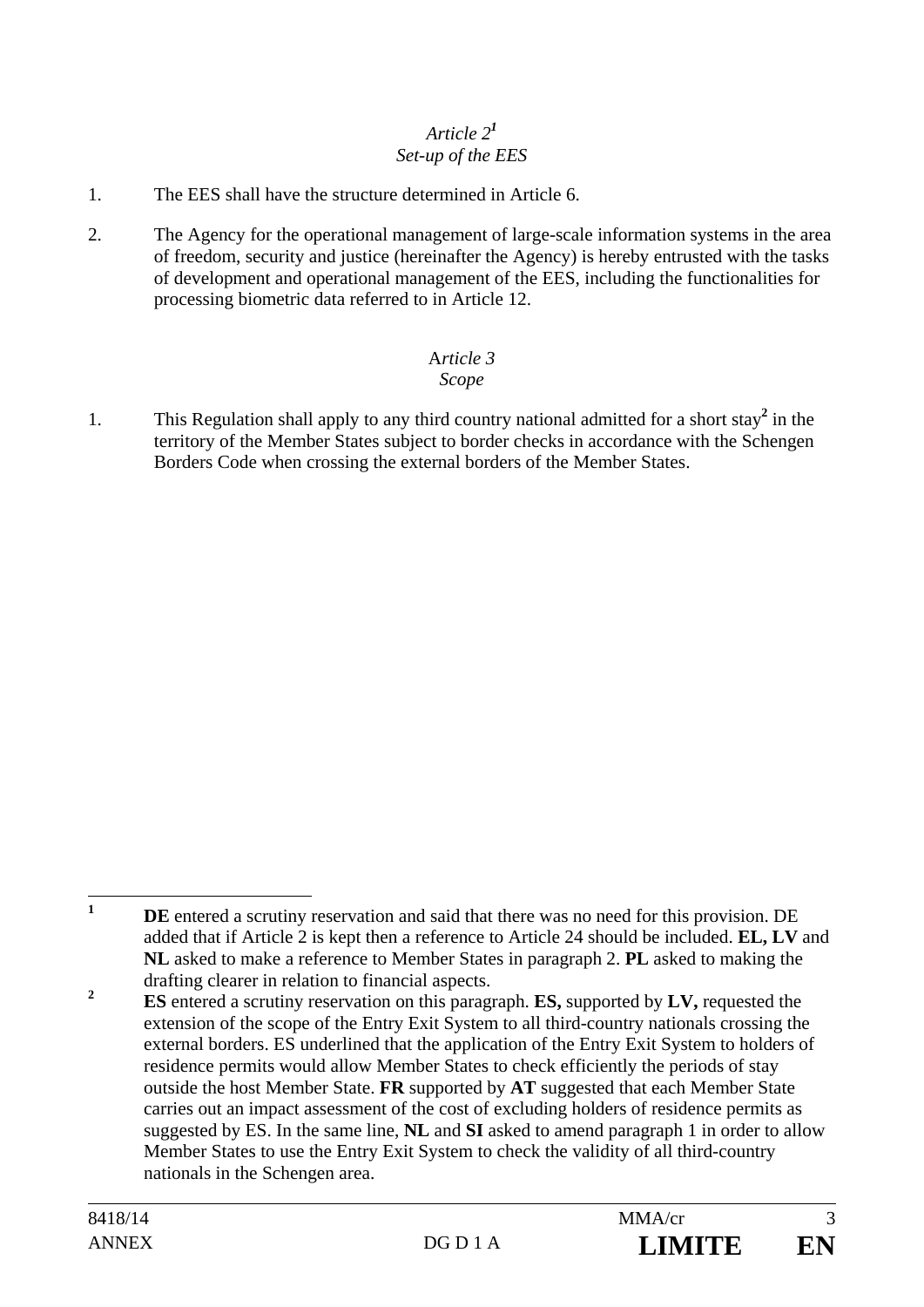- 2. This Regulation shall not apply to the crossing of external borders by<sup>1</sup>:
	- (a) members of the family of a Union citizen to whom Directive 2004/38/EC applies who hold a residence card referred to in that Directive;
	- (b) members of the family of nationals of third countries enjoying the right of free movement under Union law who hold a residence card referred to in Directive 2004/38/EC;

This Regulation shall not apply to family members mentioned in points (a) and (b) even if they are not accompanying or joining the Union citizen or a third-country national enjoying the right of free movement;

- (c) holders of residence permits referred to in Article 2 (15) of the Schengen Borders Code**<sup>2</sup>** ;
- (d) nationals of Andorra, Monaco and San Marino.

 $\mathbf{1}$ **<sup>1</sup> FR, DE, IT,** and **CH** asked Cion to explain why the list of exemptions in paragraph 2 did not match the list of stamping exemptions in Article 10 paragraph 3 of the SBC. **SI** missed other exemptions in paragraph 2 such as for political delegations or air crew. **PL** asked to include in paragraph 2 holders of long-stay visas. **PL** and **BE** asked to include in this paragraph Heads of State and certain categories of holders of diplomatic passports. **BE** stressed the need to facilitate the work of border guards and to expand the scope of paragraph 2 for humanitarian, transit or other justified reasons. **SI** and **LV** raised the issue of holders of local border traffic permits. **RO** and **AT** inquired about the situation of thirdcountry nationals subject to the Entry Exit System who benefits of bilateral agreements concluded by the host Member State authorising them to stay for a period longer than 180 days in its territory. **SE** asked Cion about the situation of persons under a protection regime who might be prejudiced if their personal data is recorded in the Entry Exit System. **RO**  supported by **LV** said that border guards, firemen and policemen who cross the border for professional reasons should also be excluded from being recorded in the EES. **RO** pointed out that in paragraph 2 holders of residence permits issued by MS not applying fully the Schengen acquis should be included. **AT** indicated that in paragraph 2 a distinction should be made between different types of diplomatic and service passports as they were not harmonised. **Cion** explained that the general principle in Article 3 is to exclude persons enjoying freedom of movement in the Schengen area. **Cion** clarified that air crew, Heads of State and other categories of persons who are not subject to border checks in accordance with provisions in the SBC are excluded from being recorded in the EES on the basis of paragraph 1 and therefore it was not necessary to include them in paragraph 2 of this Article. As regards holders of Local Border Traffic permits, **Cion** indicated that it would be up for Member States to include them into the system. As per the bilateral agreements which allowed a longer period in the Schengen area, Cion did not know how to deal with this issue for the purposes of EES because it might be an alert but the person is legally present on the basis of a bilateral agreement. On the question by NL regarding the possibility of using the EES at the external border to identify a third-country national, Cion said that it would reflect on it and specified that if a MS carried out a random check in its territory, it could consult the EES to check the identity of the person concerned. **2**

 **ES** entered a scrutiny reservation on this provision and asked for its deletion in line with the position expressed in paragraph 1.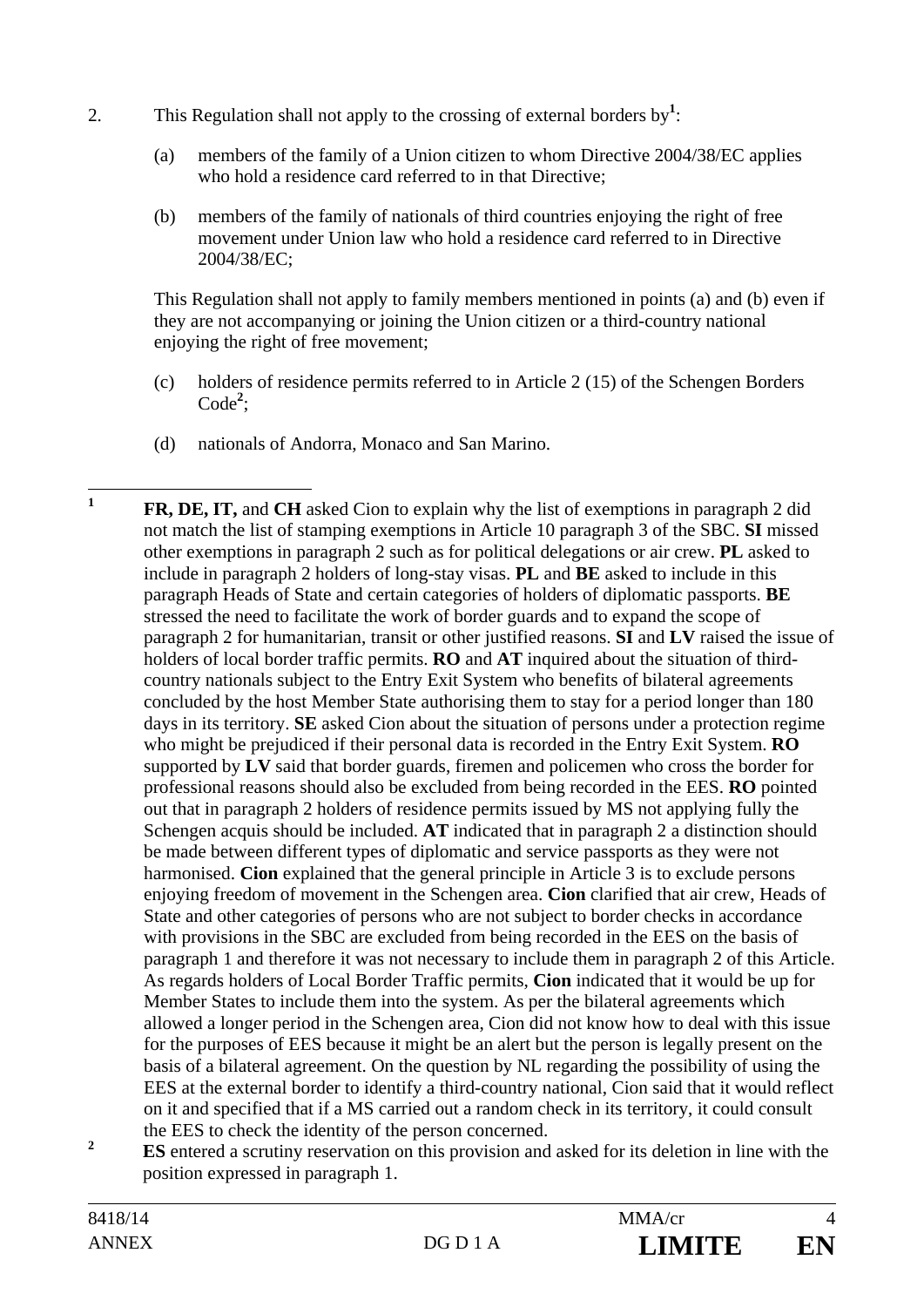#### *Article 4 Purpose<sup>1</sup>*

The EES shall have the purpose of improving the management of the external borders and the fight against irregular immigration, the implementation of the integrated border management policy, the cooperation and consultation between border and immigration authorities by providing access by Member States to the information of the time and place of the entry and exit of third country nationals at the external borders and facilitating decisions relating thereto, in order:

to enhance checks at external border crossing points and combat irregular immigration;

to calculate and monitor the calculation of the duration of the authorised stay of third-country nationals admitted for a short stay;

to assist in the identification of any person who may not, or may no longer, fulfil the conditions for entry to, or stay on the territory of the Member States;

to enable national authorities of the Member States to identify overstayers and take appropriate measures;

<sup>2</sup>to gather statistics on the entries and exits of third country nationals for the purpose of analysis.

 **1 CZ, FR, ES, EL, DK, PL, AT, PT, BG, CY, LV, SK, NL, FI, IT HU, LT, EE, CH** and **NO** were in favour of using the EES for law enforcement purposes. In particular, several delegations shared the view that the EES should also serve the purpose of combating serious crime, including terrorism. **SE** asked to mention the benefits for the travellers. **CY** pointed out situations at the external borders where third-country nationals are not in possession of travel documents. In that regard, **CY** considered that it might be useful that the entry into the Schengen area would be allowed under the condition of their effective recording in the EES. **NL** asked to mention in Article 4 that the EES should contribute to improve the functioning of Dublin II system. NL also underlined the potential contribution of the EES to visa policy with third countries. **SI** considered necessary to specify the mechanisms in order to identify overstayers. **HR** asked to include a new indent to allow Member States to check in the EES if other measures against overstayers have been taken by other Member States. **Cion**  indicated that it was more accurate to talk about access for law enforcement purposes. In relation to this issue, Cion expressed doubts so as to the proportionality test between on one hand all the personal data to be collected and stored in the EES and on the other hand the usefulness of allowing the use of the EES for combating crime. In the opinion of Cion, it was very difficult to quantify the rate of success for EU MS in combating crime because of the use of the EES. In the context of future discussions, Cion believed it would be very useful that MS provide estimates for crime prosecution purposes and to take into account the experience gained with the VIS. **2**

 **SE** suggested to amend this paragraph and to add a new one: - *to facilitate the crossing of EU:s external border for third-country nationals and to provide greater clarity for third-country nationals of their right to stay in the Member States;*  - to gather statistics on the entries and exits of third country nationals for the purpose of analysis, *especially in relation to EU's visa policy.*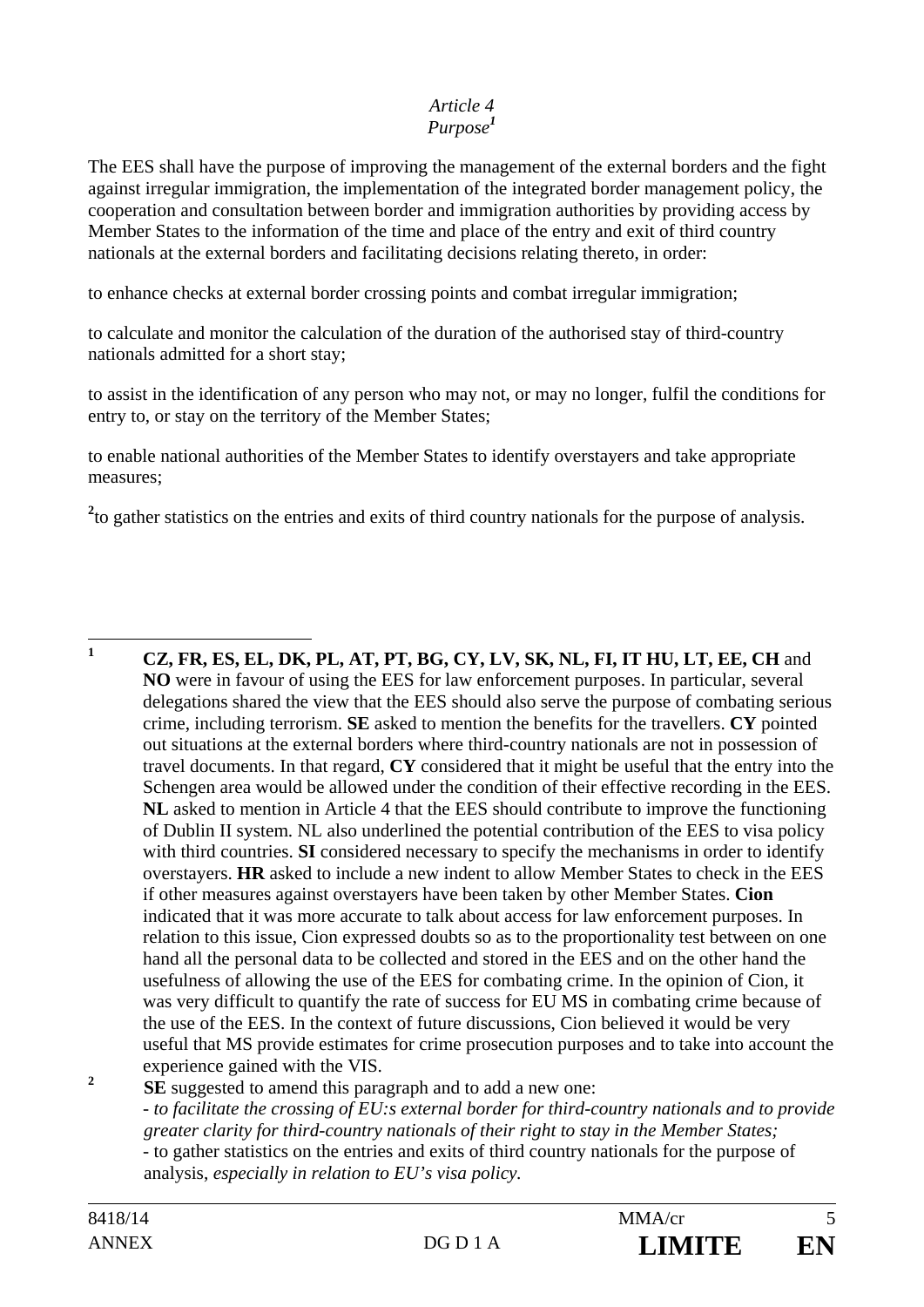#### *Article 5 Definitions<sup>1</sup>*

For the purposes of this Regulation, the following definitions shall apply:

'external borders' means external borders as defined in Article 2(2) of the Schengen Borders Code;

'border authorities' means the competent authorities assigned, in accordance with national law, to carry out checks on persons at the external border crossing points in accordance with the Schengen Borders Code;

'immigration authorities' means the competent authorities assigned, in accordance with national law, to examine the conditions and take decisions related to the stay of third country nationals on the territory of the Member States**<sup>2</sup>** ;

'visa authorities'**<sup>3</sup>** means the authorities which are responsible in each Member State for examining and for taking decisions on visa applications or for decisions whether to annul, revoke or extend visas, including the central visa authorities and the authorities responsible for issuing visas at the border in accordance with the Visa Code**<sup>4</sup>** ;

'third-country national' means any person who is not a citizen of the Union within the meaning of Article 20 of the Treaty, with the exception of persons who under agreements between the Union or the Union and its Member States, on the one hand, and third countries, on the other, enjoy rights of free movement equivalent to those of Union citizens;

 $\mathbf{1}$ **<sup>1</sup> PL** noted that it would be probably necessary to include a definition of law enforcement authorities. **HU** indicated that there is one definition in Article 87 TFEU and suggested to take the definition of cross-border crime in the EUROSUR draft Regulation. **FI** agreed on the need of having a definition of the authorities who would have access to the system.

<sup>&</sup>lt;sup>2</sup> **NL** questioned if the text should not make a difference between immigration and asylum authorities as in the VIS Regulation.

<sup>&</sup>lt;sup>3</sup> **DE** asked to insert the same definition as in Article 4 paragraph 3 of the VIS Regulation.

**<sup>4</sup>** OJ L 243, 15.9.2009, p.1.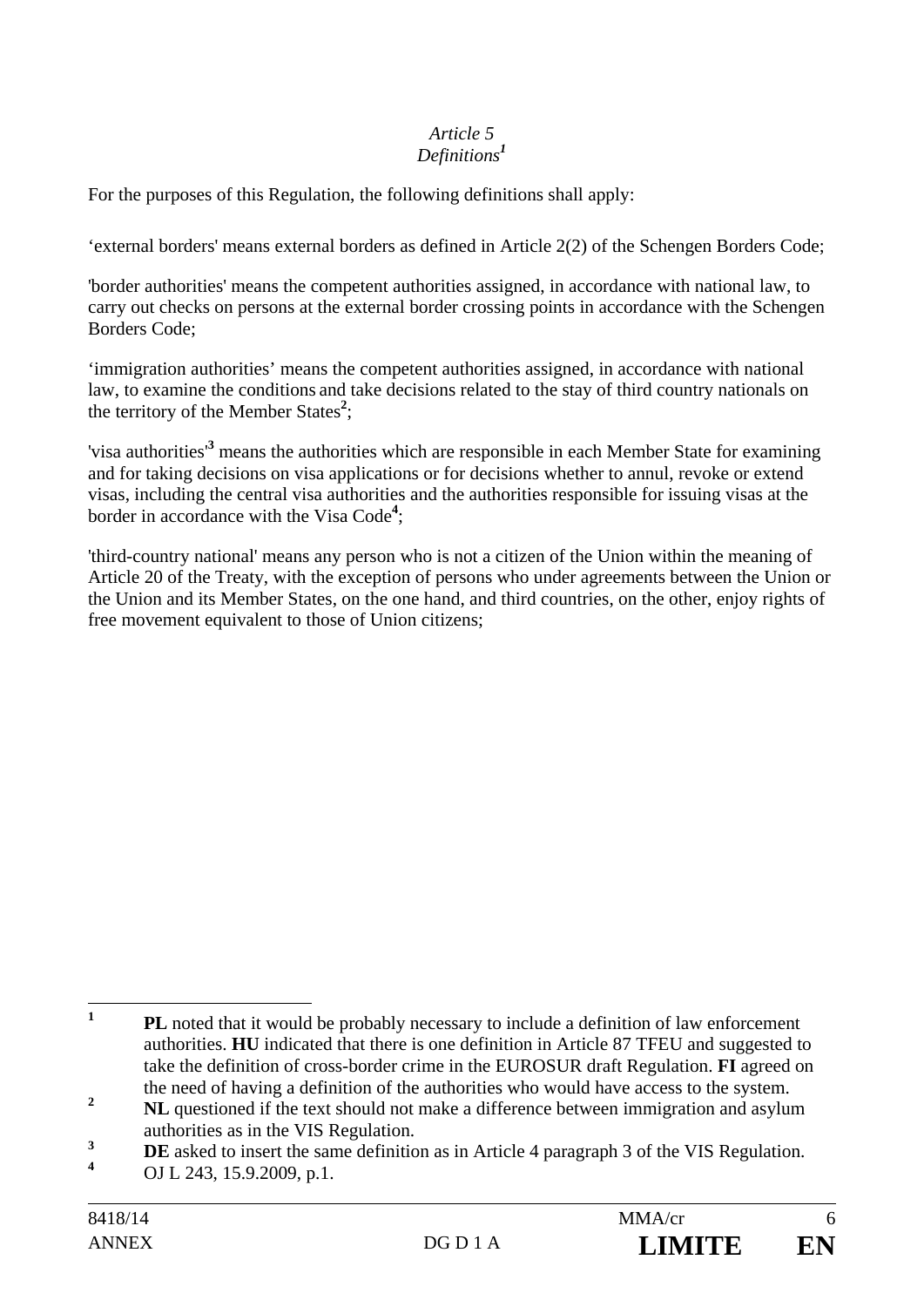'travel document' means a passport or other equivalent document, entitling the holder to cross the external borders and to which a visa may be affixed<sup>1</sup>;

'short stay' means stays in the territory of the Member States of a duration of no more than 90 days in any 180 days period<sup>2</sup>;<sup>3</sup>

'Member State responsible' means the Member State which has entered the data in the EES;

'verification' means the process of comparison of sets of data to establish the validity of a claimed identity (one-to-one check);

'identification' means the process of determining a person's identity through a database search against multiple sets of data (one-to-many check);

'alphanumeric data' means data represented by letters, digits, special characters, space and punctuation marks;

'biometric data' means fingerprints**<sup>4</sup>** ;

'overstayer' means a third country national who does not fulfil, or no longer fulfils the conditions relating to the duration of a short stay on the territory of the Member States<sup>5</sup>;

'Agency' means the agency established by Regulation (EU) No 1077/2011**<sup>67</sup>**;

'Frontex' means the European Agency for the Management of Operational Cooperation at the External Borders of the Member States of the European Union established by Regulation (EC) No 2007/2004**<sup>8</sup>** ;

 $\mathbf{1}$ **<sup>1</sup> FR** and **NL** requested the insertion of a reference to Annex V in the Schengen Handbook or Visa Handbook in this definition.

<sup>&</sup>lt;sup>2</sup> **ES** entered a reservation on this provision. In line with its position expressed in relation to Article 1, **ES** was in favour of deleting the definition of "short stay".

**<sup>3</sup> SE** questioned whether a definition of "entry/exit record" should be included.

**<sup>4</sup> DE, EL** and **NL** were in favour of including a facial image as in the VIS. **DE** entered a scrutiny reservation. **Cion** replied that as biometrics would be enrolled at the external border, if a picture of each third-country national is taken, that would entail longer waiting periods at the border.

<sup>&</sup>lt;sup>5</sup> **ES** entered a reservation on this provision. **ES** expressed the view that the reference to conditions on the short-stay was too narrow and should be replaced by a more general one covering other possible reasons of a stay becoming illegal.

**<sup>6</sup>** <sup>6</sup> OJ L 286, 1.11.2011, p.1.

**<sup>7</sup> LV** asked to formulate this definition as done for Frontex in the definition below. **CH** and **SE** asked to ensure that the same wording is used in the RTP proposal and suggested to amend the definition as follows: 'Agency' means the European Agency for the operational management of large-scale IT systems in the area of freedom, security and justice established by Regulation (EU) No 1077/2011;

**<sup>8</sup>** OJ L 349, 25.11.2004, p.1.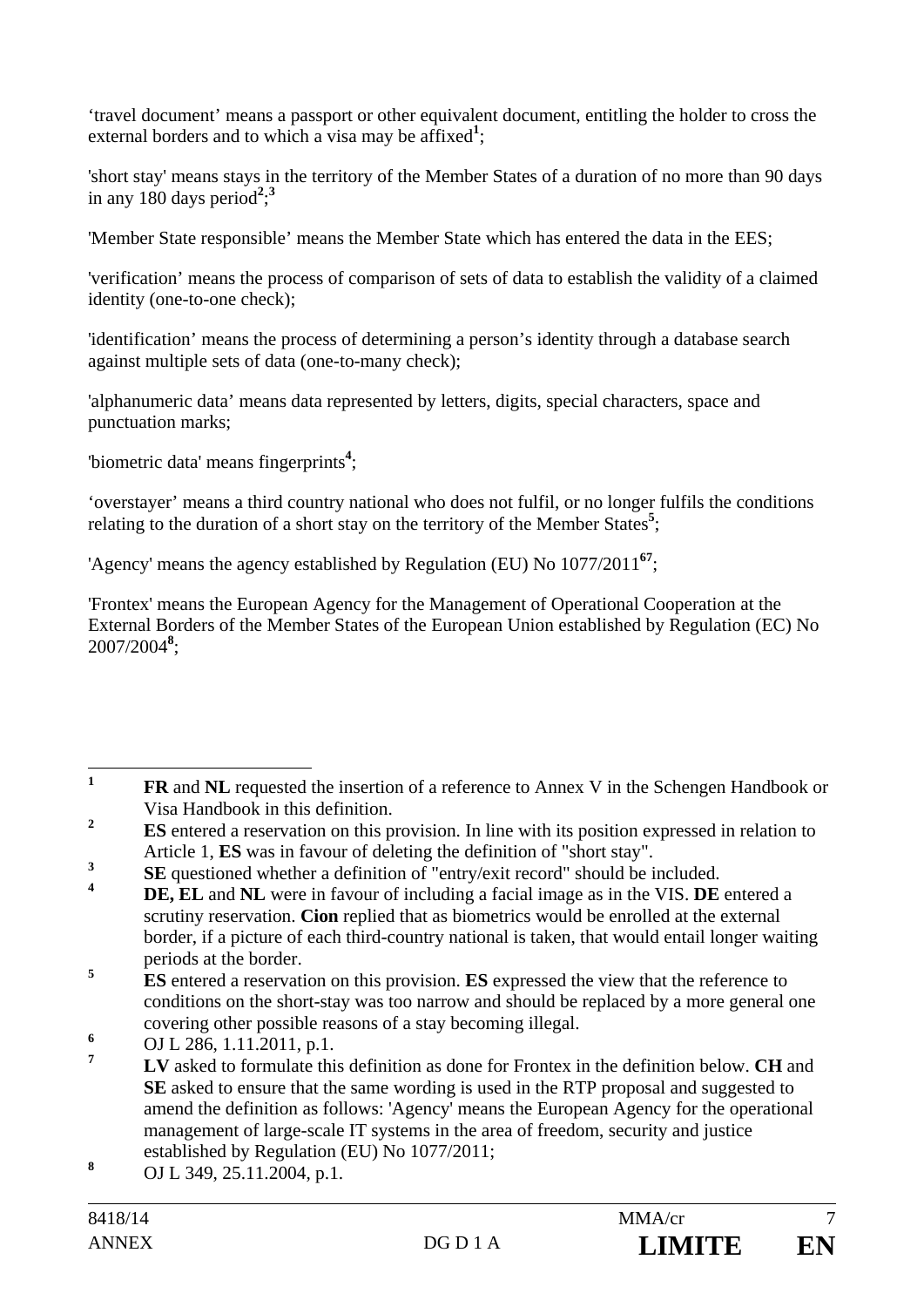'supervisory authority' means the supervisory authority established in accordance with Article 28 of Directive 95/46/EC;

'operational management' means all the tasks necessary to keep large-scale IT systems functioning, including responsibility for the communication infrastructure used by them<sup>1</sup>;

'development' means all the tasks necessary to create a large-scale IT system, including the communication**<sup>2</sup>** infrastructure used by it**<sup>34</sup>**.

#### *Article 6 Technical architecture of the EES<sup>5</sup>*

The EES shall be composed of**<sup>6</sup>** :

a Central System comprising a Central Unit and a Back-up Central Unit, capable of ensuring all the functionalities of the Central Unit in the event of the failure of the system;

a National System comprising the required hardware, software and national communication infrastructure to connect the end user devices of the competent authorities as defined in Article 7(2) with the Network Entry Points in each Member State;

**4 SE** suggested to add a definition on supervisory authorities: *'supervisory authorities' means the national authority designated in accordance with Directive 95/46/EC of the European Parliament and of the Council of 24 October 1995 on the protection of individuals with regard to the processing of personal data and on the free movement of such data."*

 $\mathbf{1}$ **<sup>1</sup> PL** considered that it would be necessary to make a reference to central and national level. DE wondered if this definition was necessary and if it is then DE suggested to make a reference to the EES. **SE** suggested to amend the text as follows: 'operational management' means all the tasks necessary to keep *this* large-scale IT system functioning, including responsibility for the communication infrastructure used *for it*;

**<sup>2</sup> SE** suggested to add the words "*and secured*".

**<sup>3</sup> SE** asked to refer to the security of infrastructure as well in this definition. **DE** wondered if this definition was necessary and if it is then DE suggested to make a reference to the EES.

**<sup>5</sup> SE** proposed to delete the word "Technical" in the Title of Article 6.

**<sup>6</sup>** Delegations which took the floor stressed that this Article should be more detailed. **NO, PL** and **SE** asked Cion to provide further information on the financing of the national system including staff costs. **CZ** and **PL** requested that this Article mention the locations for the Central Unit and Back-up Central Unit. A number of delegations sought further explanations from Cion regarding several aspects of the implementation at national level, such as whether or not it was possible to keep current national EES systems, the setting up of the uniform interface, the infrastructure to be used, and the common technical specifications or interoperability with SIS II and the VIS. **Cion** replied that the Agency would develop the common technical specifications and indicated that the national EESs did not have a place in the European System. Cion said that it might be possible for the pre-existing EES national systems to co-exist with the European EES but that this was a legal issue that should be solved in the future. As regards the infrastructure to be used at national level, Cion indicated that it should be EU TESTA and its successor.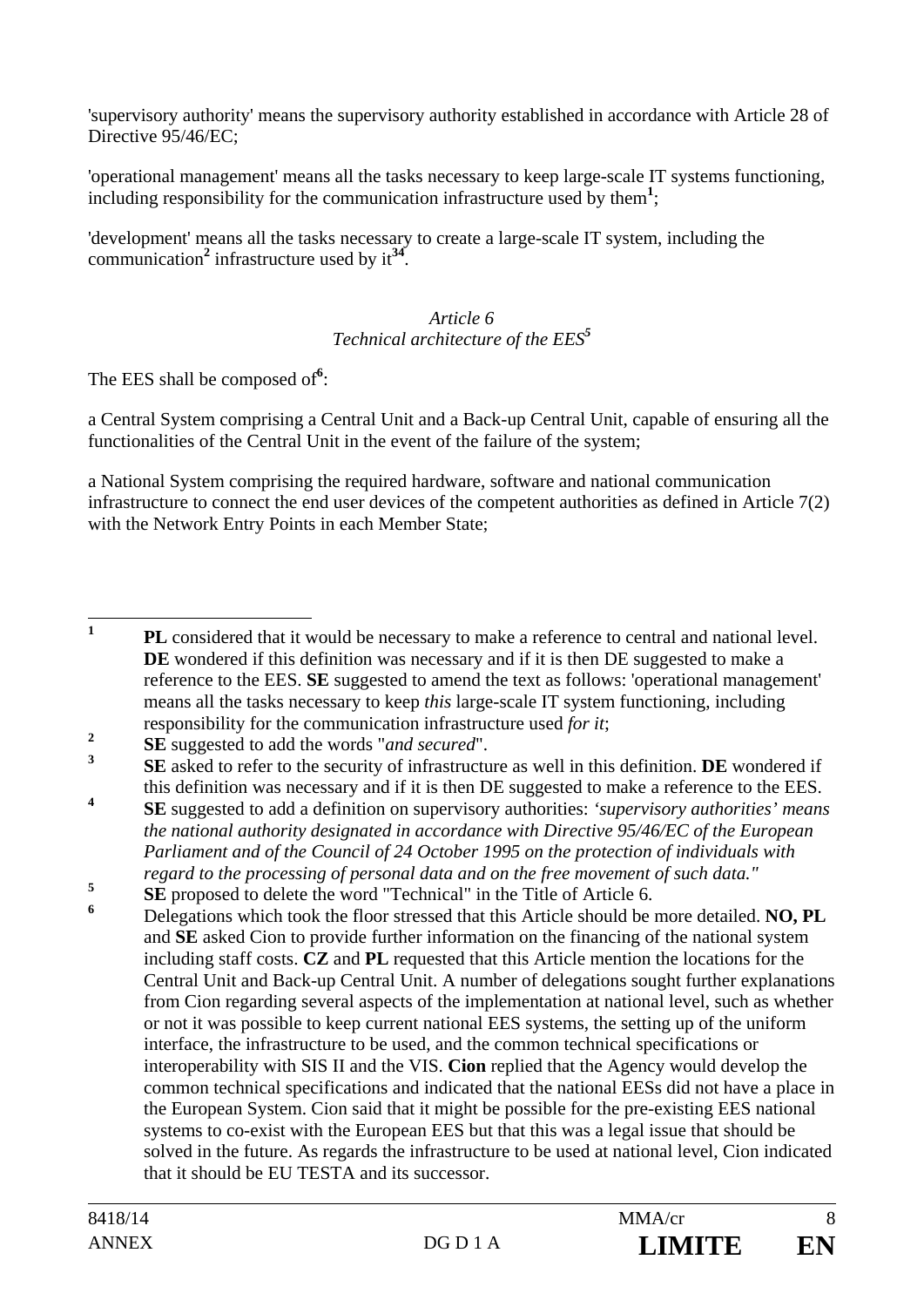a Uniform Interface in each Member State based on common technical specifications and identical for all Member States;

the Network Entry Points, which are part of the Uniform Interface and are the national points of access connecting the National System of each Member State to the Central System; and

the Communication Infrastructure between the Central System and the Network Entry Points.

## *Article 7<sup>12</sup>*

### *Access for entering, amending, deleting and consulting data*

- 1. In accordance with Article 4, access to the EES for entering, amending<sup>3</sup>, deleting and consulting**<sup>4</sup>** the data referred to in Articles 11 and 12 in accordance with this Regulation shall be reserved exclusively to duly<sup>5</sup> authorised staff<sup>6</sup> of the authorities of each Member State which are competent for the purposes laid down in Articles 15 to 22, limited to the extent needed for the performance of the tasks in accordance with this purpose, and proportionate to the objectives pursued.
- 2. Each Member State shall designate the competent authorities, including border, visa and immigration authorities**<sup>7</sup>** , the duly authorised staff of which shall have access to enter, amend, delete or consult data in the EES. Each Member State shall without delay communicate to the Agency a list of these authorities. That list shall specify for which purpose each authority may have access to the data in the EES.

Within three months after the EES has become operational in accordance with Article 41, the Agency shall publish a consolidated list in *the Official Journal of the European Union*. Where there are amendments thereto, the Agency shall publish once a year an updated consolidated list.

 $\mathbf{1}$ **1 AT, BE, DE** and **PL** entered a scrutiny reservation on this Article.

**<sup>2</sup> SI, IT, FR, ES, HU, MT, PT BG, PL, DK, AT** and **CY** requested that this Article cover law enforcement authorities for the purposes of consultation in the fight against serious crime.

**<sup>3</sup> RO** asked to replace "amending" with "updating" in paragraphs 1 and 2.

**DE** said that a clear distinction should be made in the text as to what is covered by "entering", "amending", "deleting" and "consulting".

**<sup>5</sup>**  $\frac{5}{10}$  **SE** proposed to delete the word "duly".

**<sup>6</sup> NL** inquired if it would be up to each Member State to determine who is "duly authorised staff". **Cion** replied in the affirmative.

**<sup>7</sup> EL** asked to include "sea coast guard authorities". **HU, NL**, **RO** and **SI** preferred a more general wording regarding competent authorities. **DE, FI** and **NO** stressed that access to the EES should be given to national authorities depending on the purpose. **SE** suggested to amend the first sentence as follows "…*of which* the authorised staff shall have access to enter<sub>…</sub>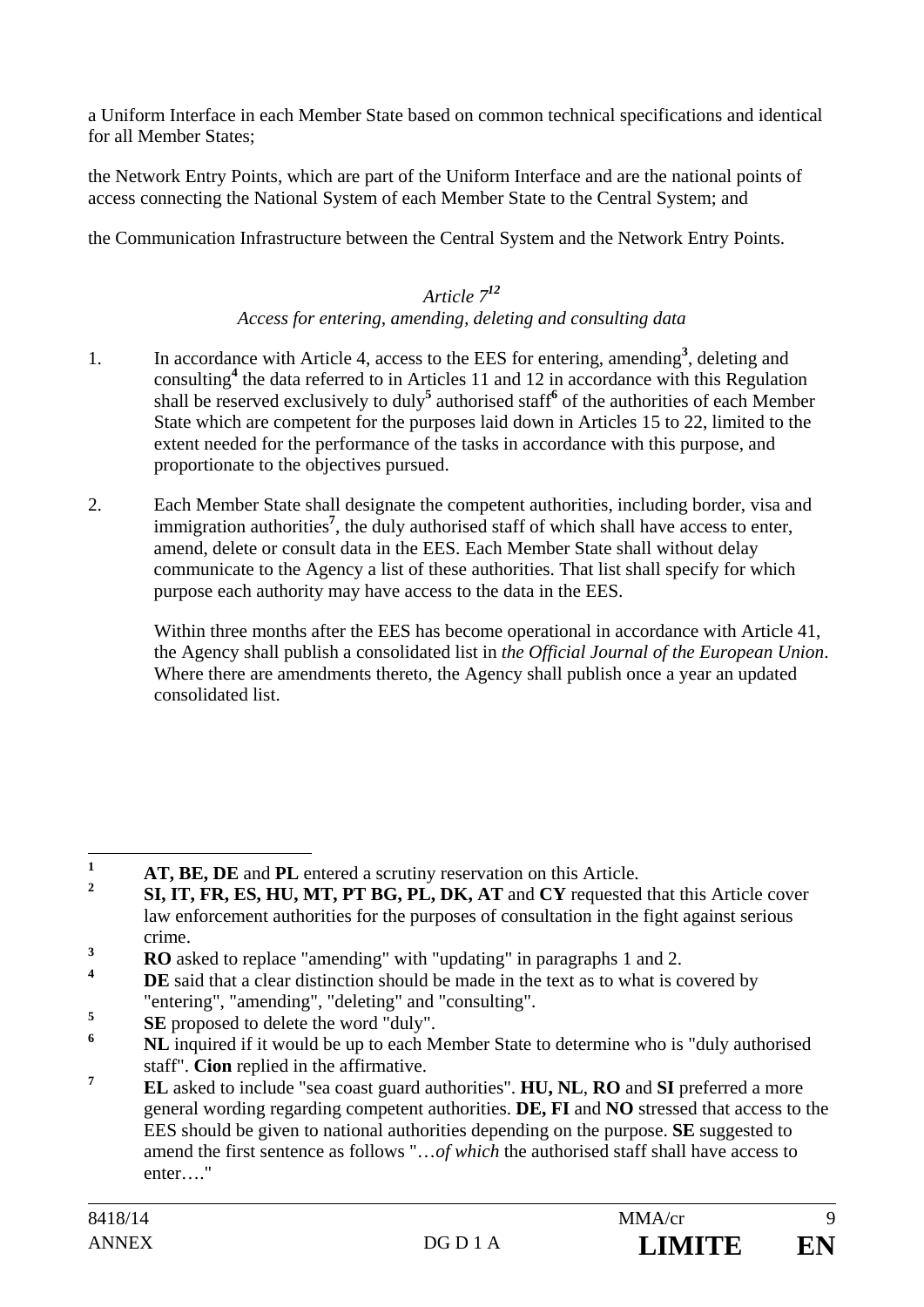#### *Article 8 General principles*

- 1. Each competent authority authorised to access the EES in accordance with this Regulation shall ensure that the use of the EES is necessary, appropriate and proportionate to the performance of tasks of the competent authorities.
- 2. Each competent authority shall ensure that in using the EES, it does not discriminate against third country nationals on grounds of sex, racial or ethnic origin, religion or belief, disability, age or sexual orientation and that it fully respects the human dignity and the integrity of the person**<sup>1</sup>** .

 $\mathbf{1}$ **<sup>1</sup> RO** asked to include at the end of this paragraph the following words: "and provide for the full respect of personal data in accordance with the legislation in force".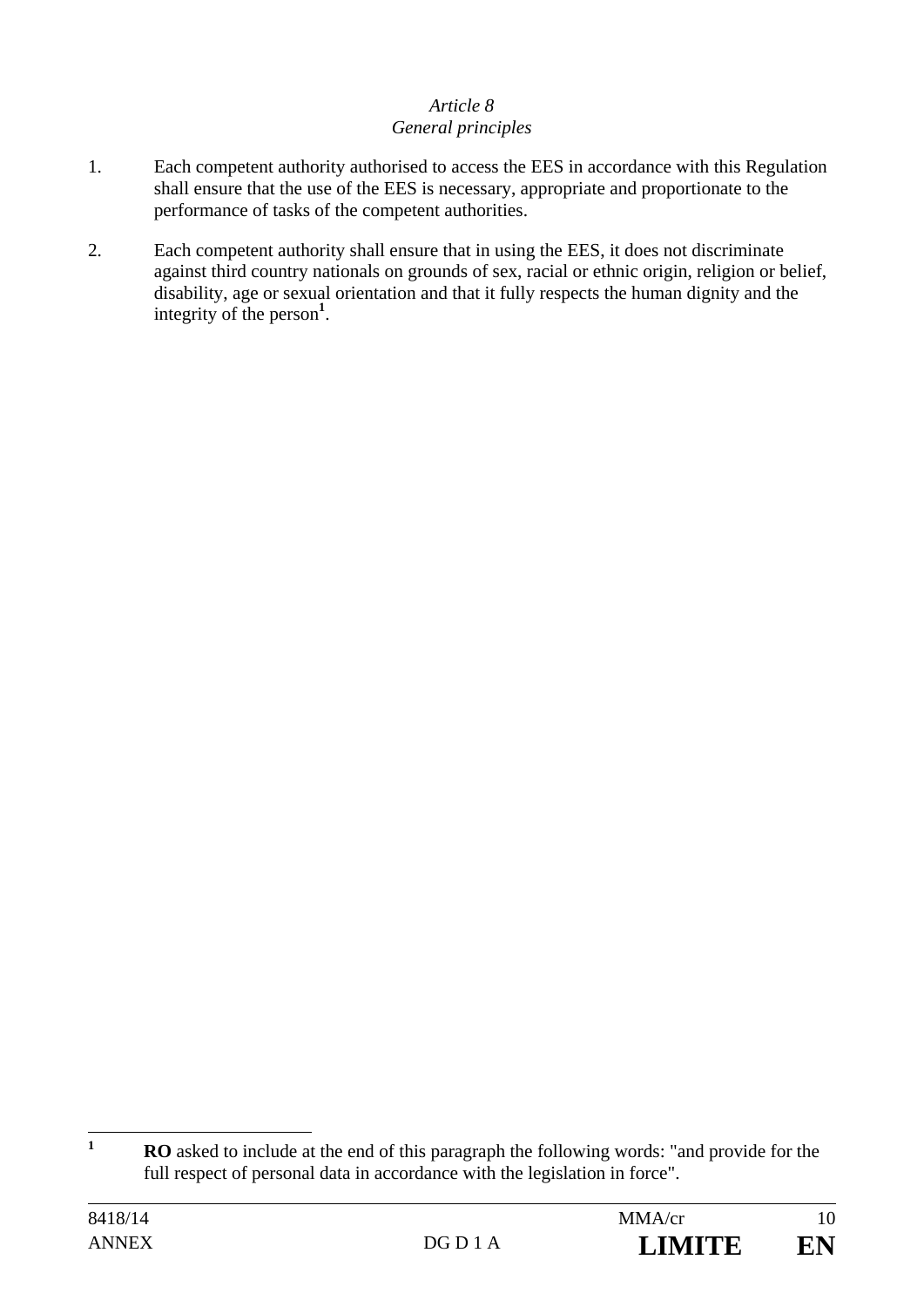#### *Article 9 Automated calculator*

The EES shall incorporate an automated mechanism**<sup>1</sup>** that indicates the maximum authorised duration of stay in accordance with Article 5(1) of the Schengen Borders Code for each thirdcountry national registered in the EES.

The automated calculator shall:

- (a) inform the competent authorities and the third-country national<sup>2</sup> of the authorised length of stay on border entry;
- (b) identify third country nationals upon exit who **<sup>3</sup>** have overstayed**<sup>4</sup>** .

 $\mathbf{1}$ **<sup>1</sup> CZ** and **SE** asked Cion if the calculator would also cover longer-stay periods authorised on the basis of bilateral agreements concluded with third countries. **AT** also questioned how the calculator would take into account bilateral agreements for the holders of diplomatic and service passports. **Cion** made clear that it did not yet have a solution for those cases and that Member States' suggestions in that regard were welcomed. **IT** asked if the calculator would deal with situations in which a residence permit is granted following the expiry of a visa, without the person concerned leaving the territory of the Member State. **PL** asked whether information on the extension of short-stay visas would be directly included in the EES. <sup>2</sup> **ES, HR, LV, NL** and **PT** inquired how and by whom this information would be passed to the third-country national. **RO** suggested amending this sentence as the system would not directly inform third-country nationals. **FR** expressed concerns on the elimination of stamping as it would mean that there would be no record of entry into the Schengen area in the third-country national's passport. **FR** suggested printing a receipt at the border to be given to the third-country national as proof of his/her entry. In the same vein as FR, **HU** asked Cion if this provision meant that stamping would not be necessary anymore. **BE**  expressed concerns about the abolition of stamps in the travel document because of the existing obligations on carriers. **Cion** said that it might be a good idea to have a more detailed text. Cion also pointed out the new Article 7(8) in the proposal amending the Schengen Borders Code (6831/13) because it stipulates: *Upon request, the border guard shall inform the third country national of the maximum number of days of authorised stay, having regard to the results of the consultation of the EES and the length of the stay authorised by the visa, as applicable. The third country national may also request a written record containing the date and place of entry or exit."* **<sup>3</sup>**

 $\frac{3}{4}$  **SE** proposed to insert the word "may".

**PT** suggested deleting letter (b) because it had no added value.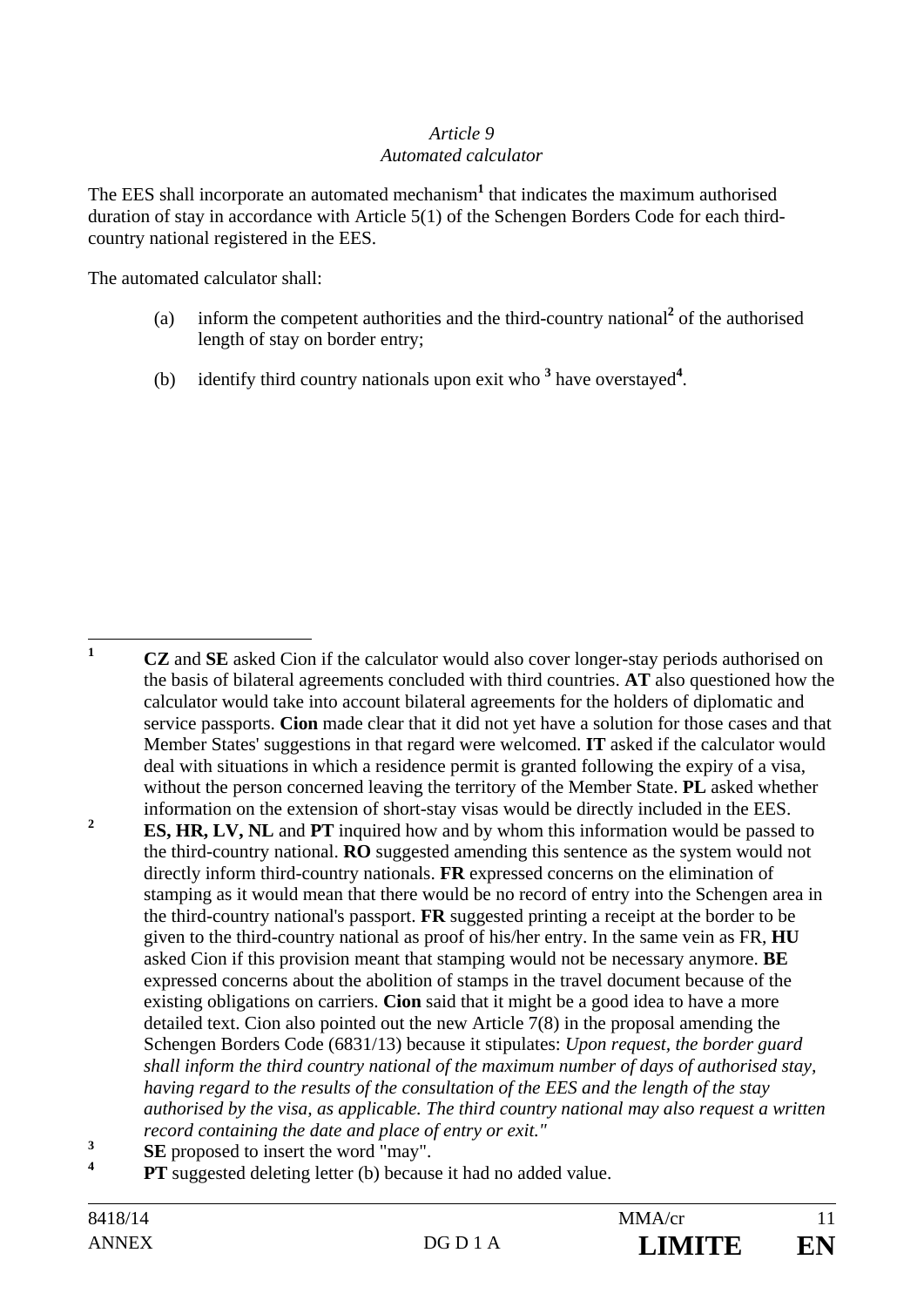### *Article 10 Information mechanism*

- 1. The EES shall include a mechanism that shall automatically identify which entry/exit records do not have exit data immediately following the date of expiry of the authorised length of stay and identify records for which the maximum stay allowance has been exceeded**<sup>1</sup>** .
- 2. A list<sup>2</sup>, generated by the system, containing the data referred to in Article 11 of all identified overstayers shall be available to the designated competent national authorities**<sup>34</sup>**.

 $\mathbf{1}$ **<sup>1</sup> NL** and **PL** asked if this mechanism would be interoperable with the VIS. NL also asked if it would be possible to send a message to SIS II.

**<sup>2</sup> SI** entered a scrutiny reservation on this paragraph. **DE, PT** and **SI** expressed doubts about the added value of this list and **NL** asked for the objective of such a list to be clarified. **CH**  commented that it would be enough to get a hit from the system. **FR** asked if it would be possible to use this mechanism when carrying out checks inside the territory. FR also stressed that the mechanism should be able to make a hit and send it to the competent authorities. **CY** was in favour of covering in this mechanism all illegally staying thirdcountry nationals in the Schengen area. **SE** suggested to the following drafting for this paragraph: "*The system shall generate a list, containing the data referred to in Article 11 of all identified overstayers which shall be available to the designated competent national authorities to search in."*

<sup>&</sup>lt;sup>3</sup> **PL** asked what was covered by "designated competent national authorities".

**<sup>4</sup> LT, LV** and **SK** considered that this paragraph needed to contain a reference to thirdcountry nationals exempted from a visa requirement. **LV** and **SI** said that it was necessary to clarify what would happen to the data of people who had not left the territory of the Member State. **Cion** commented that the list would be updated in real time.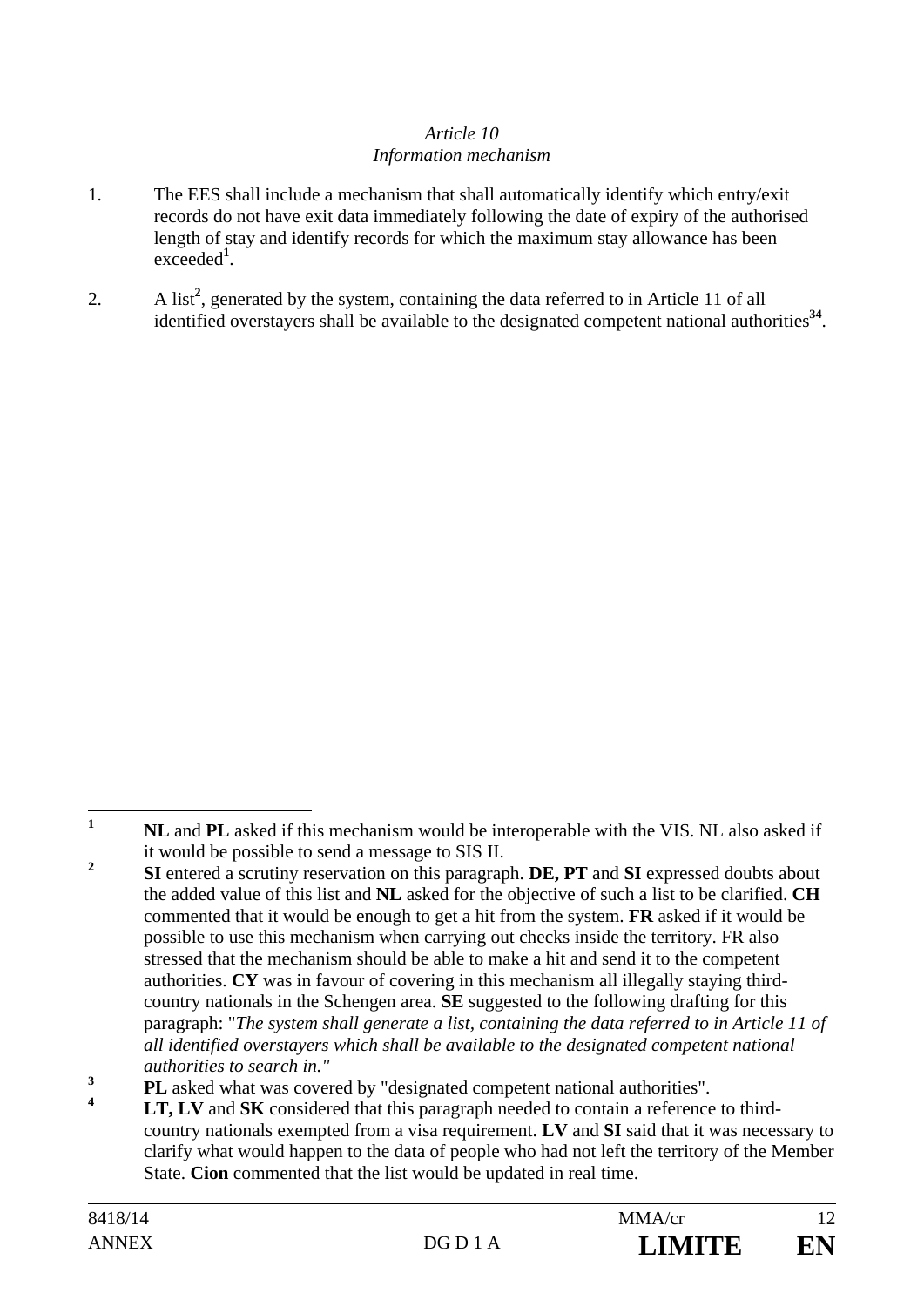### *Article 11<sup>1</sup> Personal data for visa holders*

- 1**2** . In the absence of a previous registration of a third country national in the EES where a decision to authorise the entry of a visa holder has been taken in accordance with the Schengen Borders Code, the border authority shall create the individual file of the person by entering the following data:
	- (a) surname (family name), surname at birth (earlier family name(s)<sup>3</sup>, first name(s) (given names); date of birth, place of birth, country of birth, nationality or nationalities and sex;
	- (b) type and number of the travel document or documents, the authority which issued it or them and the date of issue;
	- (c) three letter code of the issuing country**<sup>4</sup>** , and the the date of expiry of the validity of the travel document(s);
	- (d) the visa sticker number, including the three letter code of the issuing Member State, and the date of expiry of the validity of the visa, if applicable;
	- (e) at the first entry on the basis of the visa, the number of entries and the authorised period of stay as indicated on the visa sticker;

**4 SE** asked to replace this by *"issuing country, indicated by its ISO ALPHA-3 code"* and the same for letter d).

 $\mathbf{1}$ **<sup>1</sup> DE, ES** and **LV** entered a scrutiny reservation on this Article.

**<sup>2</sup>** A large number of delegations stressed that paragraph 1 as proposed by Cion would result in long delays at the external borders. For that reason, **ES, NO, AT, PT, FI, NL, HU, RO, SE, SI, DK** and **PL** were in favour of introducing only data which can be registered automatically. Several delegations suggested referring to data in the Machine Readable Zone (MRZ). **DE** and **ES** also referred to data listed in Annex IX of ICAO. **BE, HU, NL, SI** and LT were interested in the possibility of making a link between the VIS and EES so that visa applicant information available in the VIS could be also registered in the EES. **PL** asked to include a derogation to this provision for cases where there are long queues at the border. **FR**, supported by **BE**, suggested including refusals of entry. **CZ** raised the issue of children travelling with their parents on a single travel document. **SE** and **SI** asked how to deal with third-country nationals with dual nationality. **Cion** was flexible on the idea of shortening the list in paragraph 1. As regards interoperability with the VIS, Cion said that border guards would have access to the VIS at the border but that the VIS and EES would not be linked because their searches are different and they are have a different legal basis. Concerning persons with dual nationality, Cion expressed the idea that border guards should check the biometrics in order to prevent a third-country national from circumventing the rules. Cion had doubts on the addition of the refusals of entry and it was not sure this fit into the system's purposes.

**<sup>3</sup> SE** suggested to delete the surname at birth (earlier family name (s)) and the country of birth.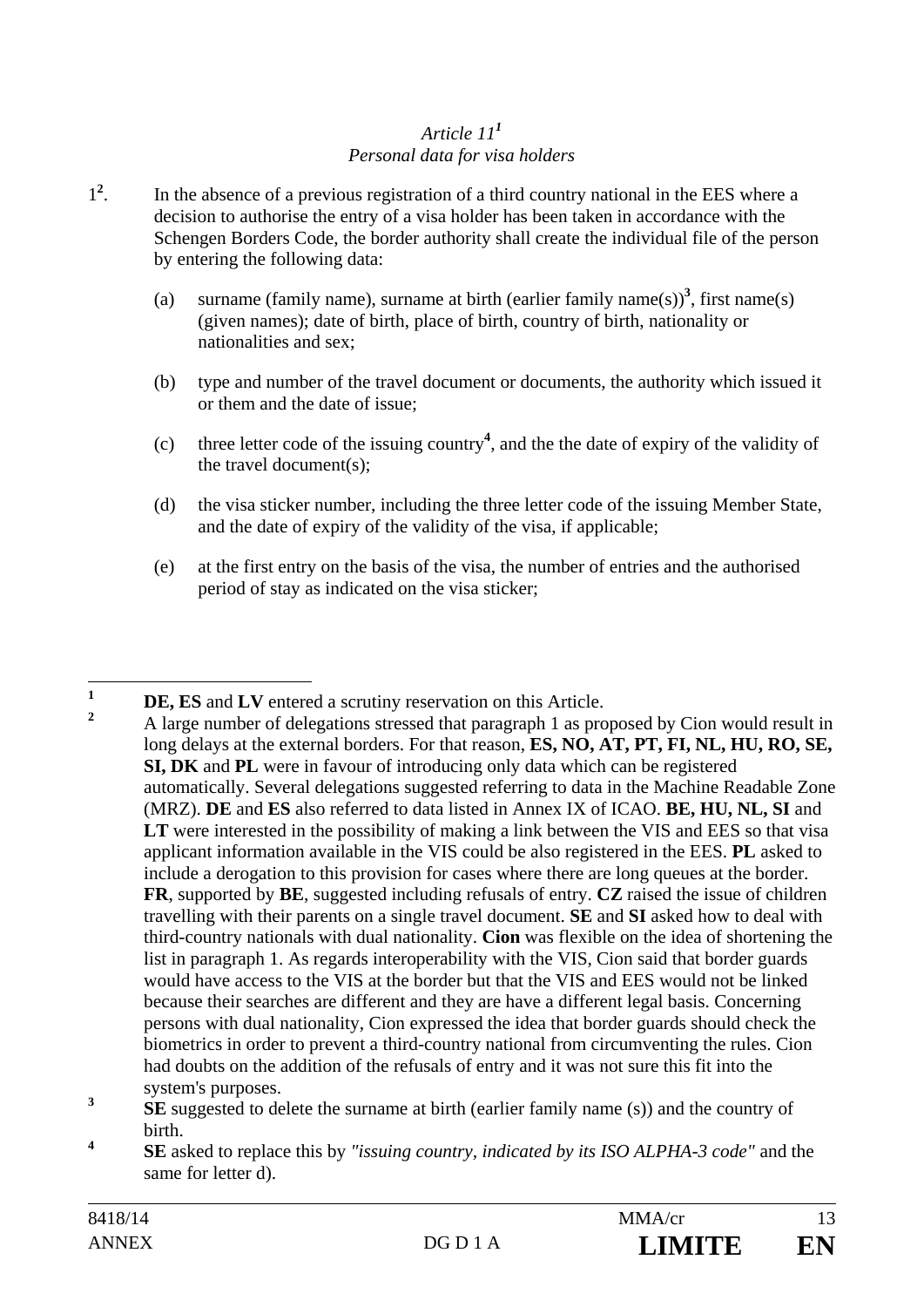- (f) if applicable, information that the person has been granted access to the Registered Traveller Programme in accordance with Regulation COM(2013)97 final, the unique identifier number and status of participation.
- 2. On each entry of that person the following data shall be entered in an entry/exit record<sup>1</sup>, which shall be linked to the individual file of that person using the individual reference number created by the EES upon creation of that file:
	- (a) date and time of the entry;
	- (b) Member State of entry, the border crossing point and authority that authorised the entry;
	- (c) the calculation of the number of days of the authorised stay(s) and the date of the last day of authorised stay.
- 3. On exit the following data shall be entered in the entry/exit record linked to the individual file of that person<sup>2</sup>:
	- (a) date and time of the exit;
	- (b) the Member State and the border crossing point of the exit.

# *Article 12<sup>3</sup>*

# *Personal data for third country nationals exempt from the visa obligation*

1. In the absence of a previous registration of a third country national in the EES where a decision has been taken to authorise the entry in accordance with the Schengen Borders Code of a national of a third country exempt from the visa obligation, the border authority shall create an individual file and enter ten fingerprints<sup>4</sup> in the individual file of that person, in addition to the data referred to in Article 11**<sup>5</sup>** , with the exception of the information referred to in Article 11 paragraph 1(d) and(e).

- $\frac{2}{3}$  **DE** wondered if it would be necessary to also enter the number of re-entries allowed.
- <sup>3</sup> **ES** entered a scrutiny reservation.
- **<sup>4</sup> NL** and **RO** were in favour of entering 10 fingerprints and asked to enter the same number of fingerprints in the RTP (Article 8). **BE, EL, FI, IT** and **PT** expressed concerns about the time that would be necessary to take ten fingerprints at the border and therefore asked to reduce the number of fingerprints to be taken. **FR** and **HU** considered that a long transitional period before the introduction of biometrics was not justified. In particular, FR suggested introducing flexibility in paragraph 5 and allowing MS to introduce biometrics on the basis of their preparations. **SE** asked to add the words "…*or as many as practically possible*..."
- **5** As for Article 11, **HU** and **ES** underlined that only data which can be registered automatically should be put into the system by border guards.

 $\mathbf{1}$ **1 SE** indicated that it might be useful to include a definition of "entry/exit record".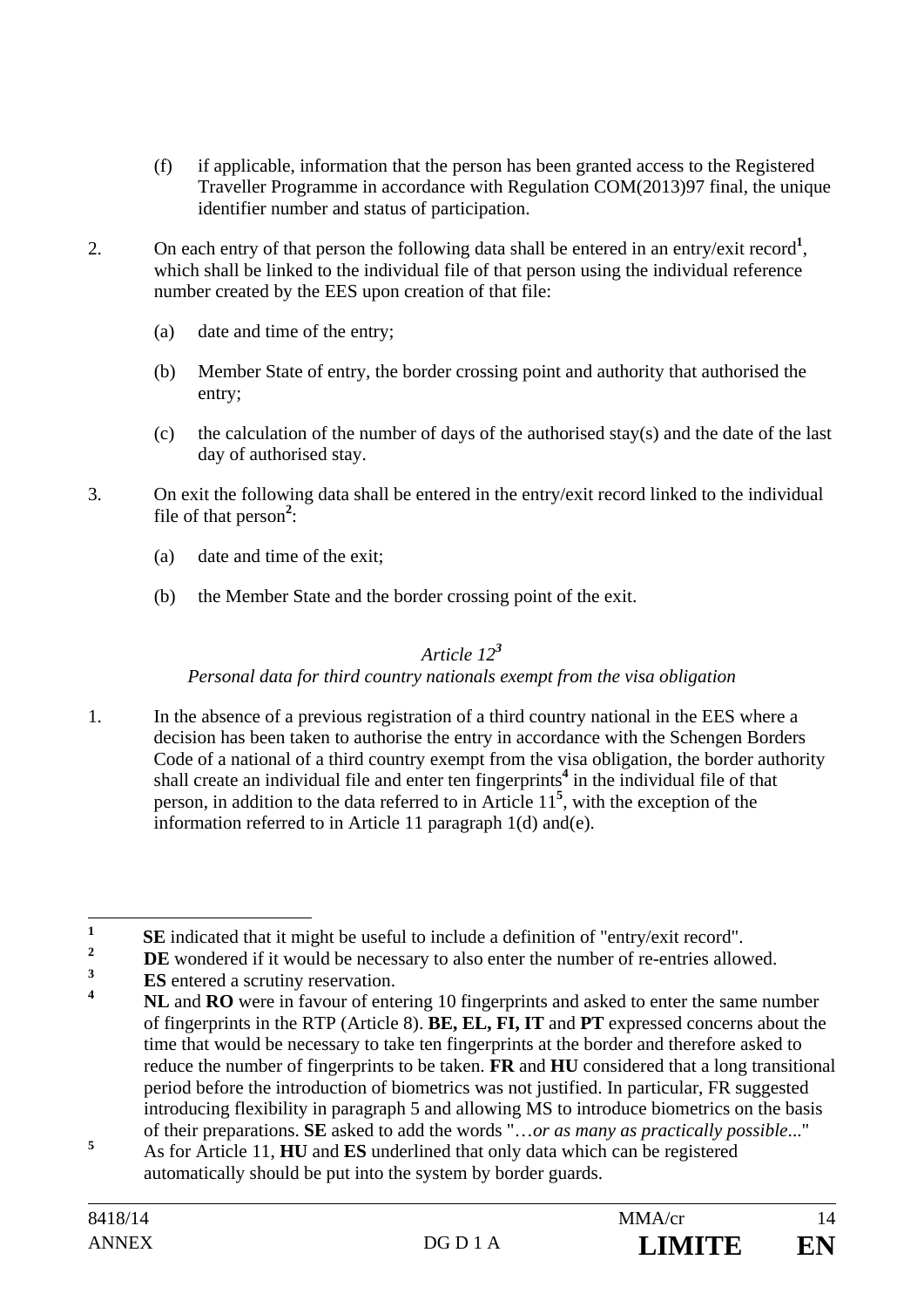- 2. Children under the age of 12 shall be exempt from the requirement to give fingerprints for legal reasons**<sup>1</sup>** .
- 3. Persons for whom fingerprinting is physically impossible shall be exempt from the requirement to give fingerprints for factual reasons**<sup>2</sup>** .

However, should the impossibility be of a temporary nature**<sup>3</sup>** , the person shall be required to give the fingerprints at the following entry. The border authorities shall be entitled to request further clarification on the grounds for the temporary impossibility to provide fingerprints.

Member States shall ensure that appropriate procedures guaranteeing the dignity of the person are in place in the event of encountered difficulties with capturing fingerprints.

- 4. Where the person concerned is exempt from the requirement to give fingerprints for legal or factual reasons pursuant to paragraphs 2 or 3, the specific data field shall be marked as 'not applicable'. The system shall permit a distinction to be made between the cases where fingerprints are not required to be provided for legal reasons and the cases where they cannot be provided for factual reasons.
- 5. For a period of three years<sup>4</sup> after the EES has started operation only the alphanumeric data referred to in paragraph 1 shall be recorded.

 $\mathbf{1}$ **<sup>1</sup> FR** and **DE** asked to delete the words "for legal reasons". **PT** also indicated that "for legal reasons" should be deleted or, if it was retained, that those legal reasons should be listed. PT underlined that it was possible and worthwhile to take fingerprints of children under 12 in case of abduction. **Cion** explained that the preliminary results of the study on biometrics from children were not so conclusive and therefore Cion decided not to change this age limit as provided for in Regulation 444/2009.

<sup>&</sup>lt;sup>2</sup> **EL** and **NL** asked for a picture to be taken as a back-up procedure when it is not possible to take fingerprints. **Cion** was not in favour of taking a picture when fingerprints cannot be taken because the number of people affected would be relatively small and requiring a picture would mean that all border crossing points should be equipped accordingly, which might be disproportionate. **FR** asked to delete "for factual reasons" or to keep those words but list the reasons.

<sup>&</sup>lt;sup>3</sup> **RO** suggested starting this subparagraph as follows: "When taking the fingerprints becomes possible…".

**<sup>4</sup> AT, CH, DE** and **PL** entered a scrutiny reservation on this paragraph because of the threeyear period. SI supported the Cion proposal while **FI, HU, NL** and **NO** were in favour of deleting this paragraph and introducing biometrics in the EES from the start. **DE** suggested having a similar solution to the VIS and taking a gradual approach. **AT** and **FR** were in favour of leaving this up to Member States on the basis of individual assessments. **PT** and **PL** found DE's suggestion interesting. Cion said that it would be possible to take a progressive approach during the first three years but it needed more time to think how it could work.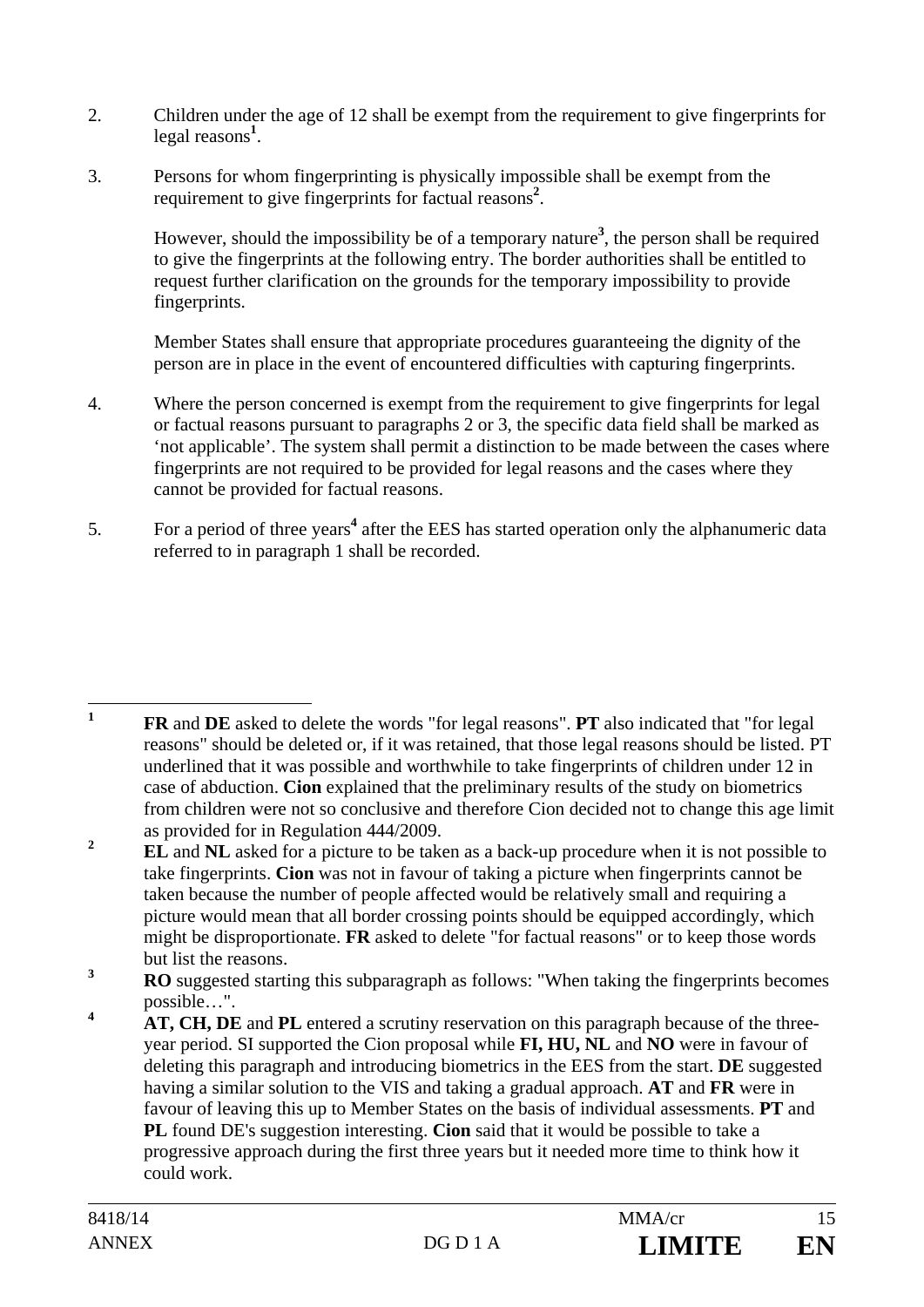### *Article 13*

#### *Procedures for entering data at border crossing points where a previous file has been registered*

If a previous file has been registered, the border authority shall, if necessary, update the file data<sup>1</sup>, enter an entry/exit record for each entry and exit in accordance with Articles 11 and 12 and link that record to the individual file of the person concerned**<sup>2</sup>** .

### *Article 14*

#### *Data to be added where an authorisation to stay is revoked or extended*

- 1. Where a decision has been taken to revoke an authorisation to stay or to extend the duration of the authorised stay<sup>3</sup>, the competent authority that has taken the decision shall add the following data to the entry/exit record**<sup>4</sup>** :
	- (a) the status information indicating that the authorisation to stay has been revoked or that the duration of the authorised stay has been extended;
	- (b) the authority that revoked the authorisation to stay or extended the duration of the authorised stay;
	- (c) the place and date of the decision to revoke the authorisation to stay or to extend the duration of the authorised stay;
	- (d) the new expiry date of the authorisation to stay.

 $\mathbf{1}$ **<sup>1</sup> SE** and **SI** said that the update should be done automatically, **Cion** replied that it might be not be necessary to mention in this paragraph that the border guard should link that record to the individual file of the person concerned if the system would do it automatically. Cion suggested merging this paragraph with Articles 11 and 12.

**<sup>2</sup> SE** asked to delete the words ".. and link that record to the individual file of the person concerned" because it considered it as a technical question which should therefore be handled by the system automatically.

<sup>&</sup>lt;sup>3</sup> **Cion** made it clear that it did not intend to change the applicable legal framework concerning the extension or revocation of the authorisation to stay.

**<sup>4</sup> HU, NL** and **PL** stressed that a link with the VIS was necessary to avoid duplication of work. PL asked in which language information on the revocation or extension should be introduced. **Cion** replied that it needed more time to reflect on possible links between the two systems. **FR** asked for revocations or extensions relating to refusals of entry to be included as well.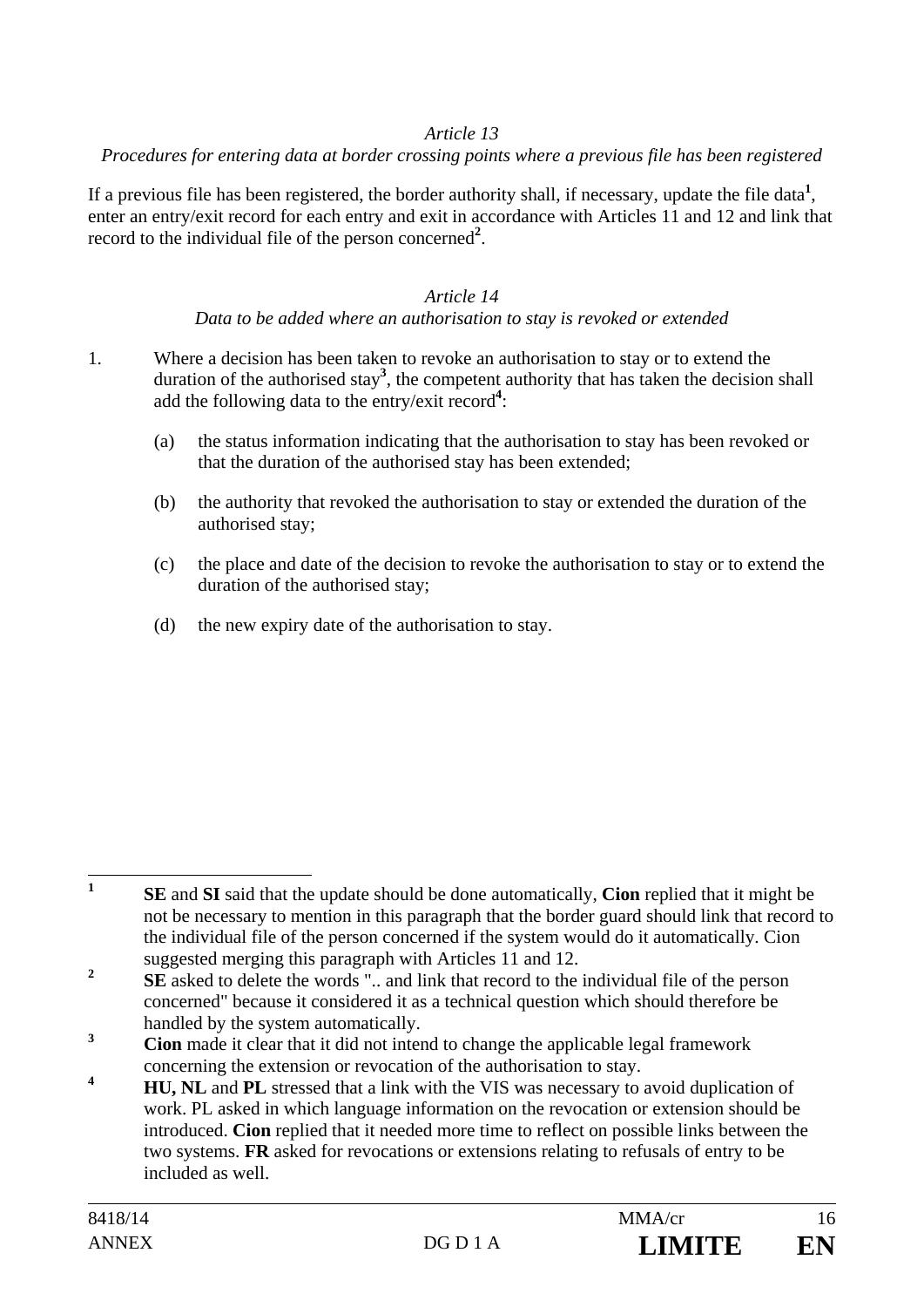- 2. The entry/exit record shall indicate the ground(s)<sup>1</sup> for revocation of the authorisation to stay, which shall be:
	- (a) the grounds on which the person is being expelled;
	- (b) any other decision taken by the competent authorities of the Member State, in accordance with national legislation, resulting in the removal or departure of the third country national who does not fulfil or no longer fulfils the conditions for the entry to or stay in the territory of the Member States.
- 3. The entry/exit record shall indicate the grounds for extending the duration of an authorised stay.
- 4. When a person has departed or been removed from the territories of the Member States pursuant to a decision, as referred to in paragraph 2(b), the competent authority shall enter the data in accordance with Article 13 in the entry/exit record of that specific entry.

### *Article 15*

### *Use of data for verification at the external borders*

- 1. Border authorities shall have access to the EES for consulting the data to the extent the data is required for the performance of border control tasks**<sup>2</sup>** .
- 2. For the purposes referred to in paragraph 1, the border authorities shall have access to search with the data referred to in Article  $11(1)(a)$  in combination with some or all of the following data:

the data referred to in Article  $11(1)(b)$ ;

the data referred to in Article  $11(1)(c)$ ;

the visa sticker number referred to in Article  $11(1)(d)$ ;

the data referred to in Article  $11(2)(a)$ ;

the Member State and border crossing point of entry or exit;

the data referred to in Article 12.

**<sup>2</sup> ES** asked to replace "border control tasks" by "border authorities".

 $\mathbf{1}$ **<sup>1</sup> DE, BE, PT, HU** and **MT** expressed doubts about the reasons justifying the indication of the grounds for the revocation or extension of the stay. **CH** questioned why paragraphs 2 and 3 could not be merged. **NO** and **SE** supported Cion's proposal for paragraphs 2 and 3. NO considered this information on the grounds useful because it could not be found on other systems. SE believed that information on the grounds could support operational activities but asked how the person would be informed about the grounds.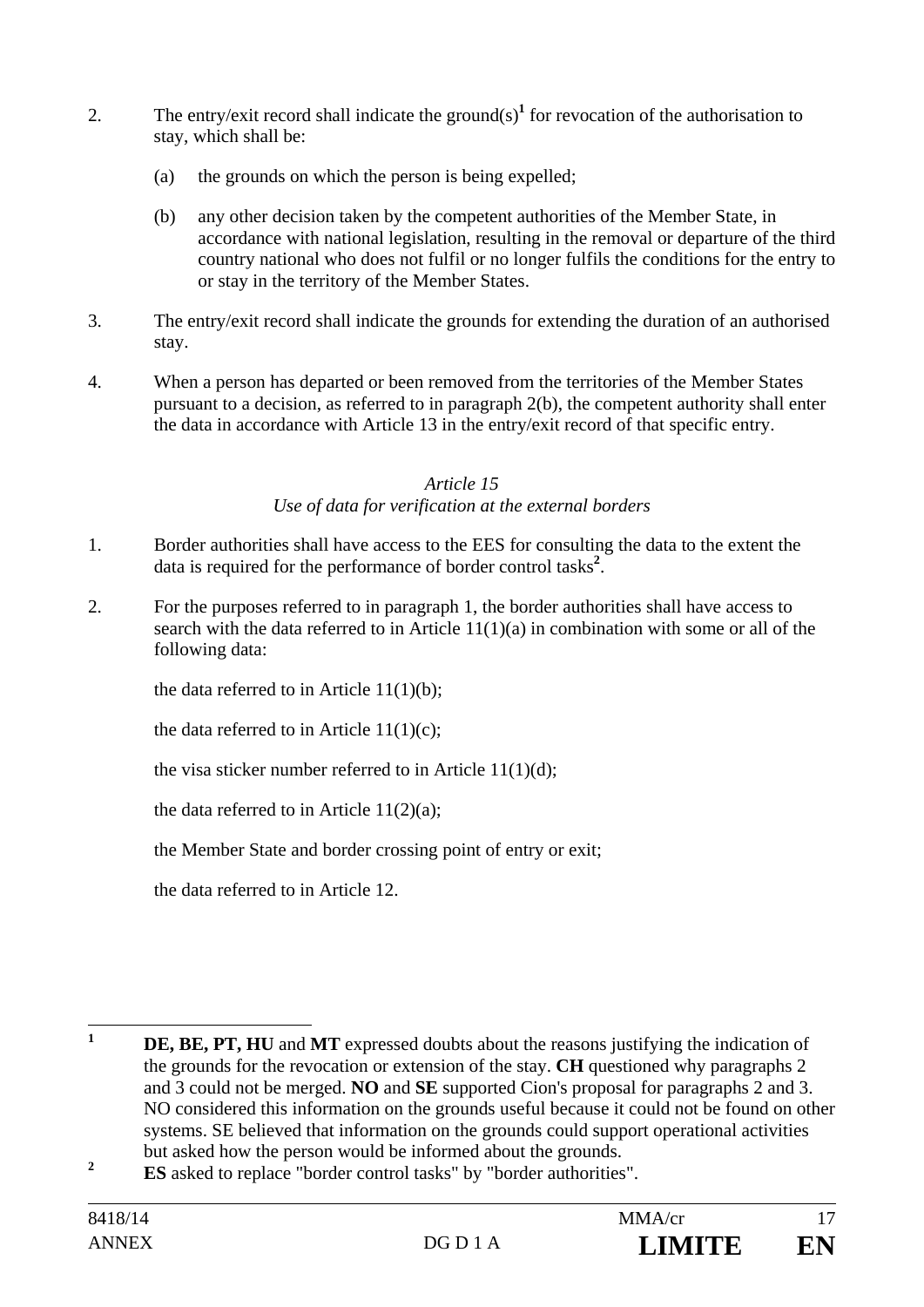### **CHAPTER III**  Entry of data and use of the EES by other authorities $^1$

#### *Article 16*

*Use of the EES for examining and deciding on visa applications* 

- 1. Visa authorities shall consult the EES for the purposes of the examination of visa applications and decisions relating to those applications, including decisions to annul, revoke or extend the period of validity of an issued visa in accordance with the relevant provisions of the Visa Code.
- 2. For the purposes referred to in paragraph 1, the visa authority shall be given access to search with one or several of the following data**<sup>23</sup>**:
	- (a) the data referred to in Article  $11(1)(a)$ , (b) and (c);
	- (b) the visa sticker number, including the three letter code of the issuing Member State referred to in Article  $11(1)(d)^4$ ;
	- (c) the data referred to in Article  $12^5$ .
- 3. If the search with the data listed in paragraph 2 indicates that data on the third country national are recorded in the EES, visa authorities shall be given access to consult the data of the individual file of that person and the entry/exit records linked to it solely for the purposes referred to in paragraph 1.

 **1 PL** and **BG** stressed that access for law enforcement purposes should be regulated in Chapter III. **AT** shared the same view and asked that this Chapter not be discussed until a decision had been taken on that issue. **BG** suggested deleting the word "Entry" in the title of Chapter III which Cion accepted in principle. **PL** indicated that the type of data to be introduced and accessed, and by what kind of authority, was not sufficiently clear in the Articles in Chapters II and III.

**<sup>2</sup>** LV asked for the text to be amended so as to allow the visa authorities to carry out automated searches with alphanumeric data.

**<sup>3</sup> NL** expressed the view that it would be very useful for visa authorities to have access to the travel history; however, that would not be possible on the basis of the 181-day retention period. Therefore, NL asked whether the retention period could be extended. **Cion** replied that it did not consider that storing the travel history in the system for a period of more than 181 days was justified, bearing in mind that such data could be stored for a maximum of five years in cases of mala fide travellers.

**<sup>4</sup> SE** asked for a reference to the ISO alpha three number.

**<sup>5</sup> DE** said that the reference should be to biometric data and not to the whole of Article 12. **Cion** agreed with DE.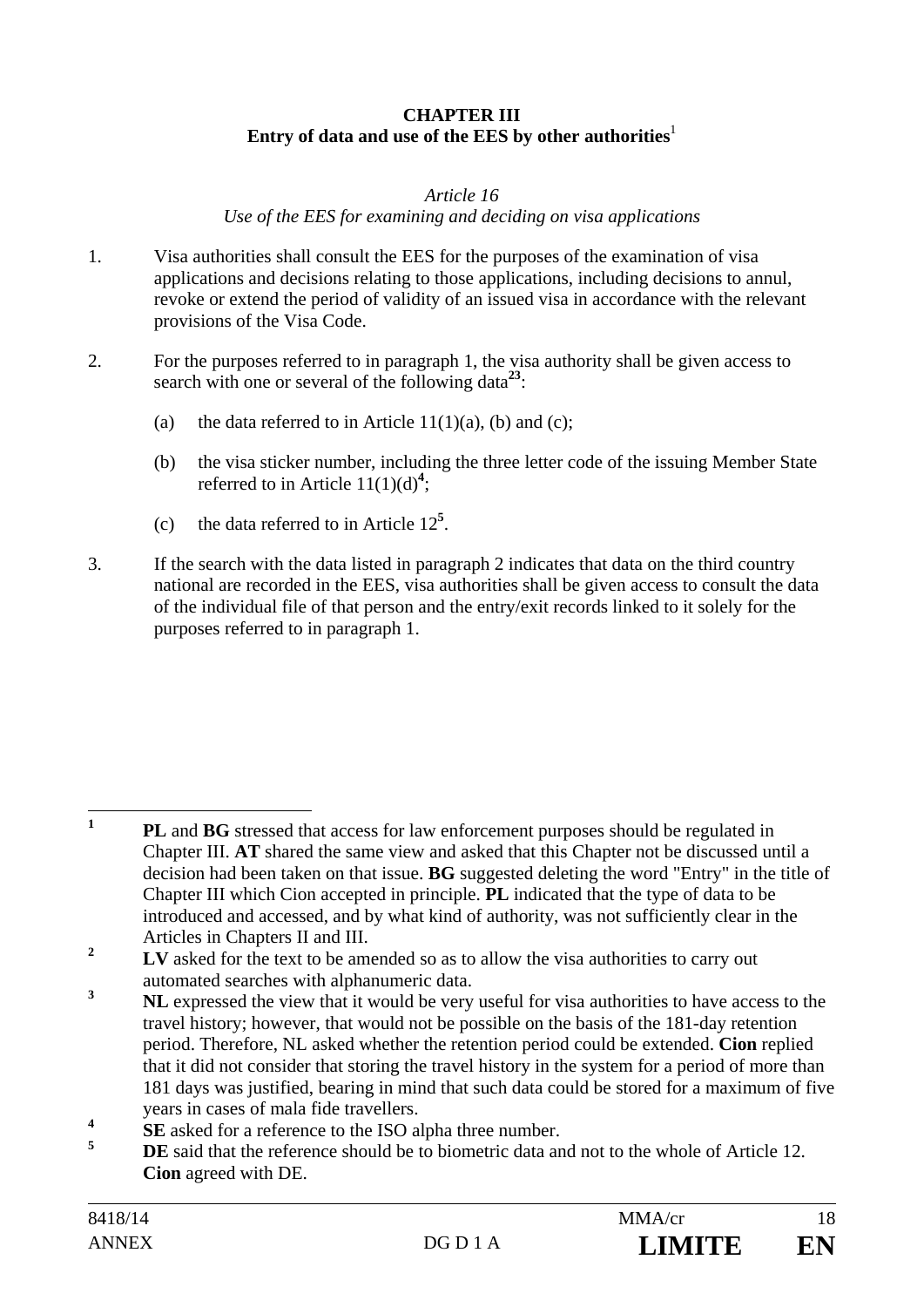### *Article 17 Use of the EES for examining applications for access to the RTP*

- 1. The competent authorities refered to in Article 4 of Regulation COM(2013)97 final shall consult the EES for the purposes of the examination of RTP applications and decisions relating to those applications, including decisions to refuse, revoke or extend the period of validity of access to the RTP in accordance with the relevant provisions of that Regulation**<sup>1</sup>** .
- 2. For the purposes referred to in paragraph 1, the competent authority shall be given access to search with one or several of the data referred to in Article  $11(1)(a)$ , (b) and (c).
- 3. If the search with the data listed in paragraph 2 indicates that data on the third country national are recorded in the EES, the competent authority shall be given access to consult the data of the individual file of that person and the entry/exit records linked to it solely for the purposes referred to in paragraph 1.

 $\mathbf{1}$ **<sup>1</sup> ES** entered a reservation on this paragraph. **NL** made the same comment as for Article 16 (1) on the travel history. **SE** suggested clarifying the impact of this provision in the RTP draft Regulation itself.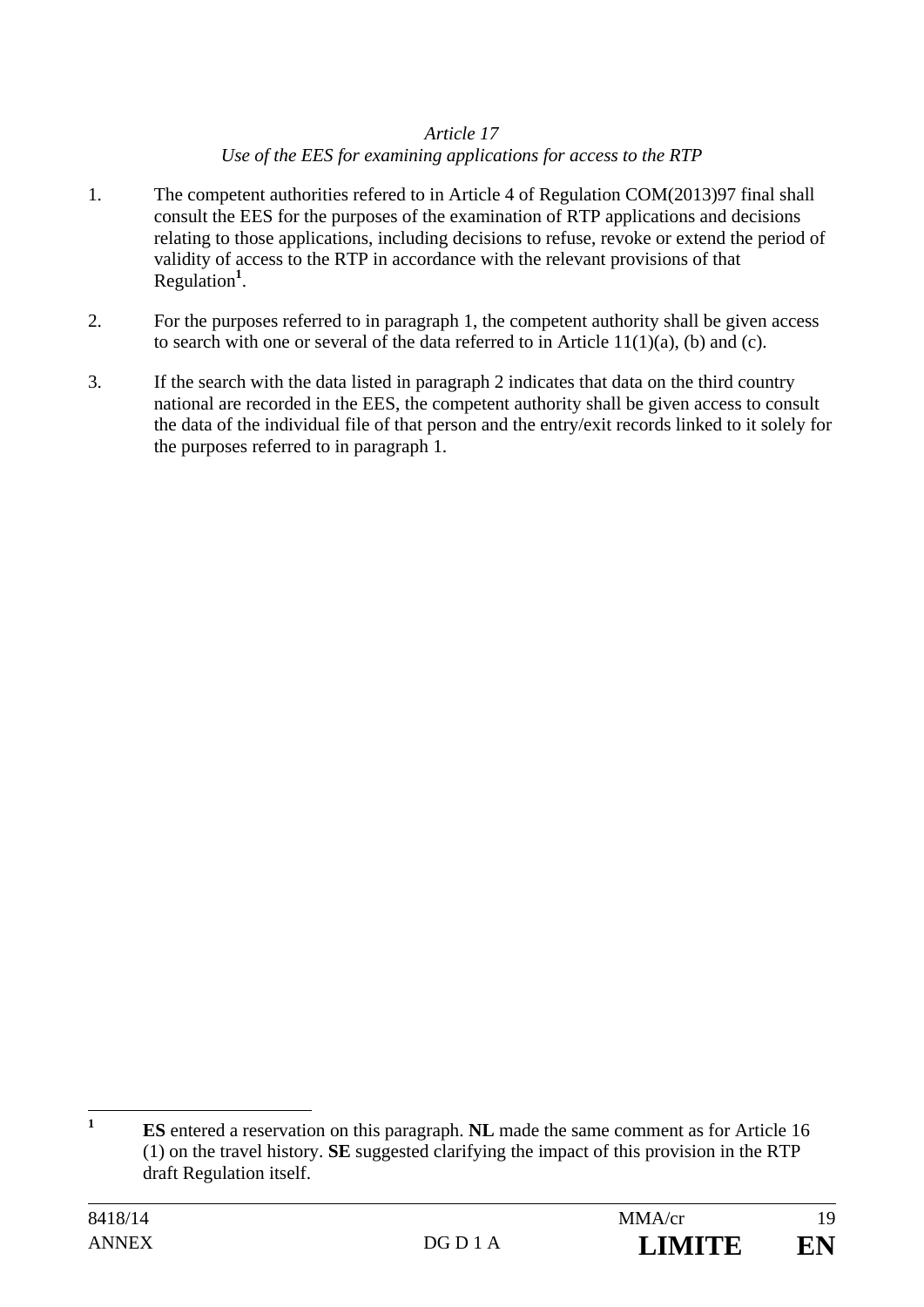#### *Article 18*

#### *Access to data for verification within the territory of the Member States*

- 1. For the purpose of verifying the identity of the third country national and/or whether the conditions for entry to or stay on the territory of the Member States are fulfilled, the competent authorities of the Member States, shall have access to search with the data referred to in Article 11(1)(a), (b) and (c), in combination with fingerprints refered to in Article 12**<sup>1</sup>** .
- 2. If the search with the data listed in paragraph 1 indicates that data on the third country national is recorded in the EES, the competent authority shall be given access to consult the data of the individual file of that person and the entry/exit record(s) linked to it solely for the purposes referred to in paragraph 1.

 $\overline{a}$ 

**<sup>1</sup> SI** entered a scrutiny reservation on the reference to Article 12 in this paragraph. **HU** argued that this article should be the legal basis for authorising access for law enforcement purposes. **FR** reiterated that for the purpose of this provision, it would be very important to introduce biometrics in the EES from the beginning. **ES** indicated that there was a mistake in the title of this Article in the Spanish text. ES also asked Cion whether this provision could be the legal basis for checking the legality of the stay in the Schengen area. **NL** asked whether those checks should be carried out with mobile equipment. Several delegations asked Cion to clarify the distinction between Articles 18 and 19. **Cion** stated that checks under this provision should consist of a one-to-one verification, i.e. the authorities would check all the data and documents, including biometrics, while in Article 19 the authorities look to identify the person with the biometrics. Article 18 only applies to checks in the territory while Article 19 applies to checks both at the external borders (second line) and in the territory. As regards the introduction of biometrics in the EES, **Cion** repeated that the three-year period was envisaged to allow Member States to be equipped with the necessary infrastructure and to set up the appropriate procedures. In the meantime, Cion was open to discussing a progressive introduction of biometrics before the three-year period. In that regard, Cion suggested that, at some point in the discussion, the Presidency could prepare a questionnaire in order to check if Member States could adapt their border check process and necessary infrastructure quickly enough so as to reduce the transitional period foreseen in the text for biometrics. In reply to ES, Cion confirmed that Article 18 would be the legal basis for checking the legality of the stay of third-country nationals. As to the use of mobile equipment, Cion confirmed that Member States would be allowed to use mobile equipment similar to that currently used at the border checking points for the VIS.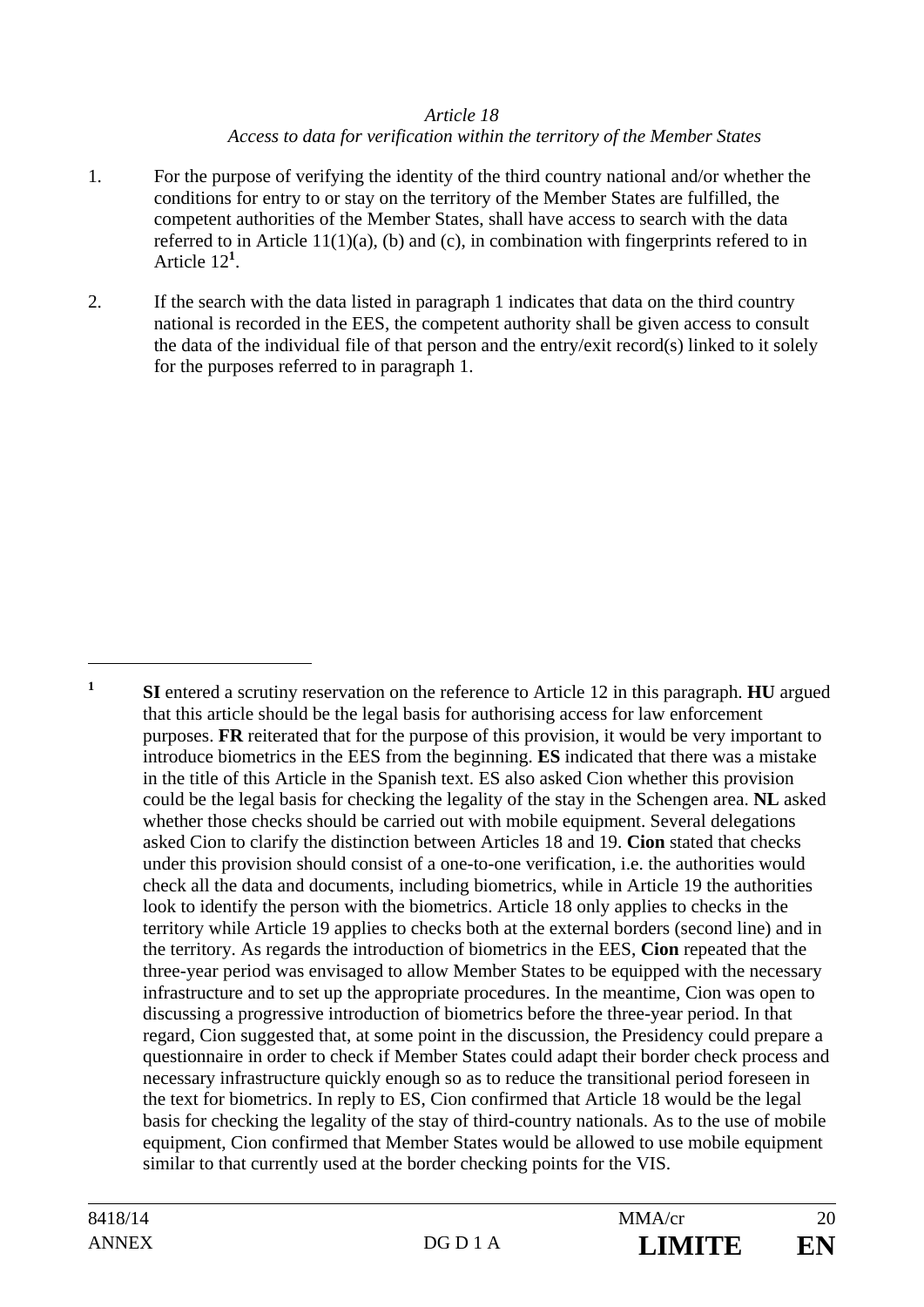### *Article 19 Access to data for identification<sup>1</sup>*

- 1. Solely for the purpose of the identification of any<sup>2</sup> person who may not, or may no longer, fulfil the conditions for entry to, stay or residence on the territory of the Member States, the authorities competent for carrying out checks at external border crossing points in accordance with the Schengen Borders Code or within the territory of the Member States as to whether the conditions for entry to, stay or residence<sup>3</sup> on the territory of the Member States are fulfilled, shall have access to search with the fingerprints of that person.
- 2. If the search with the data listed in paragraph 1 indicates that data on the person are recorded in the EES, the competent authority shall be given access to consult the data of the individual file and the linked entry/exit records), solely for the purposes referred to in paragraph 1**<sup>4</sup>** .

……

 **1 ES** entered a reservation on this provision.

**<sup>2</sup> RO** suggested replacing "any" by "a".

**<sup>3</sup> FR** made the same comment regarding biometrics as for the previous article and asked Cion what the technical difference between stay and residence was. Cion replied that it might be better to delete the word "residence" and only leave "stay".

**<sup>4</sup> Cion** suggested amending this paragraph in order to make provision for what happens when a biometrics search fails. Cion would come up with a suggestion in that regard along the lines of Article 20 paragraph 1 of the VIS Regulation.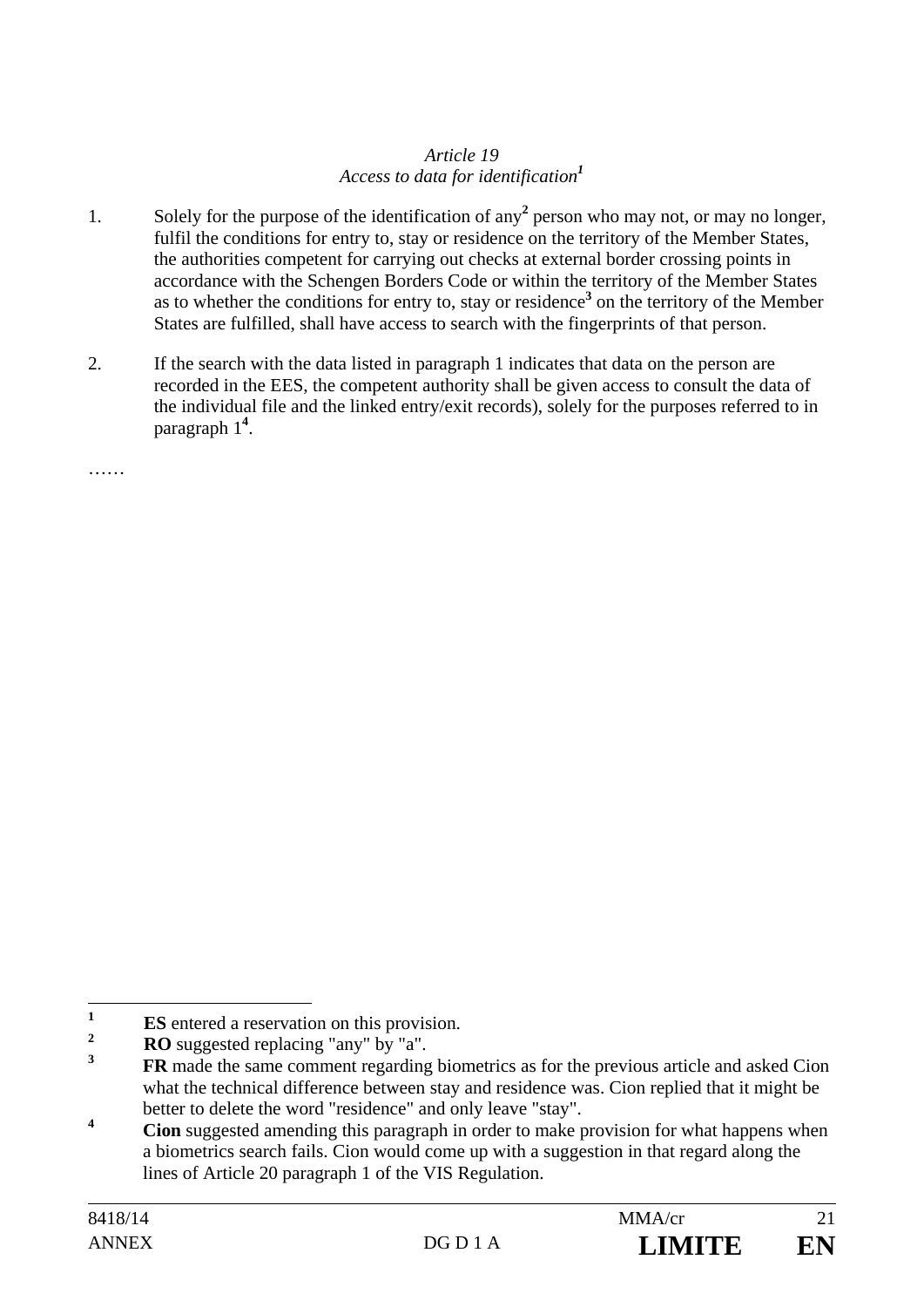### **CHAPTER IV**<sup>1</sup> **Retention and amendment of the data**

#### *Article 20 Retention period for data storage*

- 1. Each entry/exit record shall be stored for a maximum of 181 days**<sup>2</sup>** .
- 2. Each individual file together with the linked entry/exit record(s) shall be stored in the EES for a maximum of 91 days after the last exit record, if there is no entry record within 90 days following that last exit record.
- 3**3** . By way of derogation from paragraph 1, if there is no exit record following the date of expiry of the authorised period of stay<sup>4</sup>, the data shall be stored for a maximum period of five years following the last day of the authorised stay.

- **<sup>2</sup> BE, CH, CZ, EE, ES, FI, FR, MT, NL,PL** and **PT** entered a scrutiny reservation on this provision. Those delegations, supported by **BG, RO, HU, SK** and **FI**, called for a longer retention period. **AT**, **ES, PT, SK, BG, MT, HU** and **CZ** asked for a retention period of five years. **LV** asked for a retention period of between five and ten years and **RO** suggested that the retention period should be at least one year. In general, delegations considered that a longer retention period was needed even in the case of bona fide travellers and could be advantageous for them in the context of assessing RTP applications and visa applications. **FI** also pointed out that for border management reasons it would be preferable to have a longer retention period because it would be very difficult if 10 fingerprints had to be taken every six months, in particular at the external land borders. **NO** entered a scrutiny reservation**. NO**  and **SE** supported the Commission proposal. The **Cion** underlined that a retention period of 181 days was enough for border management and migration purposes. No record in the EES means that the person is a bona fide traveller. The **Cion** said that the study could look into the impact of this provision on border checks and the taking of the ten fingerprints. The **Cion** also suggested checking whether it would be possible to retain some data anonymously for a longer period in order to avoid slowing down border checks. The **Cion** drew the attention of delegations to the need to check the technical consequences of expanding the retention period and suggested doing it in the study and the pilot project.
- **3** The **Cion** requested the insertion of a new paragraph along the following lines: "By way of derogation to paragraphs (1) and (2), the records should be kept for an equivalent period of access granted to the third-country national under RTP".
- **4 NO** suggested amending this paragraph to extend the retention period as long as the stay remains illegal. **NO** suggested that the retention period should start when the person leaves or is forced to leave to ensure that no records concerning a third-country national meant he/she was a bona fide traveller. **NO** also suggested making a reference to records concerning cases where an authorisation to stay was revoked (Article 14). **AT, CH, FR, NL**  and **SK** supported **NO**'s proposals. The **CLS** remarked that keeping the data for an unspecified period of time was against the principle of proportionality and that there should therefore be a time limit for the data retention. **RO** commented that the provision could set out different retention periods for different categories of data. **RO** asked how those personal data should be stored i.e. together or separately.

 $\mathbf{1}$ **1 AT** entered a scrutiny reservation on Chapter IV in its entirety.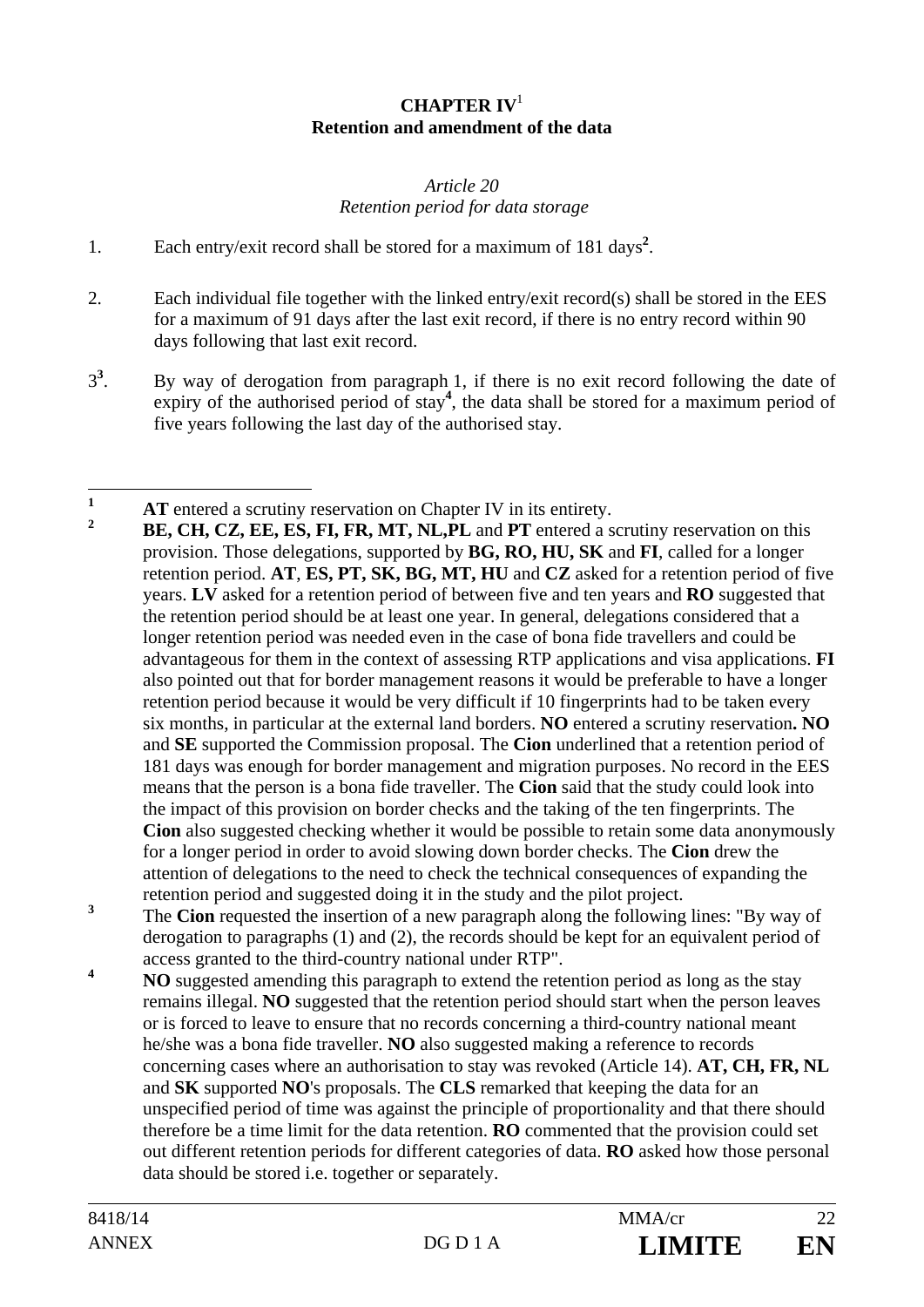### *Article 21 Amendment of data*

- 1. The competent authorities of the Member States<sup>1</sup> designated in accordance with Article 7 shall have the right to amend data which has been introduced into the EES, by correcting or deleting such data in accordance with this Regulation.
- 2. The information on persons referred to in Article  $10(2)^2$  shall be deleted without delay where the third-country national provides evidence in accordance with the national law of the Member State responsible, that he or she was forced to exceed the authorised duration of stay due to unforeseeable and serious event, that he or she has acquired a legal right to stay or in case of errors. The third-country national shall have access to an effective judicial remedy<sup>3</sup> to ensure the data is amended.

 **1** In reply to a question from **FR**, the **Cion** indicated that this provision should be read in conjunction with Article 34 in order to ascertain the Member State competent for the amendment of the data. The data should be amended in agreement with the Member State that had entered the data in the EES.

<sup>&</sup>lt;sup>2</sup> **BG** said that it was unclear what data should be deleted because this provision referred to Article 10 (2) which made a cross-reference to data referred to in Article 11. The **Cion**  replied that all information concerning the overstayer should be deleted. **BG** also inquired about the meaning of an "unforeseeable and serious event" and **NL** mentioned in this regard that the Member States should have a common understanding of those situations. The **Cion** answered that national practices concerning an "unforeseeable and serious event" might differ but agreed with NL that some examples of that kind of situation could be included in the Schengen Handbook. **LV** asked to align Article 20 with Article 11 of the Schengen Borders Code. **RO** wanted to add in this Article that the Member States should inform thirdcountry nationals of this possibility as well as of the right to ask for an effective judicial remedy. The **Cion** replied to **RO** that Article 34 (6) contains this obligation.

**<sup>3</sup> PL** asked if a "judicial remedy" could be limited to administrative law. The **CLS** explained that the right of an effective judicial remedy had to be effective and judicial in line with Article 47 of the EU Charter on Fundamental Rights. The administrative decision refusing to amend or deleted the data should therefore be subject to judicial control. However, as the **CLS** had stated, it was for each Member State to organise in its national law the procedures ensuring an effective judicial remedy.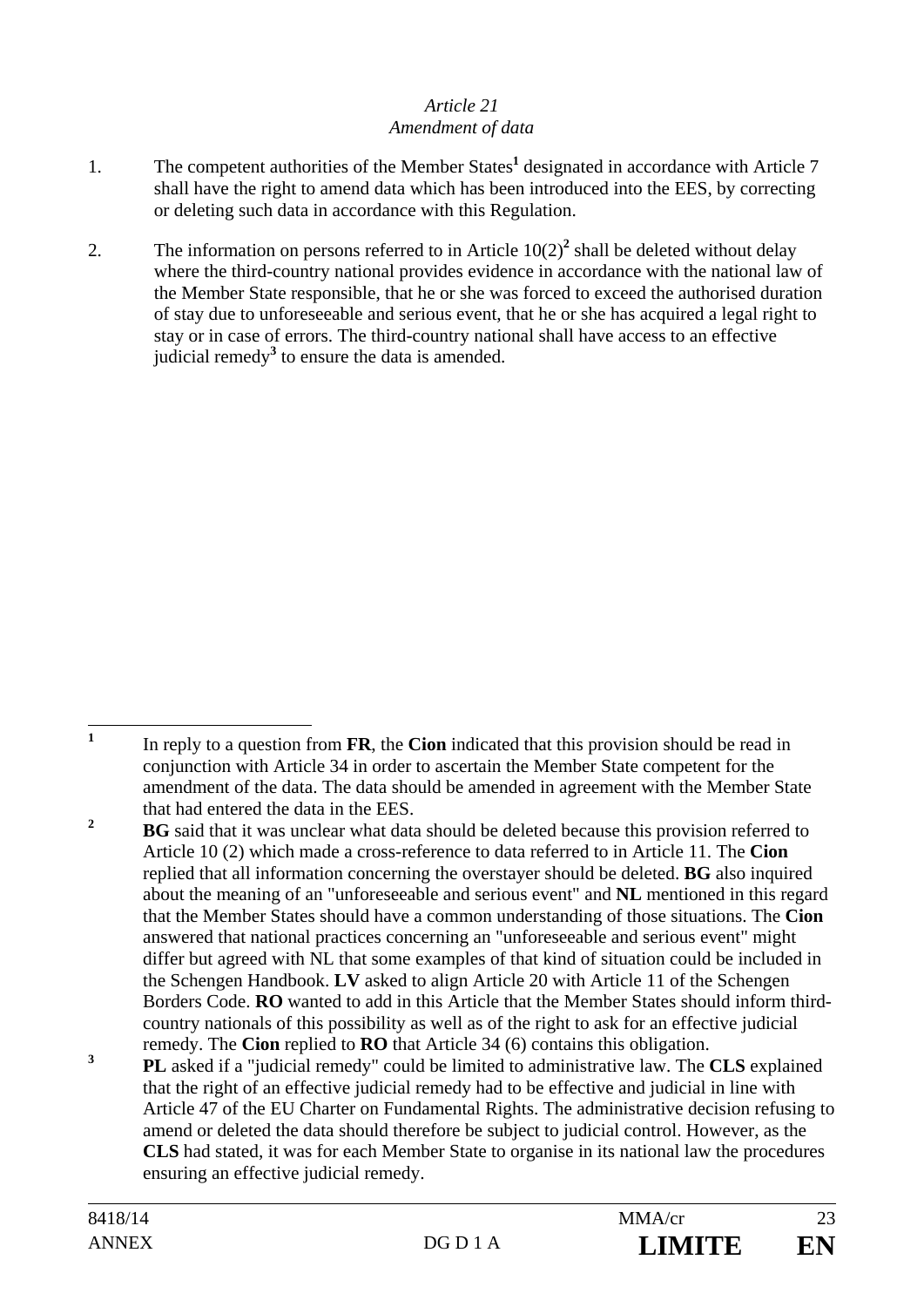#### *Article 22 Advance data deletion<sup>1</sup>*

Where, before expiry of the period referred to in Article 20, a third country national has acquired the nationality of a Member State, or has fallen under the derogation of Article 3(2), the individual file and the records linked to it in accordance with Articles 11 and 12, shall be deleted without delay from the EES by the Member State the nationality of which he or she has acquired or the Member State that issued the residence card. The individual shall have access to an effective judicial remedy to ensure the data is deleted**<sup>2</sup>** .

 $\mathbf{1}$ **IDK** asked for the heading to be more complete. **DE** wondered what should be done if the third-country national became a San Marino national. **LV** asked for a deadline to be set for the deletion of the data.

**<sup>2</sup> RO** asked that the last sentence include that, in addition to judicial proceedings, the individual could bring an administrative action. **RO** indicated that it would send its suggestions in writing.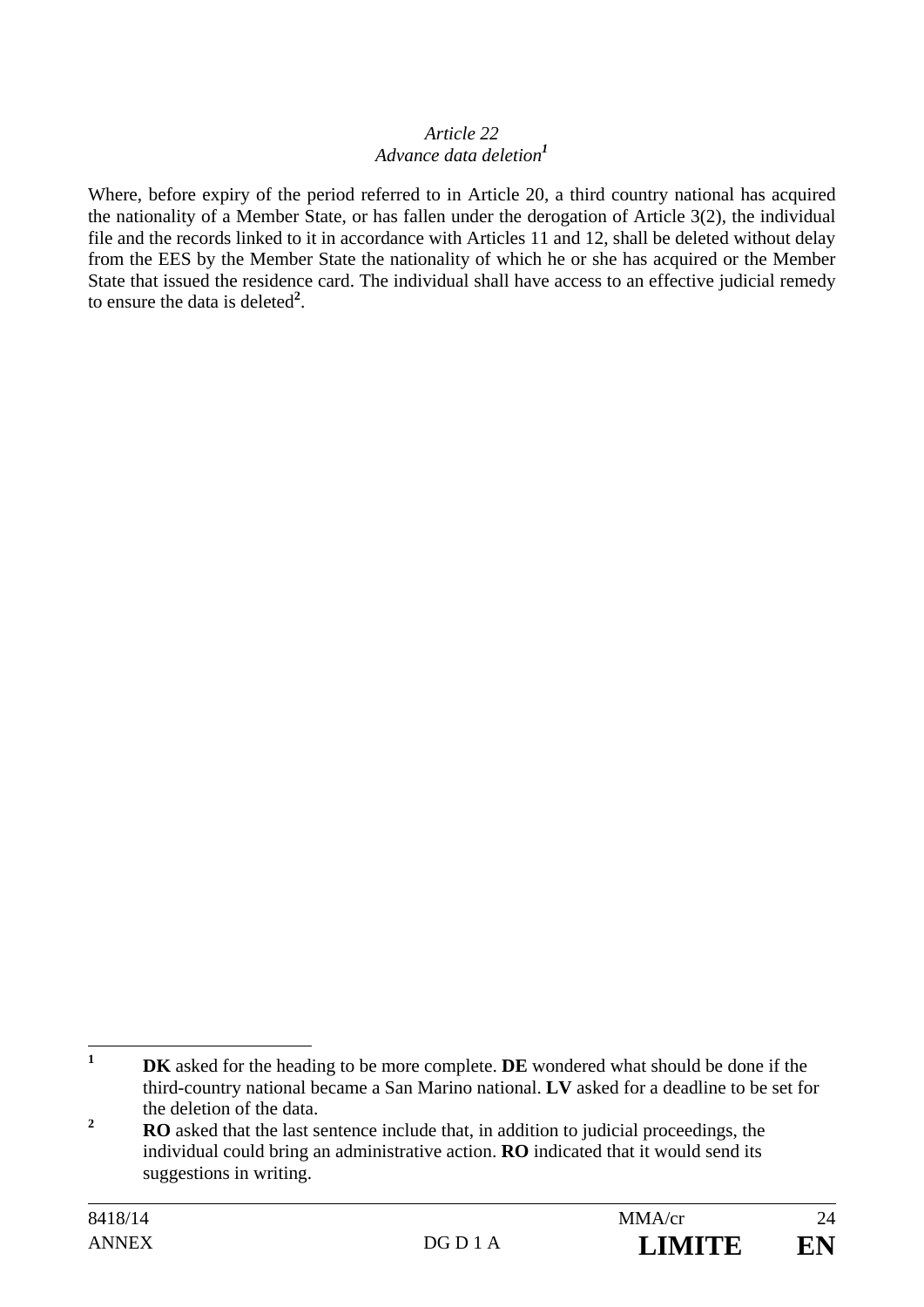#### **CHAPTER V Development, Operation and Responsibilities**

#### *Article 23*

*Adoption of implementation measures by the Commission prior to development* 

The Commission shall adopt the following<sup>1</sup> measures necessary for the development and technical implementation of the Central System, the Uniform Interfaces, and the Communication Infrastructure including specifications with regard to:

 the specifications**<sup>2</sup>** for the resolution and use of fingerprints for biometric verification in the EES;

the design<sup>3</sup> of the physical architecture of the system including its communication infrastructure;

entering the data in accordance with Article 11 and 12;

accessing the data in accordance with Articles 15 to 19;

 keeping, amending, deleting and advance deleting of data in accordance with Articles 21 and 22;

keeping and accessing the records in accordance with Article 30;

performance requirements.

Those implementing acts shall be adopted in accordance with the procedure referred to in Article 42.**<sup>4</sup>**

The technical specifications and their evolution as regards the Central Unit, the Back-up Central Unit, the Uniform Interfaces, and the Communication Infrastructure shall be defined by the Agency after receiving a favourable opinion of the Commission**<sup>5</sup>** .

 $\mathbf{1}$ **<sup>1</sup> RO** suggested deleting the word "following". Cion replied that that word was supposed to limit its mandate.

- **4 PL** entered a positive scrutiny reservation on this sentence and asked if a reference to specific provisions in Regulation 182/2011 should be made regarding situations where the act is not adopted.
- **5 DE, NL** and **PL** stressed that Member States should be involved in the development of the technical specifications. Cion confirmed that Member State experts would indeed be involved in a similar way as for SIS II, both when Cion would prepare the functionalities and when LISA would proceed to prepare the technical specifications.

**<sup>2</sup> NO** suggested deleting the word "specifications" as it is already in the heading.

**<sup>3</sup> NO** suggested deleting the word "design" or replacing it by "requirements".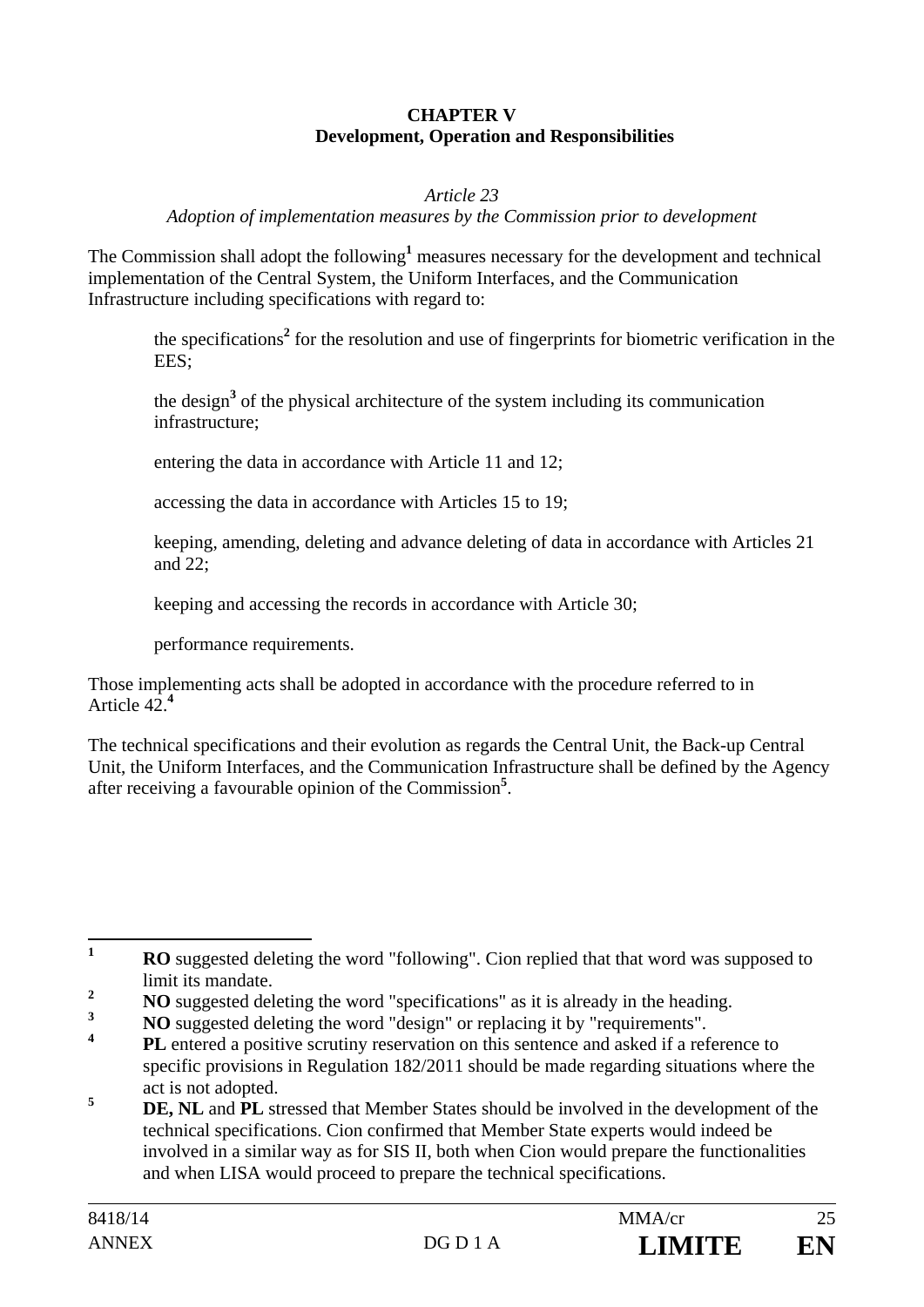#### *Article 24 Development and operational management*

1. The Agency<sup>1</sup> shall be responsible for the development of the Central Unit, the Back-Up Central Unit, the Uniform Interfaces including the Network Entry Points and the Communication Infrastructure**<sup>2</sup>** .

The Central Unit, the Back-up Central Unit, the Uniform Interfaces, and the Communication Infrastructure shall be developed and implemented by the Agency as soon as possible after entry into force of this Regulation and adoption by the Commission of the measures provided for in Article 23(1).

The development shall consist of the elaboration and implementation of the technical specifications, testing and overall project coordination**<sup>3</sup>** .

2. The Agency shall be responsible for the operational management of the Central Unit, the Back-Up Central Unit, and the Uniform Interfaces. It shall ensure, in cooperation with the Member States at all times the best available technology, subject to a cost-benefit analysis**<sup>4</sup>** .

The Agency shall also be responsible for the operational management of the Communication Infrastructure between the Central system and the Network Entry Points.

Operational management of the EES shall consist of all the tasks necessary to keep the EES functioning 24 hours a day, 7 days a week in accordance with this Regulation, in particular the maintenance work and technical developments necessary to ensure that the system functions at a satisfactory level of operational quality, in particular as regards the time required for interrogation of the central database by border crossing points, which should be as short as possible.

3. Without prejudice to Article 17 of the Staff Regulations of Officials of the European Union, the Agency shall apply appropriate rules of professional secrecy or other equivalent duties of confidentiality to its entire staff required to work with EES data. This obligation shall also apply after such staff leave office or employment or after the termination of their activities.

**4 RO** asked Cion who would carry out the cost-benefit analysis. Cion answered that EU LISA is expected to look for and to use the best available technology as a principle but "cost benefit analysis should not be read as meaning a methodology in this provision.

 **1 CH** asked to indicate in the text that the Agency should ensure that costs would be properly dealt with. Cion commented that the principle of cost-efficiency was an overaching general principle and that it was not necessary to refer to it in this provision.

**<sup>2</sup> NL** as in previous article, asked Cion to confirm that EU LISA would work with Member States experts. Cion confirmed this.

**<sup>3</sup> CZ** requested to define "overall project coordination" and to indicate how Member States would take part. Cion replied that it would be better not to define this as it is an evolving concept and it would be done according to EU LISA own governance.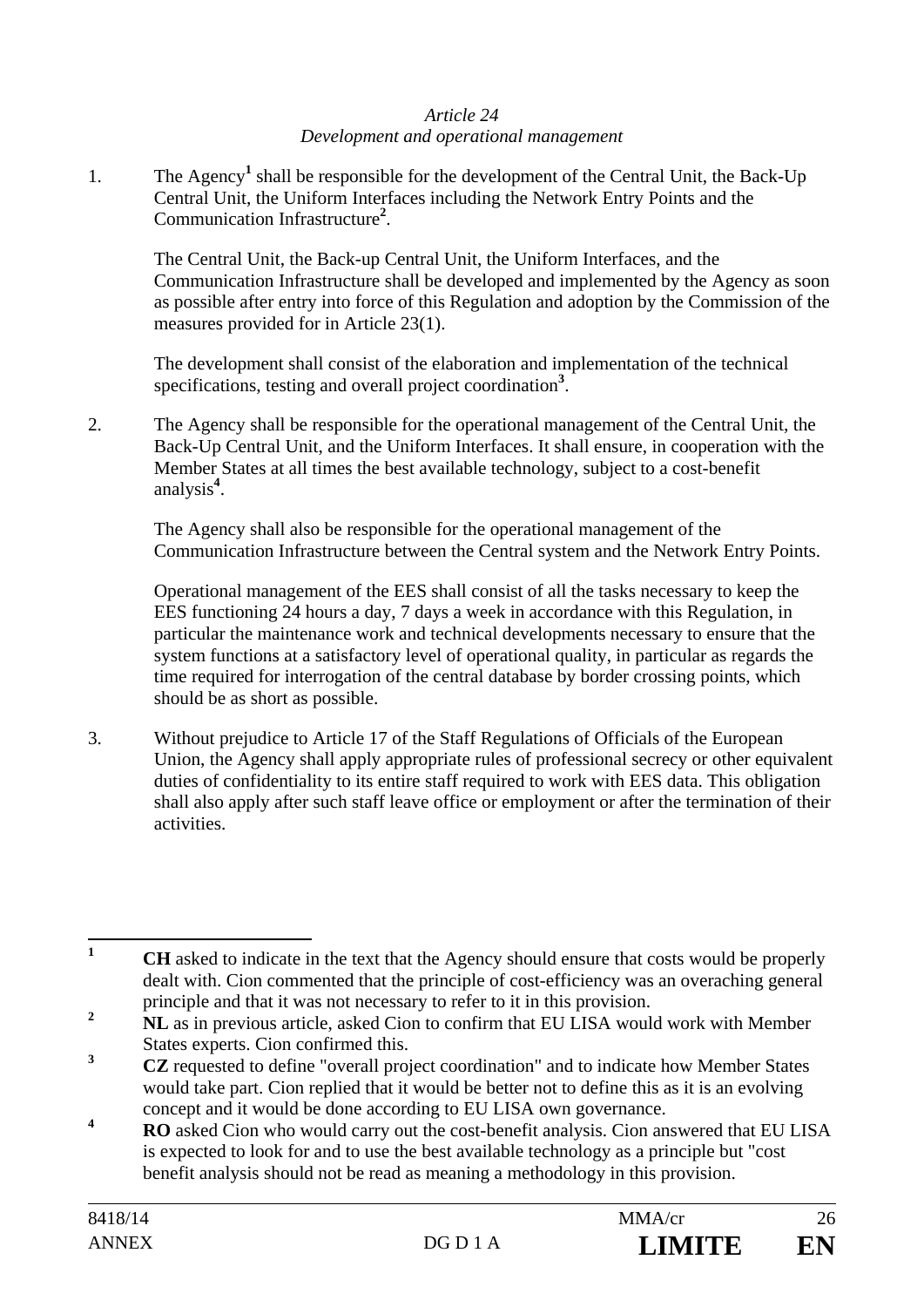### *Article 251 National Responsibilities*

- 1. Each Member State shall be responsible for:
	- (a) the development of the National System and the connection to the  $EES<sup>2</sup>$ ;
	- (b) the organisation, management, operation and maintenance of its National System**<sup>3</sup>** ; and
	- (c) the management and arrangements for access of duly authorised staff of the competent national authorities to the EES in accordance with this Regulation and to establish and regularly update a list of such staff and their profiles<sup>4</sup>.
- 2. Each Member State shall designate a national authority, which shall provide the access of the competent authorities referred to in Article 7 to the EES, and connect that national authority to the Network Entry Point.
- 3. Each Member State shall observe automated procedures for processing the data.
- 4. Before being authorised to process data stored in the EES, the staff of the authorities having a right to access the EES shall be given appropriate training about data security and data protection rules**<sup>5</sup>** .
- $\mathbf{1}$ **<sup>1</sup> PL** entered a general scrutiny reservation on the financial impact of this provision. **NL** and **SI** also entered a reservation on this Article. **CH** made a general comment on the wording of this Article which is different from the wording in the corresponding Article in the RTP proposal. According to CH, the wording should be the same in both draft Regulations.
- <sup>2</sup> **EE** commented that the national system should be the same one for every Member State. **BG, CY, HU, MT, PT** and **RO** wanted an assurance that existing national entry exist systems could continue to operate as national systems in the framework of this Article. **COM** suggested the following approach: to carry out a pilot project with EU LISA to test what is possible from a technical point of view and to check what the benefits of possible synergies between NEES and the future EES may be. However, COM ruled out the inclusion in the EES of the facial image as is the case in most of the existing NEES.
- **3 LV** asked COM if it would be possible under this provision to connect the national system with other national interfaces (VIS or fingerprint quick search). **COM** recognised that there were possible synergies between existing systems. COM indicated that there were recent developments in the EP which showed that there could be some place for technical discussions between CL/EP/COM. In addition, COM suggested dealing with this issue in the future pilot project.
- <sup>4</sup> **NL** commented that the responsibility of the Member State should be further specified. **COM** replied that the designation of the duly authorised staff should be made by the closest authority which was more familiar with the capabilities and training of the relevant staff.
- **5 NL** pointed out that when reading this provision together with Article 45, it seems that the training by EU LISA would not be limited to technical matters. NL therefore suggested aligning this provision with the one in the RTP draft Regulation.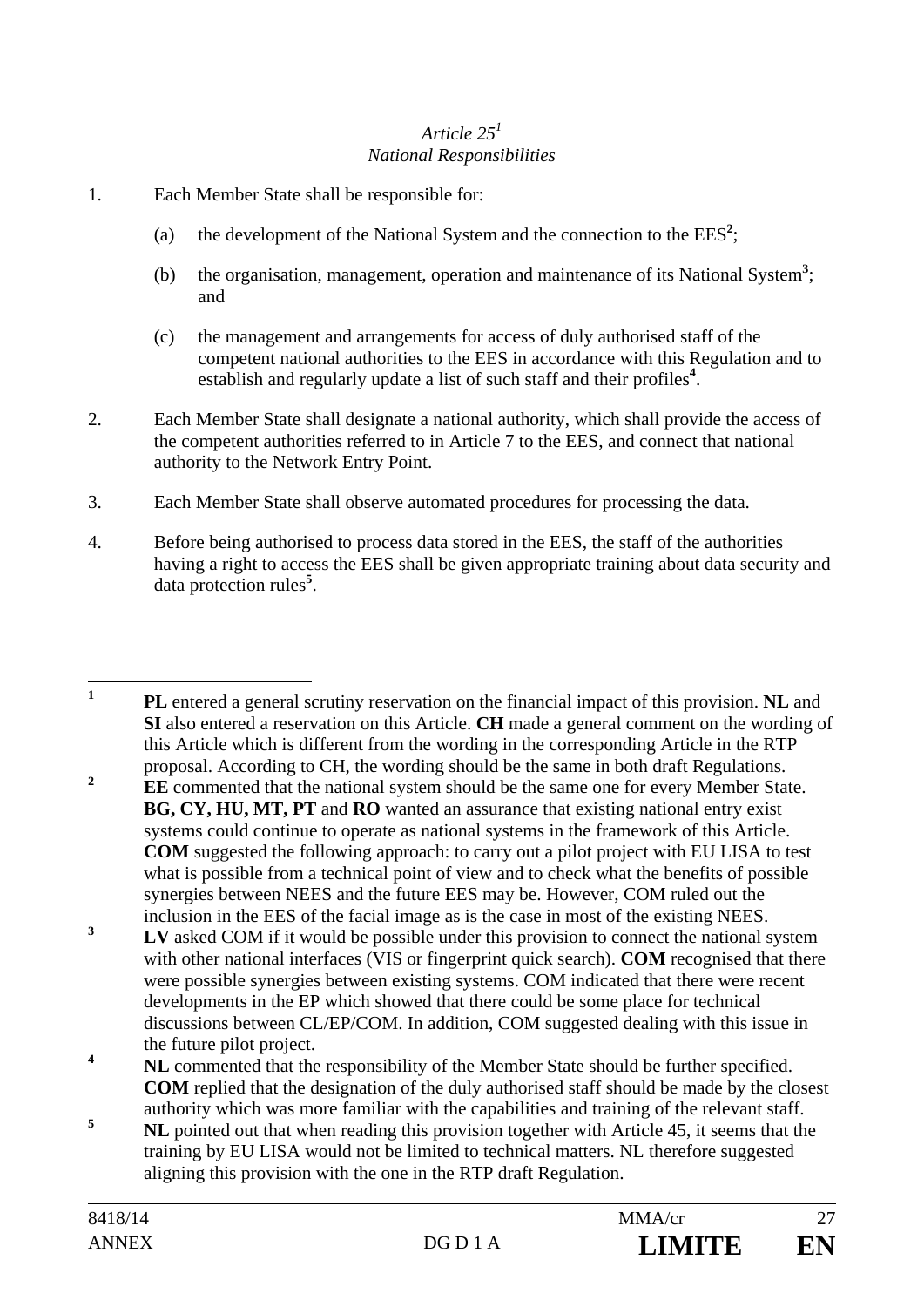5. Costs incurred by the National System as well as by hosting the National Interface shall be borne by the Union budget<sup>12</sup>.

### *Article 26 Responsibility for the use of data*

- 1.**3** Each Member State shall ensure that the data recorded in the EES is processed lawfully, and in particular that only duly**<sup>4</sup>** authorised staff have access to the data for the performance of their tasks in accordance with Articles 15 to 19 of this Regulation. The Member State responsible shall ensure in particular that:
	- (a) the data is collected lawfully;
	- (b) the data is registered lawfully into the EES;
	- (c) the data is accurate and up-to-date when it is transmitted to the EES.

- $\mathbf{1}$ **<sup>1</sup> AT, BE, CY, CZ, DE, DK, EL, HR, NL, PL, SE** and **SI** expressed concerns regarding the issue of costs. Delegations asked COM to further clarify the final costs of the EES and provide a breakdown of costs between the EU and national budgets. Regarding the EU budget, delegations asked COM for a breakdown of the costs that will be covered and the distribution of funds from the EU budget among Member States. **PL** asked that this paragraph be redrafted so as to make a link with the Member States' responsibilities listed in paragraph 1. **CZ** also asked if costs from the private sector would be eligible as well. **COM** indicated that many of the figures asked for by delegations are provided in the Impact Assessment accompanying this proposal. COM could not provide new figures. COM pointed out that paragraph 5 was drafted on the basis of the MFF as proposed by the Commission and that it might need to be revised to take stock of the changes in the EU financial framework. COM would come up with a non-paper for the purpose of clarifying the issue of costs. However, COM made it clear that it would not produce new estimates. <sup>2</sup> **NL** commented that the responsibility of the Member State should be further specified. **COM** replied that the designation of the duly authorised staff should be made by the closest authority which was more familiar with the capabilities and training of the relevant staff. <sup>3</sup> **FR** asked why the word "lawfully" was used three times in this paragraph because it gave the wrong impression. FR therefore suggested redrafting the paragraph. **PL** inquired how this provision should be interpreted in light of the future General Data Protection Regulation. **DE** asked if this provision applies to data mentioned in Article 40. For COM, it would be safer to include data referred to in Article 40 because the extraction of the statistics involves a processing of personal data. **4**
- **SE** suggested to delete the word "duly".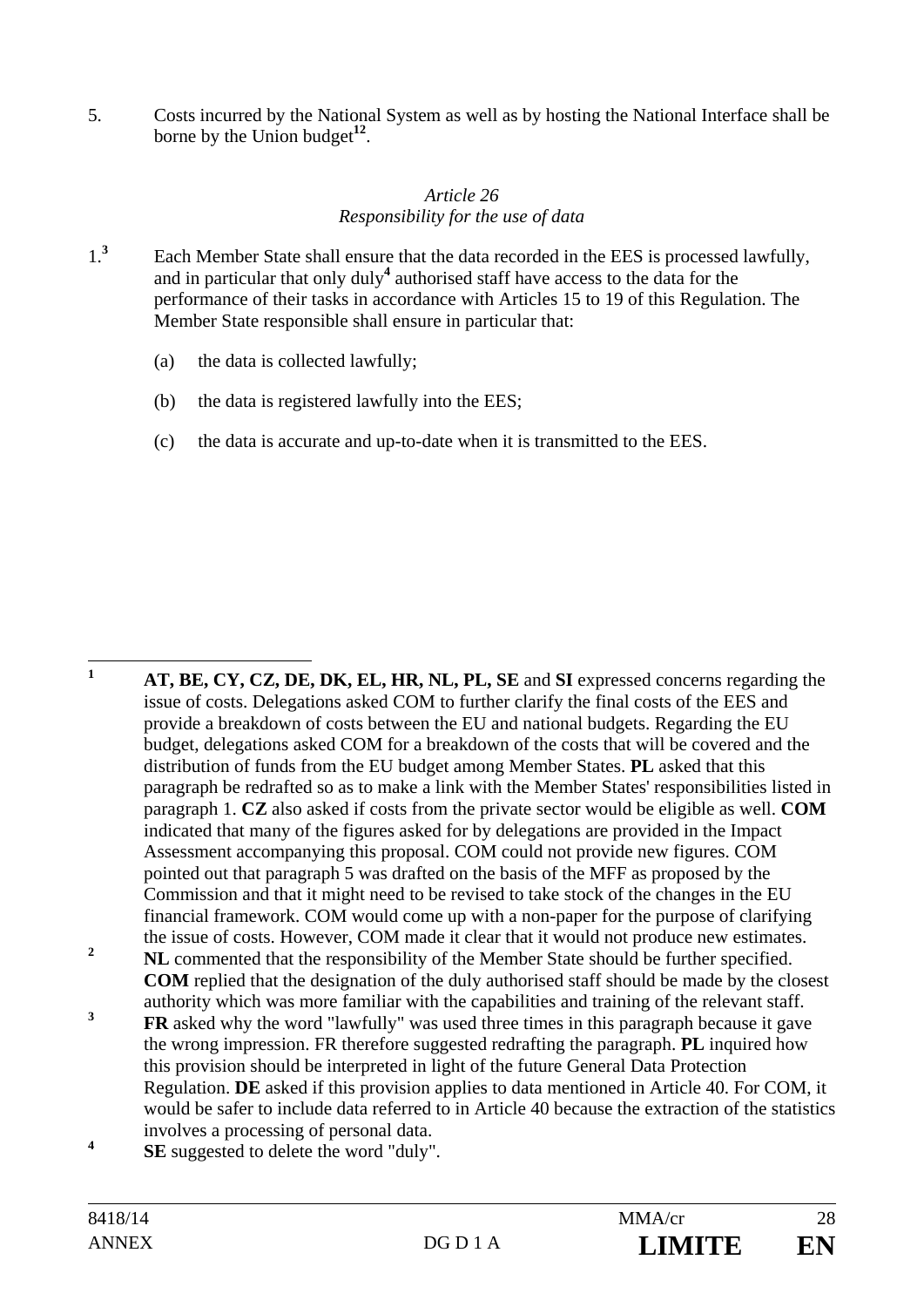- 2. The Agency shall ensure that the EES is operated in accordance with this Regulation and the implementing acts referred to in Article 23. In particular, the Agency shall:
	- (a) take the necessary measures to ensure the security of the Central System and the communication infrastructure between the Central System and the Network Entry Points, without prejudice to the responsibilities of each Member State;
	- (b) ensure that only duly authorised staff has access to data processed in the EES for the performance of the tasks of the Agency in accordance with this Regulation.
- 3. The Agency shall inform the European Parliament, the Council and the Commission of the measures it takes pursuant to paragraph 2 for the start of operations of the EES.

# *1 Article 27*

### *Communication of data to third countries, international organisations and private parties*

1. Data stored in the EES shall not be transferred or made available to a third country, to an international organisation or any private party**<sup>2</sup>** .

**1**

**SE** suggested to include a new Article 26a which will read as follows: *NEW ARTICLE 26A National Data Controller* 

*<sup>&</sup>quot;In relation to the processing of personal data in the EES, each Member State shall designate the authority which is to be considered as controller in accordance with Article 2(d) of Directive 95/46/EC and which shall have central responsibility for the processing of data by this Member State. Each Member State shall communicate this authority to the Commission."* 

<sup>&</sup>lt;sup>2</sup> **CH** highlighted that it would no longer be possible to transfer this data to airline companies and that they would need to change their national legislation. CH wanted further reflection on this provision.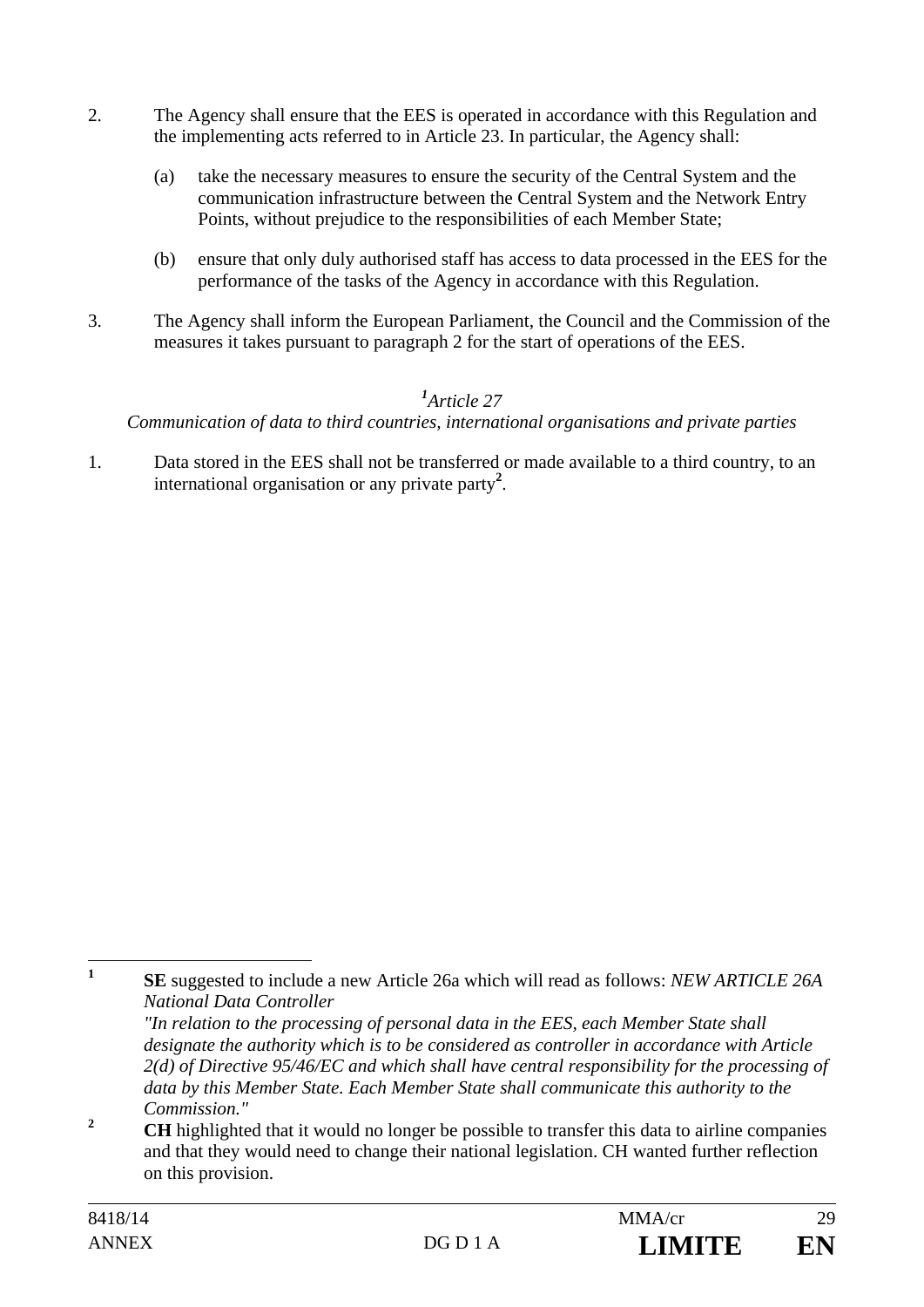- $2^{1}$ By way of derogation from paragraph 1, the data referred to in Article  $11(1)(a)$ , (b) and (c) and Article 12 (1) may be transferred or made available to a third country or to an international organisation listed in the Annex if necessary in individual cases for the purpose of proving the identity of third-country nationals, including for the purpose of return, only where the following conditions are satisfied:
	- $(a)^2$  the Commission has adopted a decision on the adequate protection of personal data in that third country in accordance with Article  $25(6)$  of Directive  $95/46/EC^3$ , or a readmission agreement is in force between the Community and that third country, or Article 26(1)(d) of Directive 95/46/EC applies;
	- (b) the third country or international organisation agrees to use the data only for the purpose for which they were provided;
- $\mathbf{1}$ **<sup>1</sup> ES** entered a scrutiny reservation. **ES** and **NL** expressed serious doubts regarding the drafting of this provision and questioned its workability. Both delegations asked if the conditions listed were cumulative. ES questioned why in letter (a) bilateral agreements concluded by Member States and in general third countries with which there are no agreements in place were excluded.ES also raised concerns about limiting the purpose of "proving the identity of third-country nationals". NL highlighted the added value that the EES should provide for a successful return policy and this provision was too prescriptive. **HU** also considered this provision as too prescriptive and wanted the inclusion the "reasonable protection of that person" as a purpose. **AT**, **BE, DE, DK, FR, IT** and **HU** asked, as did ES, that bilateral agreements concluded by Member States not be excluded. **COM** replied that the VIS Regulation did not go beyond what it is stipulated in letter (a) and that bilateral agreements were expressly excluded by Directive 95/46/EC. **AT** and **IT** entered a scrutiny reservation on letter (a). **LV** suggested amending this provision in order to transfer data to other organisations not listed in the Annex if that was necessary for carrying out their tasks. **CH** asked for clarification of the wording "including for the purpose of return". **CLS** suggested redefining the purposes for which the transfer of data would be allowed and that the return purpose be mentioned in Article 4. CLS also suggested mentioning the Return Directive here.
- **2 PL** entered a scrutiny reservation. For PL this provision would require MS to implement additional legal provisions on personal data protection in a third country. PL pointed out that bilateral readmission agreements between MS and a third country contained a clause concerning the protection of personal data and /or the data are protected on the basis of internal rules set out in the third country. A provision that prevents or substantially complicates the communication of personal data to third countries on the basis of these bilateral agreements may adversely affect their application. Furthermore, the introduction of the above-mentioned provision would also prevent the use of evidence in the form of a visa or a copy of the visa (issued by a MS for a third country national) indirectly providing for a citizenship and enabling verification of the identity of a person in a third country.
- <sup>3</sup> **CH** entered a scrutiny reservation on the reference to Directive 95/46/EC because it would soon be replaced.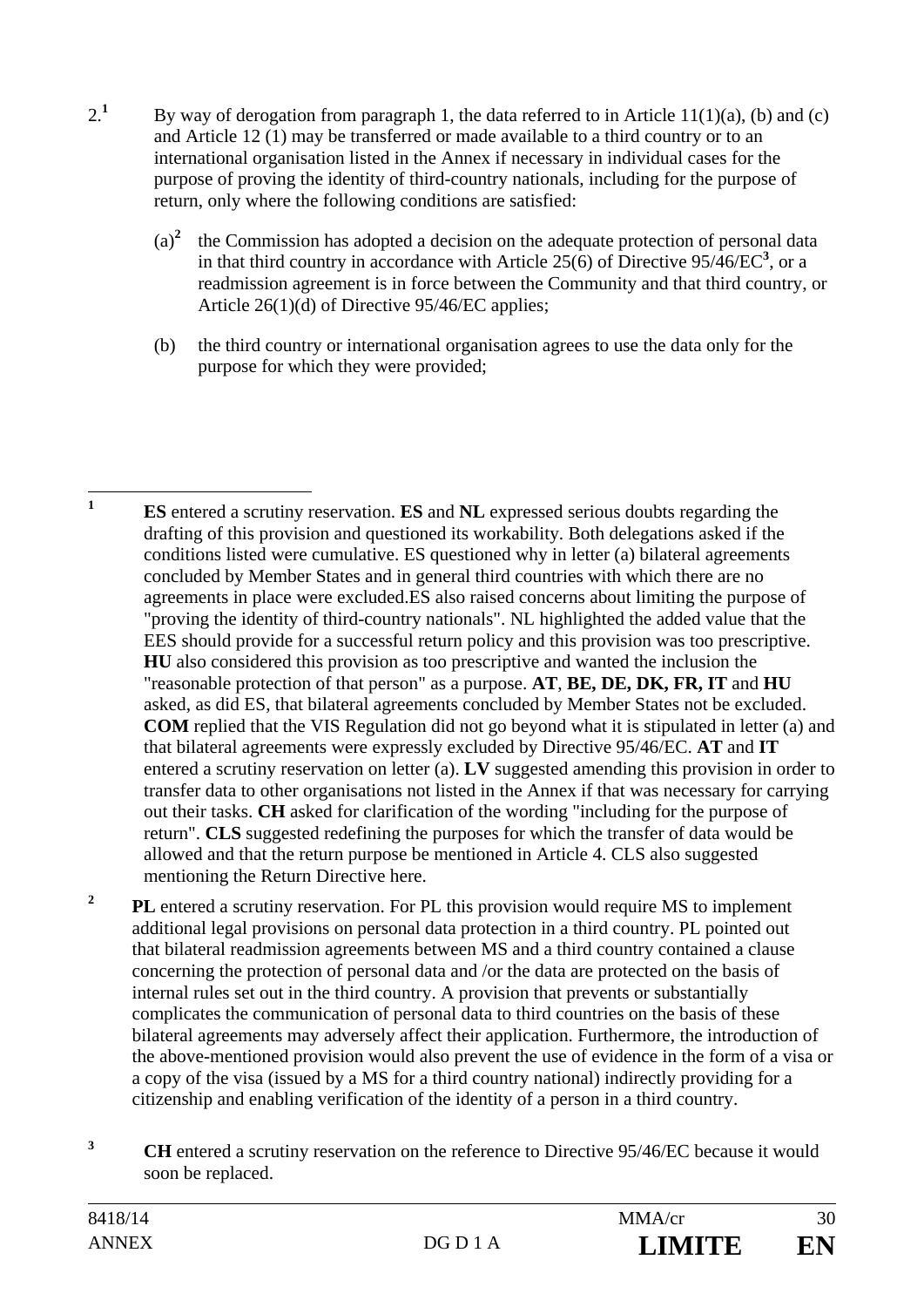- (c) the data are transferred or made available in accordance with the relevant provisions of Union law, in particular readmission agreements**1,** and the national law of the Member State which transferred or made the data available, including the legal provisions relevant to data security and data protection; and
- (d) the Member State which entered the data in the EES has given its consent**<sup>2</sup>** .
- 3. Transfers of personal data to third countries or international organisations pursuant to paragraph 2 shall not prejudice the rights of refugees and **<sup>3</sup>** persons requesting international protection<sup>4</sup>, in particular as regards non-refoulement.

### *Article 28 Data security 5*

- 1. The Member State responsible shall ensure the security of the data before and during the transmission to the Network Entry Point. Each Member State shall ensure the security of the data it receives from the EES.
- 2. Each Member State shall, in relation to its National System, adopt the necessary measures, including a security plan, in order to:
	- (a) physically protect data, including by making contingency plans for the protection of critical infrastructure;
	- (b) deny unauthorised persons access to national installations in which the Member State carries out operations in accordance with the purposes of the EES (checks at entrance to the installation);

 $\mathbf{1}$ **<sup>1</sup> NO** pointed out that the EU readmission agreements were not applicable to countries associated with Schengen. NO asked COM to avoid such a provision forbidding Schengen Associated Countries from transferring personal data to third countries.

<sup>&</sup>lt;sup>2</sup> **NL** found that this condition was not justified because it is how the EES is itself designed. COM noted the point and would reflect further on it.

**<sup>3</sup>**  $\frac{3}{4}$  **SE** suggested to add the word "other" before persons.

**SE** expressed doubts about the fact that both categories of persons were put on an equal footing.

**<sup>5</sup> CH** suggested adding a new paragraph to make it clear that the Member States concerned would need to work together on emergency cases. **COM** would check this and would come back.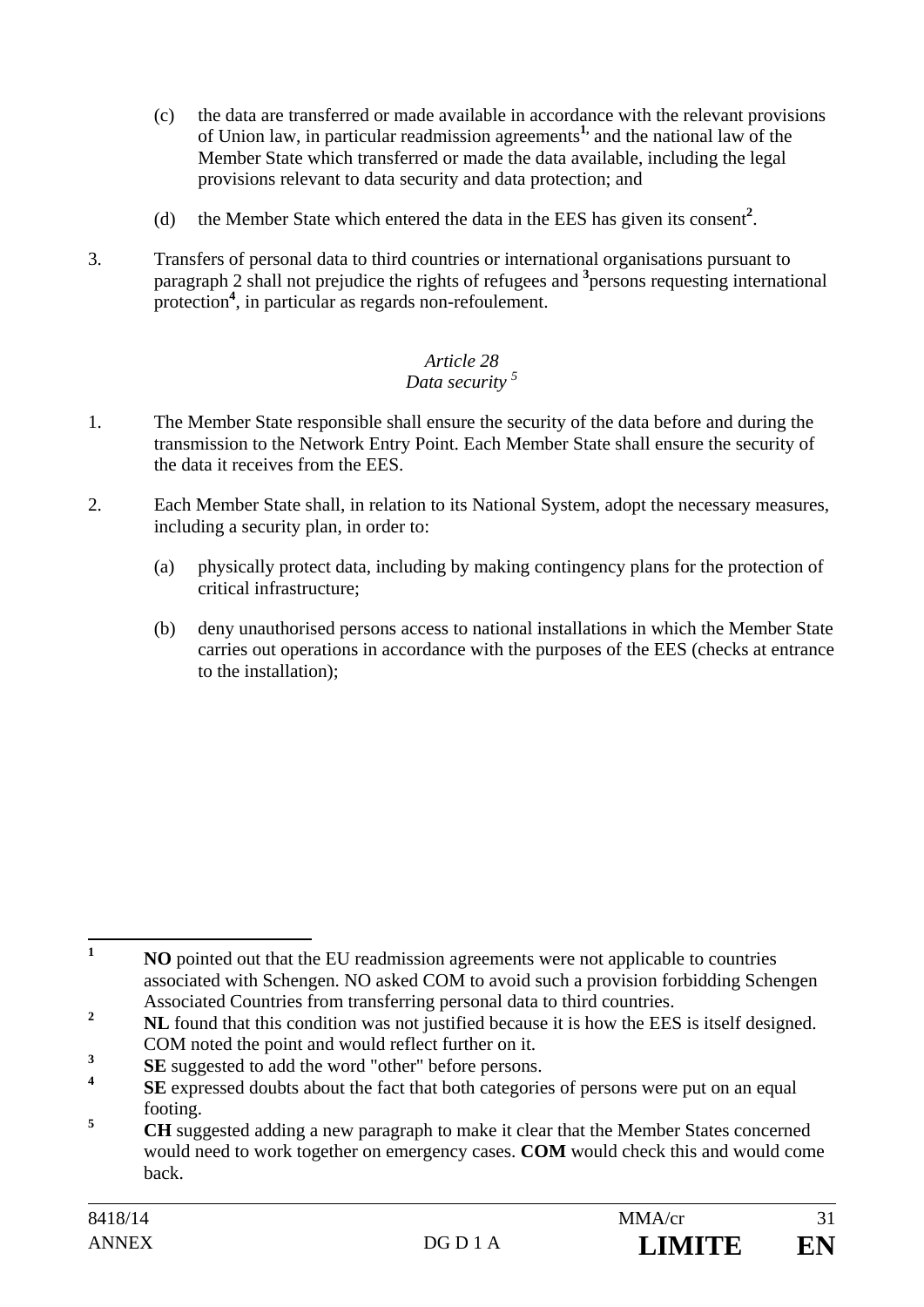- (c) prevent the unauthorised reading, copying, modification or removal of data media (data media control);
- (d) prevent the unauthorised input of data and the unauthorised inspection, modification or deletion of stored personal data (storage control);
- (e) prevent the unauthorised processing of data in the EES and any unauthorised modification or deletion of data processed in the EES (control of data entry);
- (f) ensure that persons authorised to access the EES have access only to the data covered by their access authorisation, by means of individual user identities and confidential access modes only (data access control);
- $(g)^{1}$  ensure that all authorities with a right of access to the EES create profiles describing the functions and responsibilities of persons who are authorised to enter, amend, delete, consult and search the data and make their profiles available to the supervisory authorities without delay at their request (personnel profiles);
- (h) ensure that it is possible to verify and establish to which bodies personal data may be transmitted using data communication equipment (communication control);
- (i) ensure that it is possible to verify and establish what data has been processed in the EES, when, by whom and for what purpose (control of data recording);
- (j) prevent the unauthorised reading, copying, modification or deletion of personal data during the transmission of personal data to or from the EES or during the transport of data media, in particular by means of appropriate encryption techniques (transport control);
- (k) monitor the effectiveness of the security measures referred to in this paragraph and take the necessary organisational measures related to internal monitoring to ensure compliance with this Regulation (self-auditing).
- 3. The Agency shall take the necessary measures in order to achieve the objectives set out in paragraph 2 as regards the operation of the EES, including the adoption of a security plan**<sup>2</sup>**.

 $\mathbf{1}$ **<sup>1</sup> CH** suggested making a reference to Article 37 (Supervision by the supervisory authority). **COM** welcomed this suggestion.

<sup>&</sup>lt;sup>2</sup> **SI** asked if this obligation was only in relation to the Central System. **COM** confirmed this and suggested making it clear.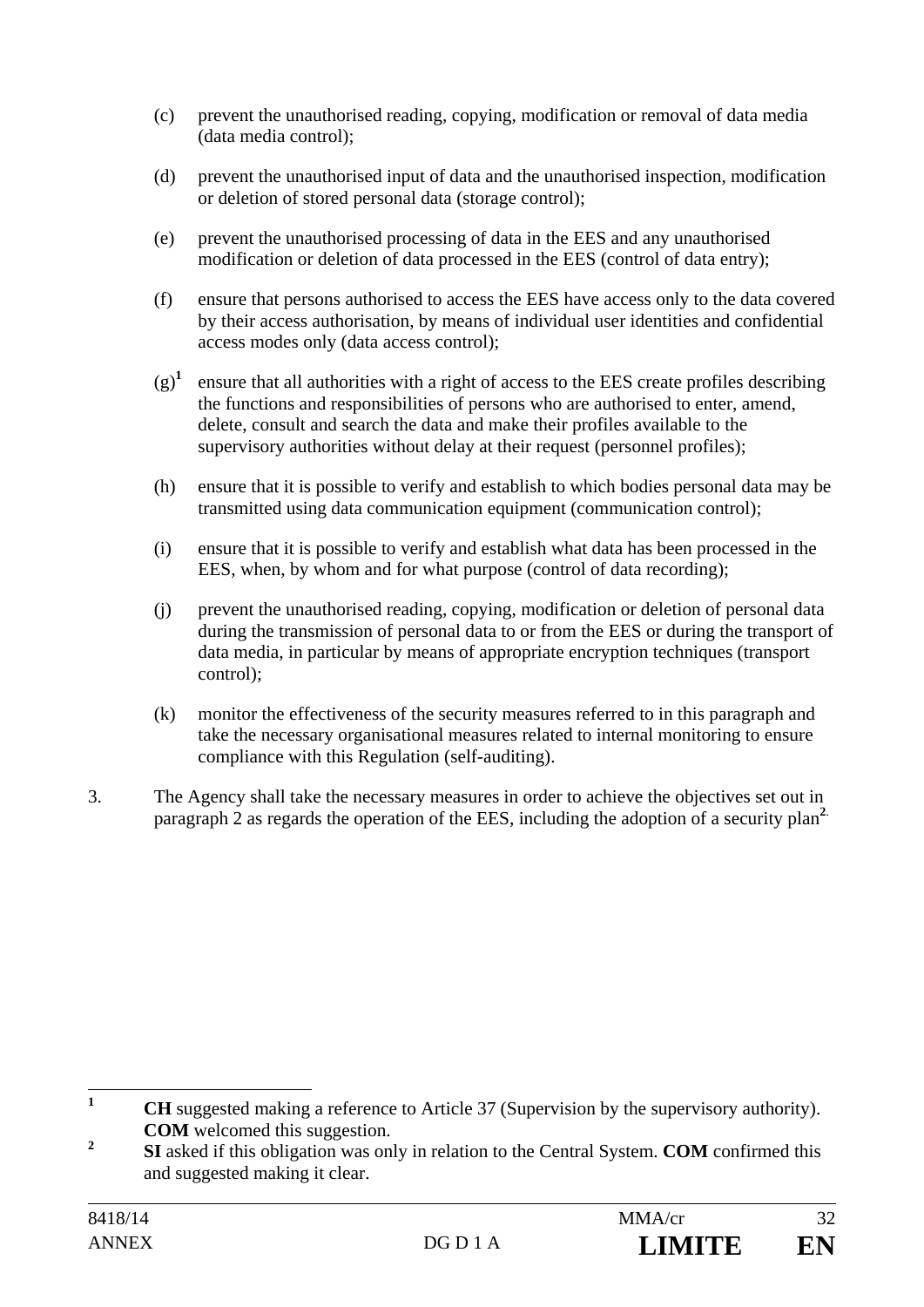#### *Article 29 Liability*

- 1. Any person who, or Member State which, has suffered damage<sup>1</sup> as a result of an unlawful processing operation or any act incompatible with this Regulation shall be entitled to receive compensation from the Member State which is responsible for the damage suffered. That State shall be exempted from its liability, in whole or in part, if it proves that it is not responsible for the event giving rise to the damage**<sup>2</sup>** .
- 2. If any failure of a Member State to comply with its obligations under this Regulation causes damage to the EES, that Member State shall be held liable for such damage, unless and insofar as the Agency or another Member State participating in EES failed to take reasonable measures to prevent the damage from occurring or to minimise its impact.
- 3. Claims for compensation against a Member State for the damage referred to in paragraphs 1 and 2 shall be governed by the provisions of national law of the defendant Member State.

#### *Article 30 Keeping of records<sup>3</sup>*

- 1. Each Member State and the Agency shall keep records of all data processing operations within the EES. These records shall show the purpose of access referred to in Article 7, the date and time, the type of data transmitted as referred to in Article 11 to 14, the type of data used for interrogation as referred to in Articles 15 to 19 and the name of the authority entering or retrieving the data. In addition, each Member State shall keep records of the staff duly authorised to put in or retrieve the data.
- 2. Such records may be used only for the data protection monitoring of the admissibility of data processing as well as to ensure data security. The records shall be protected by appropriate measures against unauthorised access and deleted after a period of one year after the retention period<sup>4</sup> referred to in Article 20 has been expired, if they are not required for monitoring procedures which have already begun.

**<sup>4</sup> COM** suggested including the word "relevant" before "the retention period. **DE** and **SE** expressed doubts regarding the purpose of this provision and **SI** raised concerns about a possible duplication of logs. **NO** proposed that Article 30 be re-entitled "Logging". **COM**  explained that the objective was to allow supervisory authorities to control Member States operations for the purpose of completing an investigation. Regarding possible duplication of logs among the Agency and Member States, COM would consult its technical experts regarding what operations specifically concern the Agency on the one hand and Member States on the other.

 $\mathbf{1}$ **1 NO** inquired if "damage" also included non- pecuniary loss. **COM** would check.

**<sup>2</sup> NL** wondered if the burden of proof should not be the other way round.

**<sup>3</sup> SE** proposed to replace the title with the word "Logging" and to use this word in the first paragraph.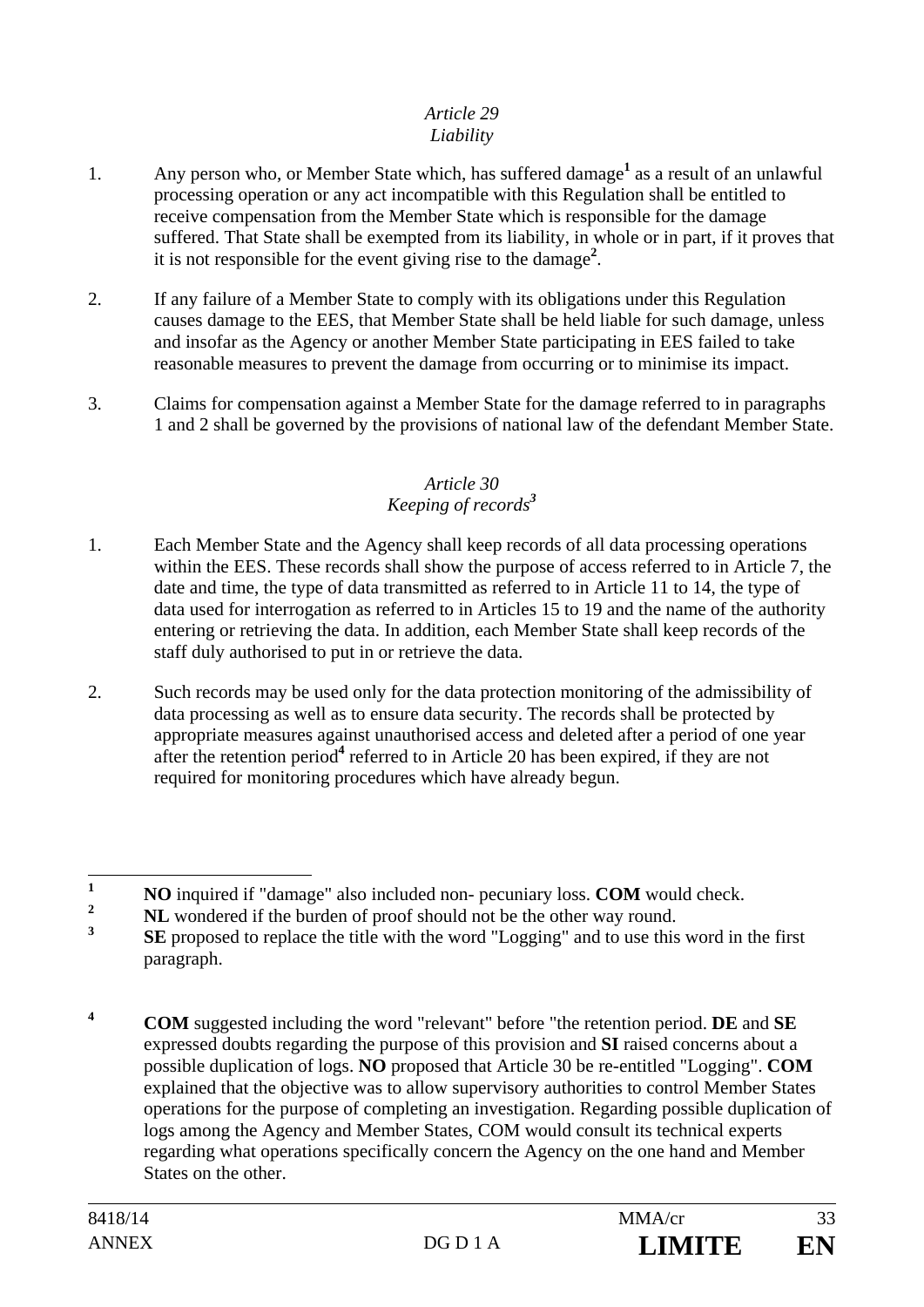#### *Article 31 Self-monitoring*

Member States shall ensure that each authority entitled to access EES data takes the measures necessary to comply with this Regulation and cooperates, where necessary, with the supervisory authority.

#### *Article 32 Penalties*

Member States shall take the necessary measures to ensure that any misuse of data<sup>1</sup> entered in the EES is punishable by penalties, including administrative and/or criminal penalties in accordance with national law, that are effective, proportionate and dissuasive.

 $\mathbf{1}$ **<sup>1</sup> NL** wished to reach a common interpretation of what is understood by "misuse of data" as well as on the penalties. For NL, it would be useful for Member States to agree on practical arrangements to implement when data had been misused. **IT** underlined that divergent approaches should be avoided among Member States. **NO** asked that this be left national law.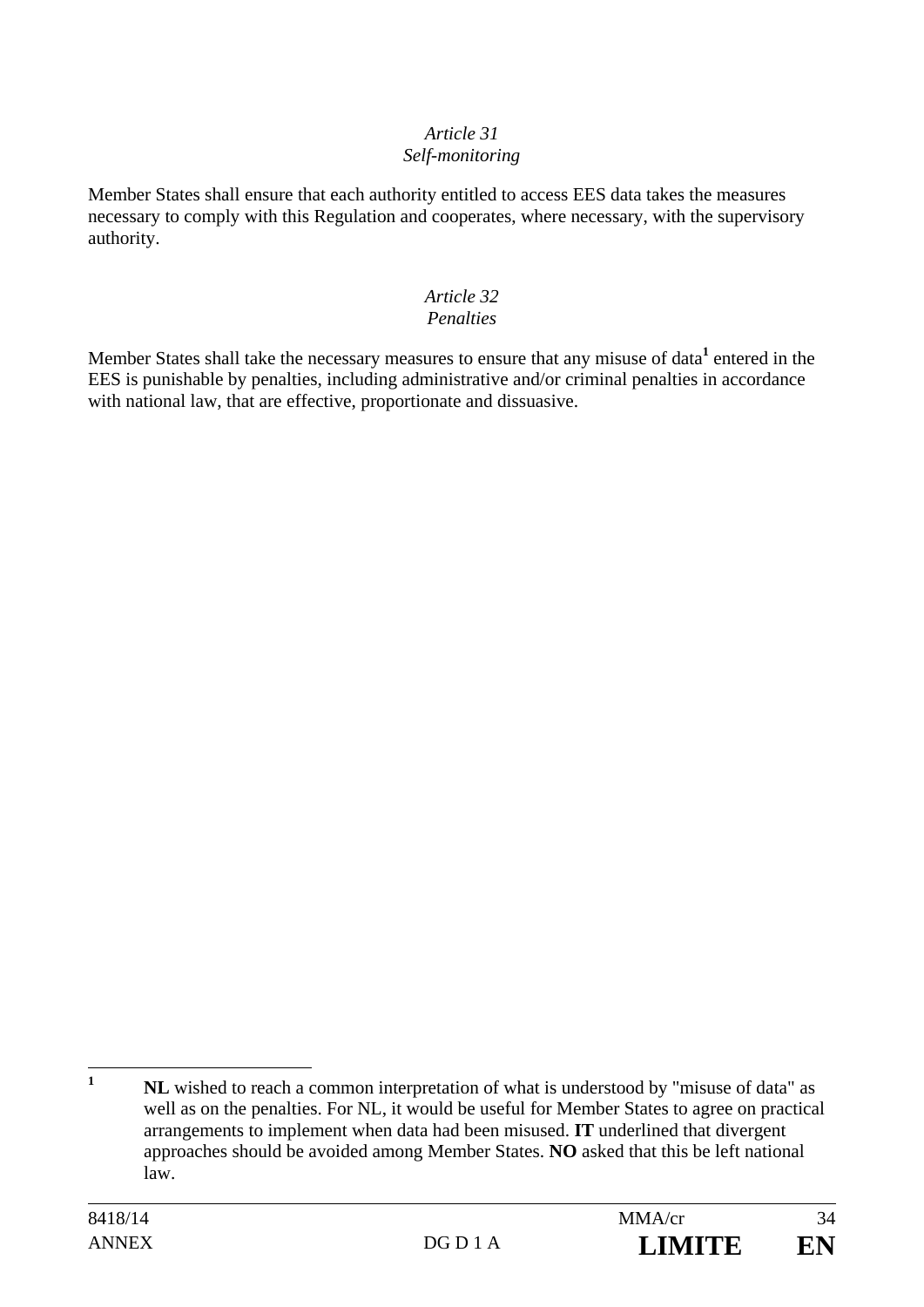### **CHAPTER VI Rights and supervision on data protection**

#### *Article 33 Right of information*

1. Persons whose data are recorded in the EES shall be informed<sup>1</sup> of the following by the Member State responsible**<sup>2</sup>** :

- (a) the identity of the controller referred to in Article  $37(4)^3$ ;
- (b) the purposes for which the data will be processed within the  $EES<sup>4</sup>$ ;
- (c) the categories of recipients of the data;
- (d) the data retention period;
- (e) that the collection of the data is mandatory for the examination of entry conditions;**<sup>5</sup>**
- (f) the existence of the right of access to data relating to them, the right to request that inaccurate data relating to them be corrected or that unlawfully processed data relating to them be deleted, including the right to receive information on the procedures for exercising those rights and contact details of the national supervisory authorities, or of the European Data Protection Supervisor if applicable, which shall hear claims concerning the protection of personal data.

The information referred to in paragraph 1 shall be provided in writing**<sup>6</sup>** .

 $\mathbf{1}$ **<sup>1</sup> LV** suggested moving paragraph 2 to paragraph 1 by adding the word "in writing" after "shall be informed".

**<sup>2</sup>** As previously indicated by **FR,** FR asked that a link with Article 9 be made here and that this paragraph include the obligation on Member States to provide the third-country national with a receipt at the border once the data have been recorded in the EES. **COM** replied that third-country nationals would have the right to ask for the information recorded concerning them so it did not regard it as necessary to introduce the idea of a receipt.<br>**AT, EE** and **SE** expressed doubts about this provision.

**<sup>4</sup> RO** asked for it to be specified that data will be processed for calculating the authorised period of stay.

**<sup>5</sup>** The **CLS** believed that letter (e) was already covered by letter (b). The CLS obesrved that (d) should be in plural as differente periods will be most probably attached to different purposes.

**<sup>6</sup> CH** asked the **Cion** when this information should be made available and if **Cion** could provide some guidance to implement the obligation to inform with an uniform sheet or in another way. **DK** inquired if this information should be provided individually or by a poster or leaflet. **AT** and **PT** stressed that this information could be made available on a website. The **Cion** agreed with this suggestion and also with placing posters in the BCPs. The **Cion**  suggested inserting an article on an Information Campaign similar to the one in the RTP proposal.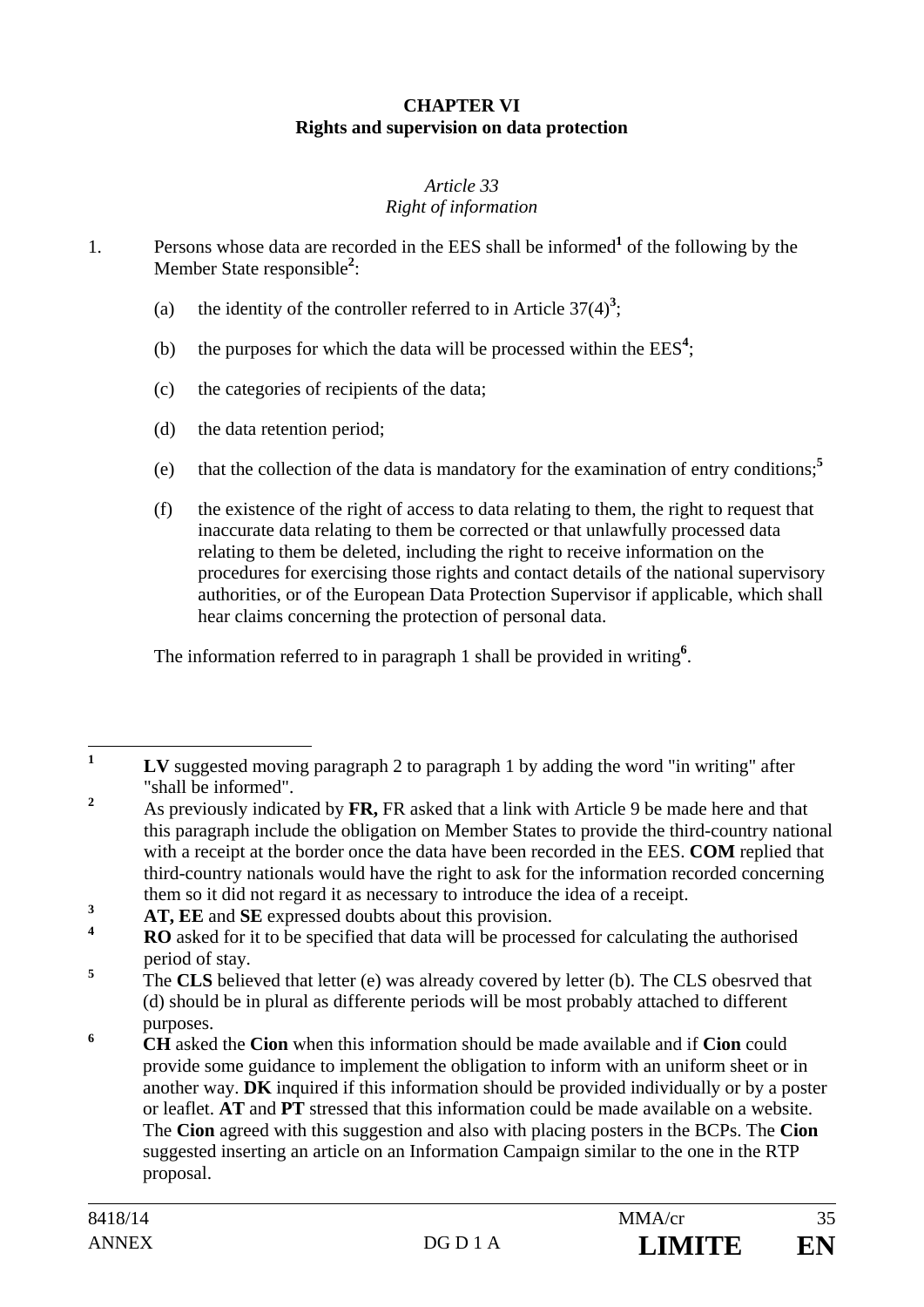### *Article 34 Right of access, correction and deletion*

- 1**1** . Without prejudice to the obligation to provide other information in accordance with Article 12(a) of Directive 95/46/EC, any person shall have the right to obtain communication of the data relating to him or her recorded in the EES and of the Member State which transmitted it to the EES. Such access to data may be granted only by a Member State. Each Member State shall record any requests for such access.
- 2. Any person may request that data relating to him or her which is inaccurate<sup>2</sup> be corrected and that data recorded unlawfully be deleted. The correction and deletion shall be carried out without delay by the Member State responsible, in accordance with its laws, regulations and procedures.
- 3. If the request as provided for in paragraph 2 is made to a Member State, other than the Member State responsible, the authorities of the Member State to which the request has been lodged shall contact<sup>3</sup> the authorities of the Member State responsible within a time limit of 14 days. The Member State responsible shall check the accuracy of the data and the lawfulness of its processing in the EES within a time limit of one month**<sup>4</sup>** .

 $\mathbf{1}$ **<sup>1</sup> CH** entered a scrutiny reservation on this paragraph, in particular on the reference to Directive 95/46/EC. **DE** found that the structure should be made clearer because of Articles 21 and 22 on the one hand and Articles 34 and 36 on the other, which are interlinked and deal with the same issues.

<sup>&</sup>lt;sup>2</sup> **NL** and **PT** asked if the term "inaccurate" could also cover a person who should have been included in the EES but who was not in the system. In that connection, **NL** also wondered if the person would have to provide robust evidence that data had been mistakenly uploaded. The **Cion** suggested looking at Article 21 (2) on the evidence to be provided. The **CLS** considered that an obligation should be added for competente authority to correct or delete data on its own motion as soon as it discovers that they are not correctly recorded.

**<sup>3</sup>** The **Cion** clarified that "contact" meant "transmit". **SE** suggested to replace "contact" by"transfer the request to".

**<sup>4</sup> FR** stressed that one month could turn out to be too short in some cases. The **Cion** replied that it was the same deadline as in the VIS Regulation.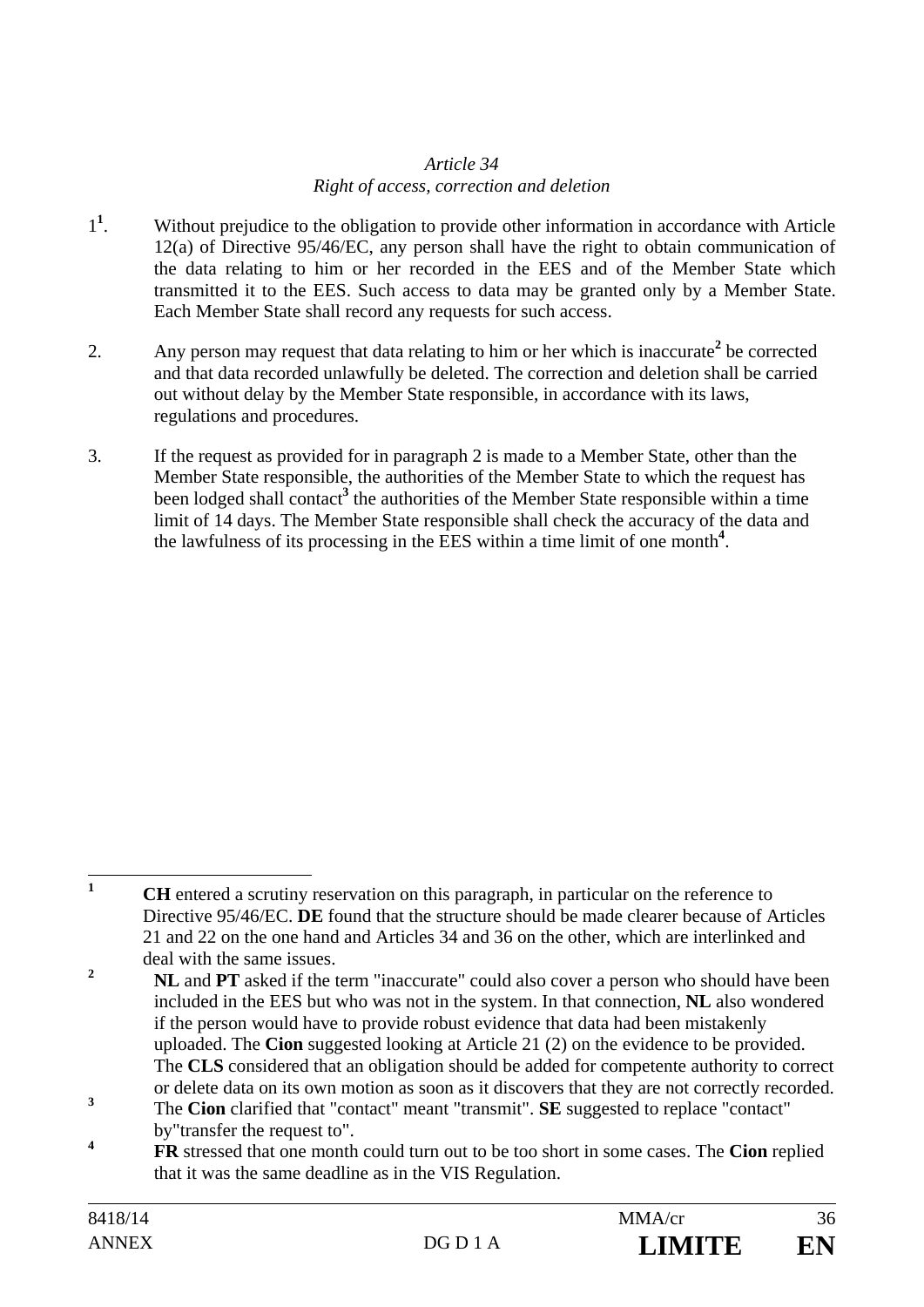- 4. In the event that data recorded in the EES are inaccurate or have been recorded unlawfully, the Member State responsible shall correct or delete the data in accordance with Article 21**<sup>1</sup>** . The Member State responsible shall confirm in writing**<sup>2</sup>** to the person concerned without delay that it has taken action to correct or delete data relating to him.
- 5. If the Member State responsible does not agree that data recorded in the EES is inaccurate or has been recorded unlawfully, it shall explain in writing**<sup>3</sup>** to the person concerned without delay why it is not prepared to correct or delete data relating to him.
- 6. The Member State responsible shall also provide the person concerned with information explaining<sup>4</sup> the steps which he can take if he does not accept the explanation provided. This shall include information on how to bring an action or a complaint before the competent authorities or courts of that Member State and any assistance, including from the supervisory authorities that is available in accordance with the laws, regulations and procedures of that Member State.

#### *Article 35*

### *Cooperation to ensure the rights on data protection*

- 1. The Member States shall cooperate actively to enforce the rights laid down in Article 34**<sup>5</sup>** .
- 2. In each Member State, the supervisory authority shall, upon request, assist<sup>6</sup> and advise the person concerned in exercising his/her right to correct or delete data relating to him/her in accordance with Article 28(4) of Directive 95/46/EC.
- 3. The supervisory authority of the Member State responsible which transmitted**<sup>1</sup>** the data and the supervisory authorities of the Member States to which the request has been lodged shall cooperate to this end.

- <sup>3</sup> **SE** reiterated the comment made regarding paragraph 4 and suggested the wording " it shall, in its written decision, explain…".
- **<sup>4</sup> SE** reiterated the comment made regarding paragraph 4.
- 5  **CH** asked to have a wording similar to the text in the RTP proposal.
- **6 SE** asked to delete the word "assist".

 $\mathbf{1}$ **<sup>1</sup> CH** wondered if this provision allowed a Member State which had found out that the data was inaccurate or was unlawfully recorded to correct it without a request by the data subject. The **Cion** confirmed that there was a positive obligation for Member States to correct the data and a corollary obligation to inform the traveller accordingly.

<sup>&</sup>lt;sup>2</sup> **SE** found that the drafting of paragraphs 4, 5 and 6 was not sufficiently clear and asked why the text did not refer to a decision by the Member State which opened up the channel of a judicial remedy. Therefore SE suggested to use the words "..shall, in a written decision, confirm to the person concerned". In this regard, the **CLS** clarified that when there was a request by a data subject, an administrative procedure was initiated and the act of amending/deleting the data or of refusing to do it by the Member State constituted according to national laws an administrative decision. Consequently, the **CLS** did not consider it necessary to provide in the text for the specific nature of that act. In the opinion of the **CLS**, it was very possible that national laws required some formalisation of the deleting/amending data act.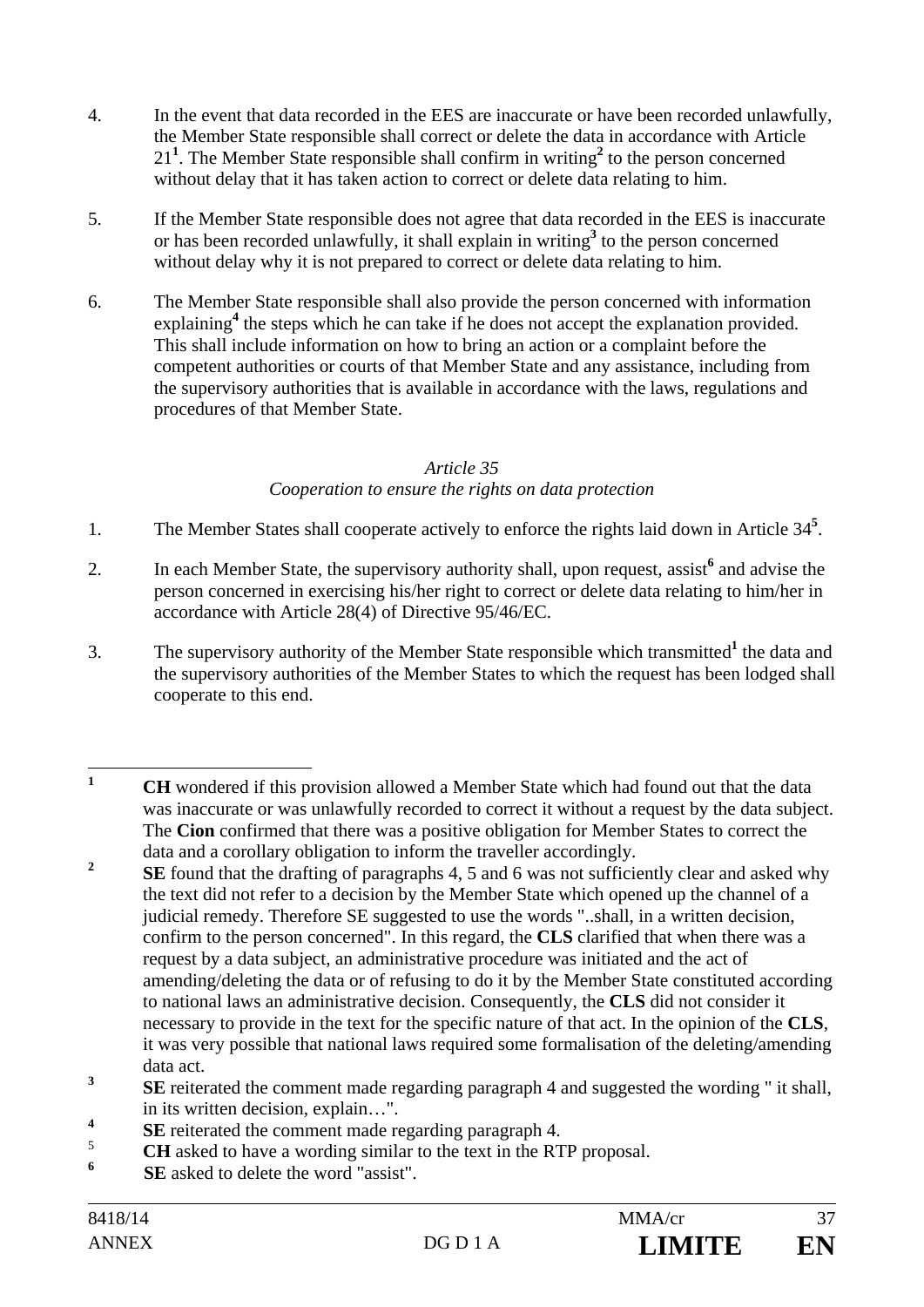#### *Article 36 Remedies*

- 1. In each Member State any person shall have the right to bring an action or a complaint before the competent authorities or courts of that Member State which refused the right of access to or the right of correction or deletion of data relating to him, provided for in Article 35**<sup>2</sup>** .
- 2. The assistance**<sup>3</sup>** of the supervisory authorities shall remain available throughout the proceedings.

#### *Article 37 Supervision by the supervisory authority<sup>4</sup>*

- 1. The supervisory authority shall monitor the lawfulness of the processing of personal data, referred to in Articles 11 to 14 by the Member State in question, including their transmission to and from the EES.
- 2. The supervisory authority shall ensure that an audit<sup>5</sup> of the data processing operations in the National System is carried out in accordance with relevant international auditing standards at least every four years.
- 3. Member States shall ensure that their supervisory authority has sufficient resources to fulfil the tasks entrusted to it under this Regulation.
- 4. In relation to the processing of personal data in the EES, each Member State shall designate the authority which is to be considered as controller in accordance with Article 2(d) of Directive 95/46/EC and which shall have central responsibility for the processing of data by this Member State. Each Member State shall communicate this authority to the Commission.**<sup>6</sup>**

- <sup>2</sup> **DE** pointed out that the reference should be made to Article 34 instead of Article 35. The **Cion** confirmed DE's opinion. **RO** said that Article 21 (2) should refer to this provision. The **Cion** replied in the affirmative.
- **3** The **Cion** specified that "assistance" should be understood within the meaning of Article 35 (2).
- **4 CH** asked to add the word "national" before "supervisory authority".
- **<sup>5</sup> PL** asked how this audit should be carried out. **PL** also inquired what the "international auditing standards" were. **PL** suggested setting those standards at the legislative level to avoid different systems and procedures. The **Cio**n answered that it would look into this question to provide clarity on what standards should be followed.
- **6 SE** asked to delete this paragraph.

**<sup>1</sup> LV** entered a linguistic reservation on the word "transmitted" which should be replaced by "handed over" in the Latvian version.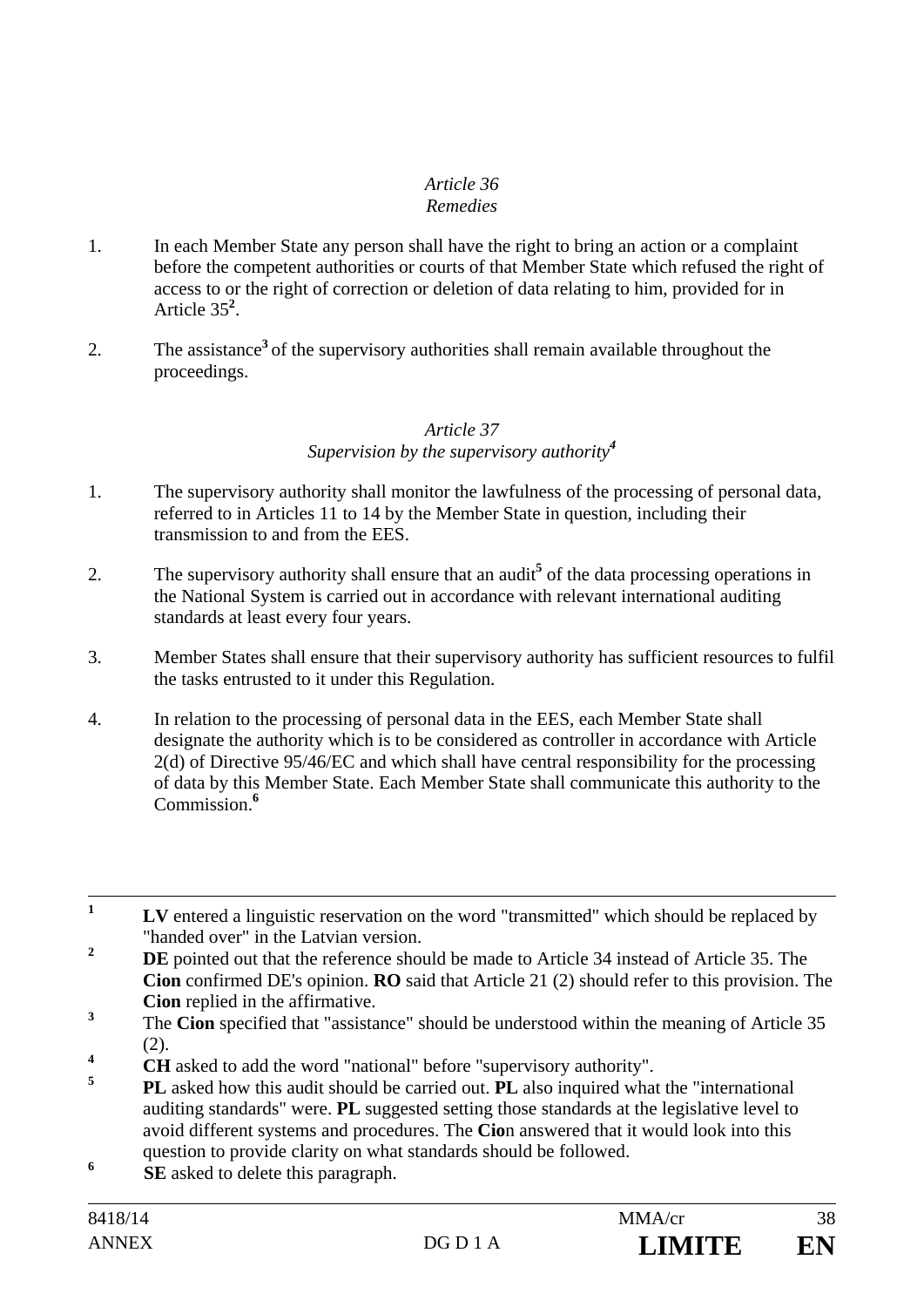5. Each Member State shall supply any information requested<sup>1</sup> by the supervisory authorities and shall, in particular, provide them with information on the activities carried out in accordance with Article 28**<sup>2</sup>**and grant them access to their records as referred to in Article 30 and allow them access at all times to all their premises.**<sup>3</sup>**

### *Article 38 Supervision by the European Data Protection Supervisor*

- 1. The European Data Protection Supervisor shall check that the personal data processing activities of the Agency are carried out in accordance with this Regulation. The duties and powers referred to in Articles 46 and 47 of Regulation (EC) No 45/2001 shall apply accordingly.
- 2. The European Data Protection Supervisor shall ensure that an audit of the Agency's personal data processing activities is carried out in accordance with relevant international auditing standards at least every four years. A report of such audit shall be sent to the European Parliament, the Council, the Agency, the Commission and the supervisory authorities. The Agency shall be given an opportunity to make comments before the report is adopted.
- 3. The Agency shall supply information requested by the European Data Protection Supervisor, give him/her access to all documents and to its records referred to in Article 30 and allow him/her access to all its premises, at any time.

 $\mathbf{1}$ **FR** raised concerns on the words "any information requested" and asked for clarification that it could concern only information collected in the framework of the EES. For the **Cion**, it was not necessary to change the text because the limitation came from the reference to Article 28.

<sup>&</sup>lt;sup>2</sup> **CH** requested replacing the reference to Article 28 by a reference to Articles 25 and 26 (1).

**<sup>3</sup> FR** and **RO** asked the **Cion** to clarify what was covered by "all their premises". **RO** suggested redrafting it as follows: "access at all times to all relevant premises related to the EES".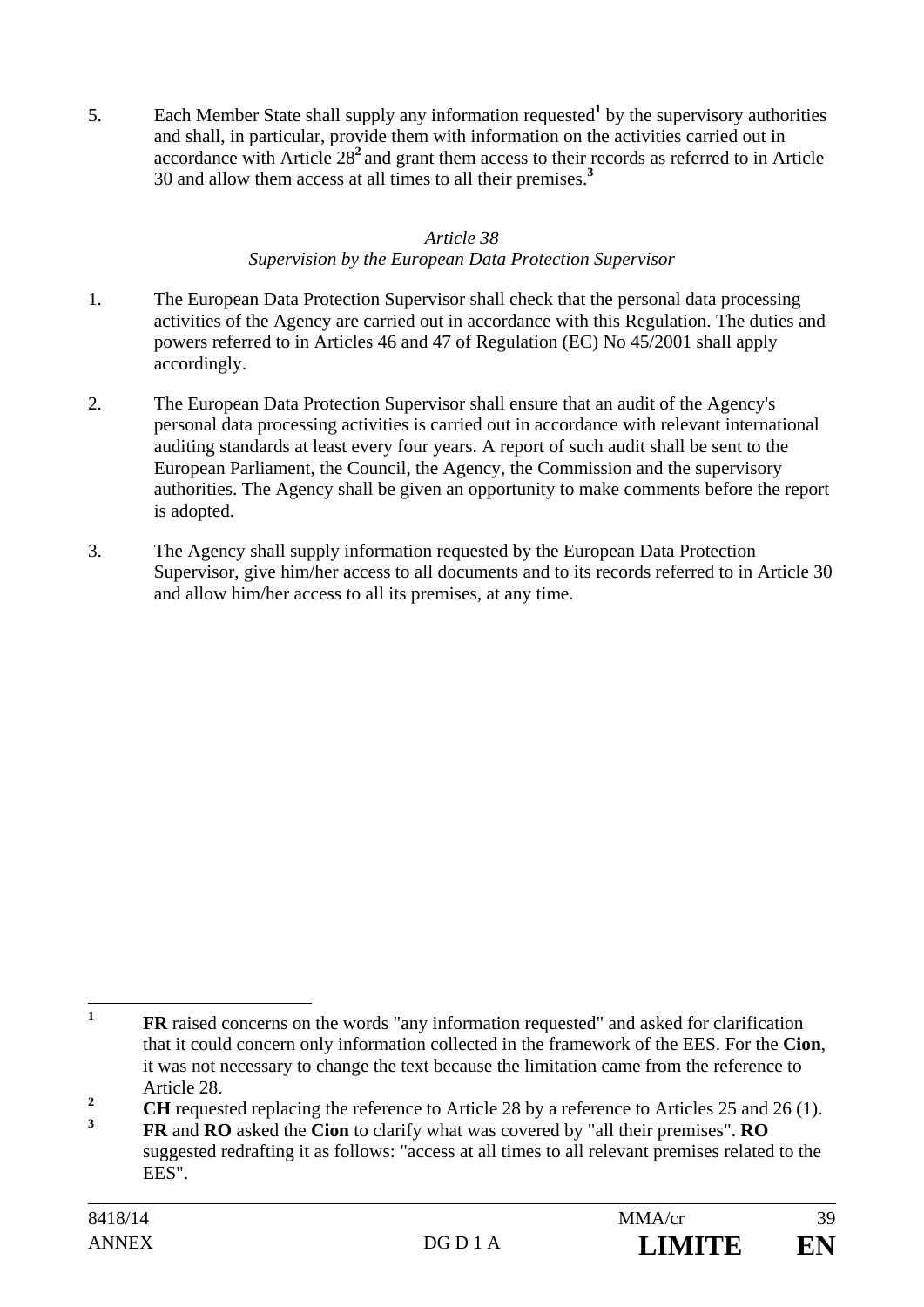#### *Article 39<sup>1</sup> Cooperation between supervisory authorities and the European Data Protection Supervisor*

- 1. The supervisory authorities and the European Data Protection Supervisor, each acting within the scope of their respective competences, shall actively cooperate within the framework of their responsibilities and shall ensure coordinated supervision of the EES and the National Systems**<sup>2</sup>** .
- 2. They shall, each acting within the scope of their respective competences, exchange relevant information, assist each other in carrying out audits and inspections, examine difficulties over the interpretation or application of this Regulation, study problems with the exercise of independent supervision or with the exercise of the rights of the data subject, draw up harmonised proposals for joint solutions to any problems and promote awareness of data protection rights, as necessary.
- 3. The supervisory authorities and the European Data Protection Supervisor shall meet for that purpose at least twice a year. The costs of these meetings shall be borne by the European Data Protection Supervisor. Rules of procedure shall be adopted at the first meeting. Further working methods shall be developed jointly as necessary.
- 4. A joint report of activities shall be sent to the European Parliament, the Council, the Commission and the Agency every two years. This report shall include a chapter of each Member State prepared by the supervisory authority of that Member State.

 $\mathbf{1}$ **<sup>1</sup> RO** made a general comment regarding Articles 36 to 39. In the opinion of **RO**, those Articles should be reviewed in the light of the principles agreed in the context of negotiations regarding the horizontal Regulation on data protection, in particular Articles 33 and 34.

<sup>&</sup>lt;sup>2</sup> **NL** inquired if there was scope for joint audits. The **Cion** replied in the negative but suggested that the cooperation could be strengthened in paragraph 2.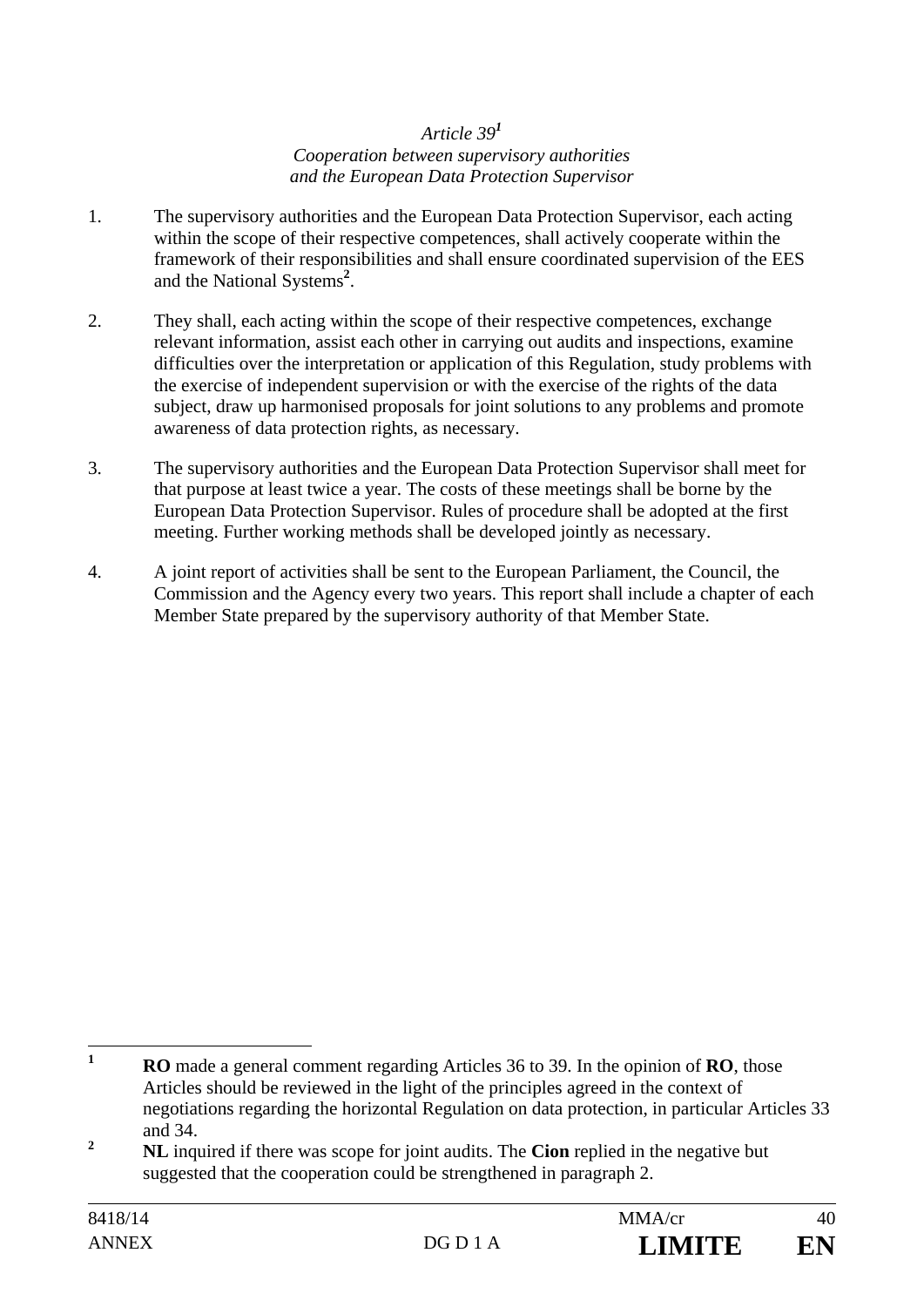### **CHAPTER VII Final provisions**

### *Article 40 Use of data for reporting and statistics<sup>1</sup>*

- 1. The duly<sup>2</sup> authorised staff of the competent authorities of Member States, of the Agency and of Frontex shall have access to consult the following data, solely for the purposes of reporting and statistics without allowing individual identification**<sup>34</sup>**:
	- (a) status information**<sup>5</sup>** ;
	- (b) nationality of the third country national**<sup>6</sup>** ;
	- (c) Member State, date and border crossing point of the entry and Member State, date and border crossing point of the exit;
	- (d) the type of the travel document**<sup>7</sup>** ;

 $\mathbf{1}$ **<sup>1</sup> FI** suggested a new title *"Use of data for reporting, statistics, risk analysis and situational awareness purposes"*. **<sup>2</sup>**

 $\frac{2}{3}$  As in other articles, **SE** asked to delete the word "duly".

**<sup>3</sup> FI** suggested the following wording: "The duly authorised staff of the competent authorities of Member States, of the Agency and of Frontex shall have access to consult the following data, solely for the purposes of reporting, statistics, risk analysis and situational awareness purposes without allowing individual identification:". **DE** and **PT** supported FI and also asked to make clearer that those data would be used for risk analysis purposes. **Cion**  admitted that those data could be used for risk analysis purposes and, therefore, agreed to examine Member States' proposals. **RO** asked to clarify what Cion understood by "without allowing individual identification" as some of the data below could lead indirectly to natural persons. **Cion** replied that it would reflect on preparing guidelines on this matter in the implementation phase.

**<sup>4</sup> RO** requested the addition of a new letter to include data such as means of transportation in relation to the entry and exit, the type of transport, the registration number and the country of registration. RO explained that those data are collected by its NEES and they had proved very useful to detect criminal groups activities and movements. It also proposed to add these data to Article 11(2). **PT** asked to include gender and age group in order to be able to draw up migratory profiles.

**FI** suggested to add "... and overall number of entries and exits by border crossing points;".

**<sup>6</sup> FI** suggested to add "..and immigration status (visa-free or visa required) of the third country national".

**<sup>7</sup> FI** suggested to add "..and the authority which issued it". **NL** and **PT** questioned the added value of this information.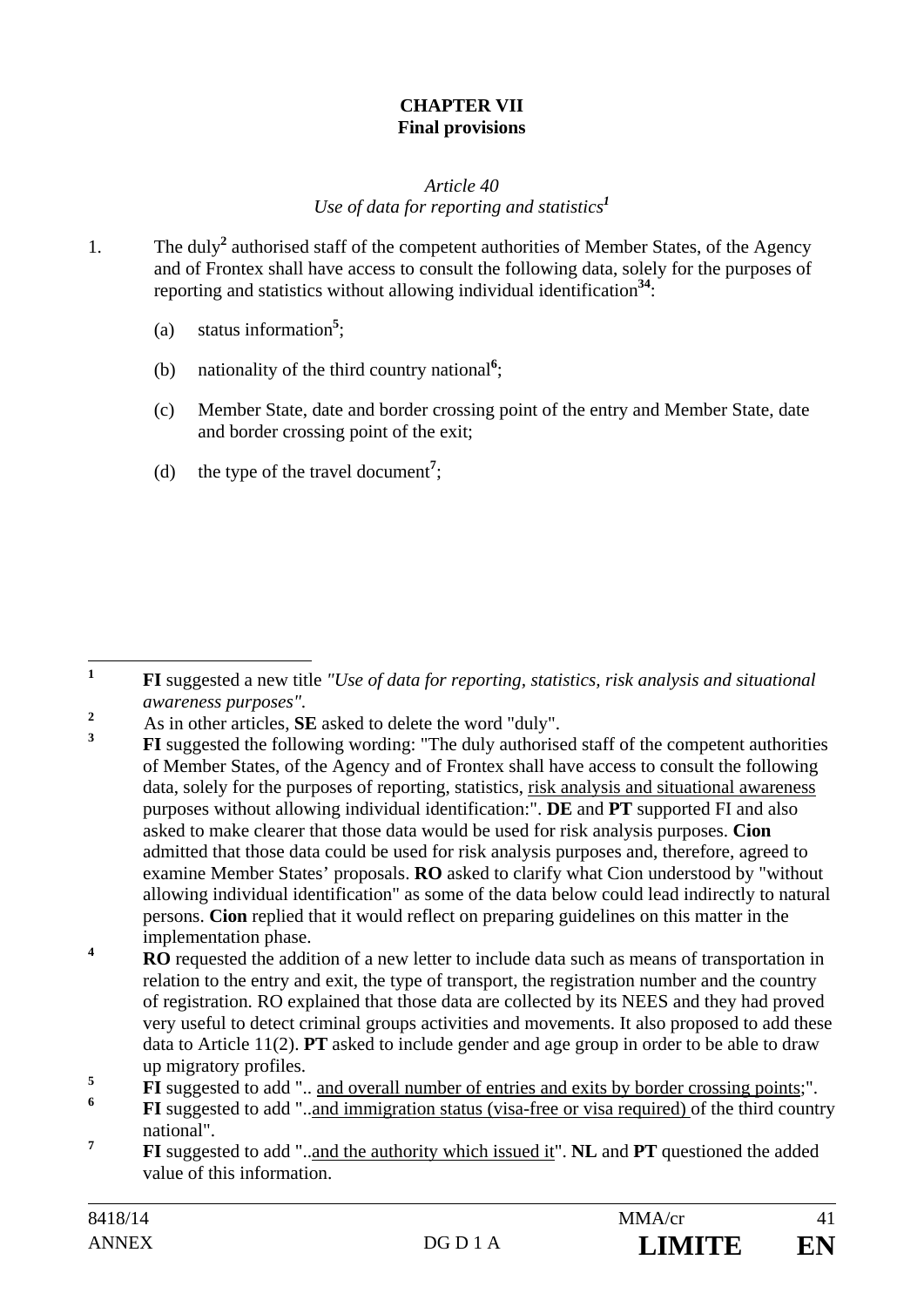- (e) number of overstayers referred to in Article  $10^1$ ;
- (f) the data entered in respect of any stay revoked or whose validity is extended<sup>2</sup>;
- (g) the authority that issued the visa, if applicable;<sup>3</sup>
- (h) the number of persons exempt from the requirement to give fingerprints pursuant to Article 12(2) and (3).

#### *Article 41 Start of operations*

- 1. The Commission<sup>4</sup> shall determine the date from which the EES is to start operations, after the following conditions are met:
	- (a) the measures referred to in Article 23 have been adopted;
	- (b) the Agency has declared the successful completion of a comprehensive test of the EES, which shall be conducted by the Agency in cooperation with the Member States<sup>5</sup>, and;
	- (c) the Member States have validated the technical and legal arrangements to collect and transmit the data referred to in Articles 11 to 14 to the EES and have notified them to the Commission.
- 2. The Commission shall inform the European Parliament<sup>6</sup> of the results of the test carried out pursuant to paragraph 1(b).
- 3. The Commission decision referred to in paragraph 1 shall be published in the Official Journal.

**<sup>6</sup> DE** requested to add the Council as well.

 $\mathbf{1}$ **1 FI** suggested to add at the beginning "nationality, port of entry and...".

**<sup>2</sup> FI** noted that this information will not be stored in the system according to Article 11. Article 11 only referred to the country issuing the visa.

**<sup>3</sup> BG** suggested replacing this text by "the 3 letter code of the issuing Member State ". **DE** and **FI** wanted the Member State which issued the visa since "the authority which issued the visa is not foreseen in Article 11". **Cion** agreed to fully align this provision to Article 11.

**<sup>4</sup> DE, SE, NO, PT, NL, IT, FR, SI** and **ES** commented that it should be the Council the one to adopt the decision determining the date from which the EES should start its operations. **Cion** took note of this position and would reflect further after consulting their respective VIS colleagues as this provision was the same as in Article 48 of the VIS Regulation.

<sup>&</sup>lt;sup>5</sup> **NL** noted that Member States should also have a say for the part of the system under their responsibility.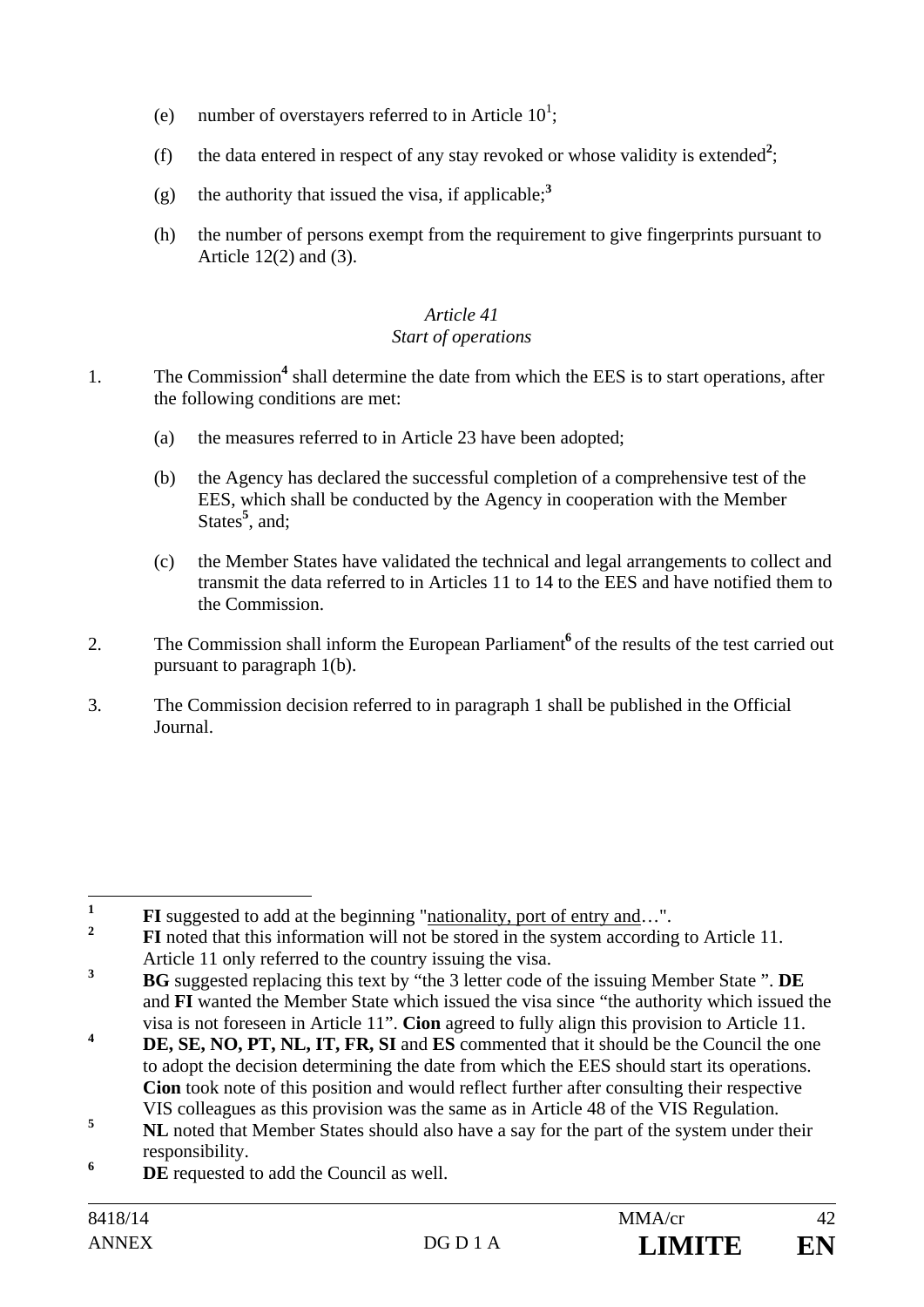#### *Article 42 Committee procedure*

- 1. The Commission shall be assisted by a committee. That committee shall be a committee within the meaning of Regulation (EU) No 182/2011.
- 2. Where reference is made to this paragraph, Article 5 of Regulation (EU) No 182/2011 shall apply**<sup>1</sup>** .

### *Article 43*

#### *Notifications*

- 1. Member States shall notify the Commission of:
	- (a) the authority which is to be considered as controller referred to in Article 37;
	- (b) the necessary technical and legal arrangements referred to in Article  $41<sup>2</sup>$ .
- 2. Member States shall notify the Agency of the competent authorities which have access to enter, amend, delete, consult or search data, referred to in Article 7<sup>3</sup>.
- 3. The Agency shall notify the Commission of the successful completion of the test referred to in Article 41 paragraph 1(b).

The Commission shall make the information notified pursuant to paragraph 1(a) available to the Member States and the public via a constantly updated electronic public register**<sup>4</sup>** .

 $\mathbf{1}$ **<sup>1</sup> RO** entered a scrutiny reservation as it needed to assess if this paragraph should not need to be completed. Along the same line, **ES** suggested to add the following sentence at the end of this paragraph: "Where the committee delivers no opinion, the Commission shall not adopt the draft implementing act and the third subparagraph of Article 5(4) of Regulation (EU)  $N^{\circ}$ 18272011 shall apply". Cion replied that this raised a horizontal issue on the application of Regulation 182/2011 which requires further analysis.

**<sup>2</sup> FR** entered a reservation as it considered this provision redundant in light of what is provided for in Article 41 (1) (c). **Cion** took note and would check it.

<sup>&</sup>lt;sup>3</sup> **DE** considered this provision redundant as this is already provided for in Article 7.2. **Cion** took note and would check it.

**<sup>4</sup> FR** and **SE** asked Cion to provide more information on the electronic public register. **Cion**  indicated that it would be a web site where information provided under (1) (a) would be made available to Member States and the public. SE suggested to replace the words "electronic public register" by "publication".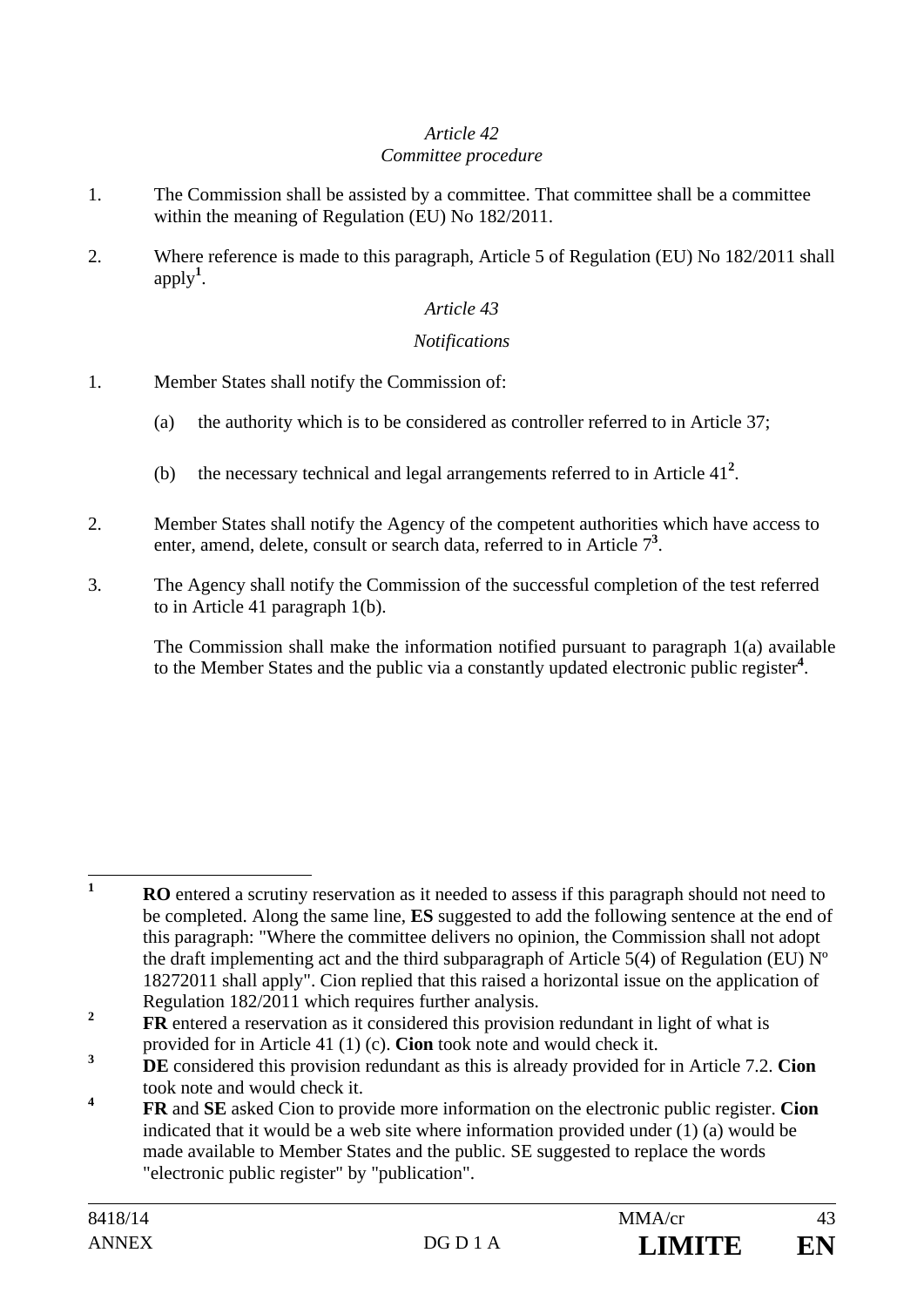### *Article 44*

### *Advisory group*

An Advisory Group shall be established by the Agency**<sup>1</sup>** and provide it with the expertise related to the EES in particular in the context of the preparation of its annual work programme and its annual activity report.

# *Article 45*

#### *Training*

The Agency shall perform tasks related to training referred to in Article 25 (4).

### *Article 46 Monitoring and evaluation*

- 1. The Agency shall ensure that procedures are in place to monitor the functioning of the EES against objectives relating to the technical output, cost-effectiveness, security<sup>2</sup> and quality of service.
- 2. For the purposes of technical maintenance, the Agency shall have access to the necessary information relating to the data processing operations performed in the EES.
- 3. Two years after the start of operations of the EES and every two years thereafter, the Agency shall submit to the European Parliament, the Council and the Commission a report on the technical functioning of EES, including the security thereof.
- 4. Two years after the EES is brought into operation and every four years thereafter, the Commission shall produce an overall evaluation of the EES. This overall evaluation shall include an examination of results achieved against objectives, an assessement of the continuing validity of the underlying rationale, the application of the Regulation, the security of the EES and any implications on future operations. The Commission shall transmit the evaluation report to the European Parliament and the Council.

 $\mathbf{1}$ **<sup>1</sup> CZ** and **DE** asked when and how this group would be established. **Cion** replied that this provision should be read in conjunction with Article 19 of Regulation No 1077/2011 establishing eu-LISA. Cion added that all the details that delegations asked for could be found in that Article.

**<sup>2</sup> NL** queried why Member States were not mentioned in this provision as there were issues about security for which they would be responsible. **Cion** replied that this provision should be read in conjunction with Article 28.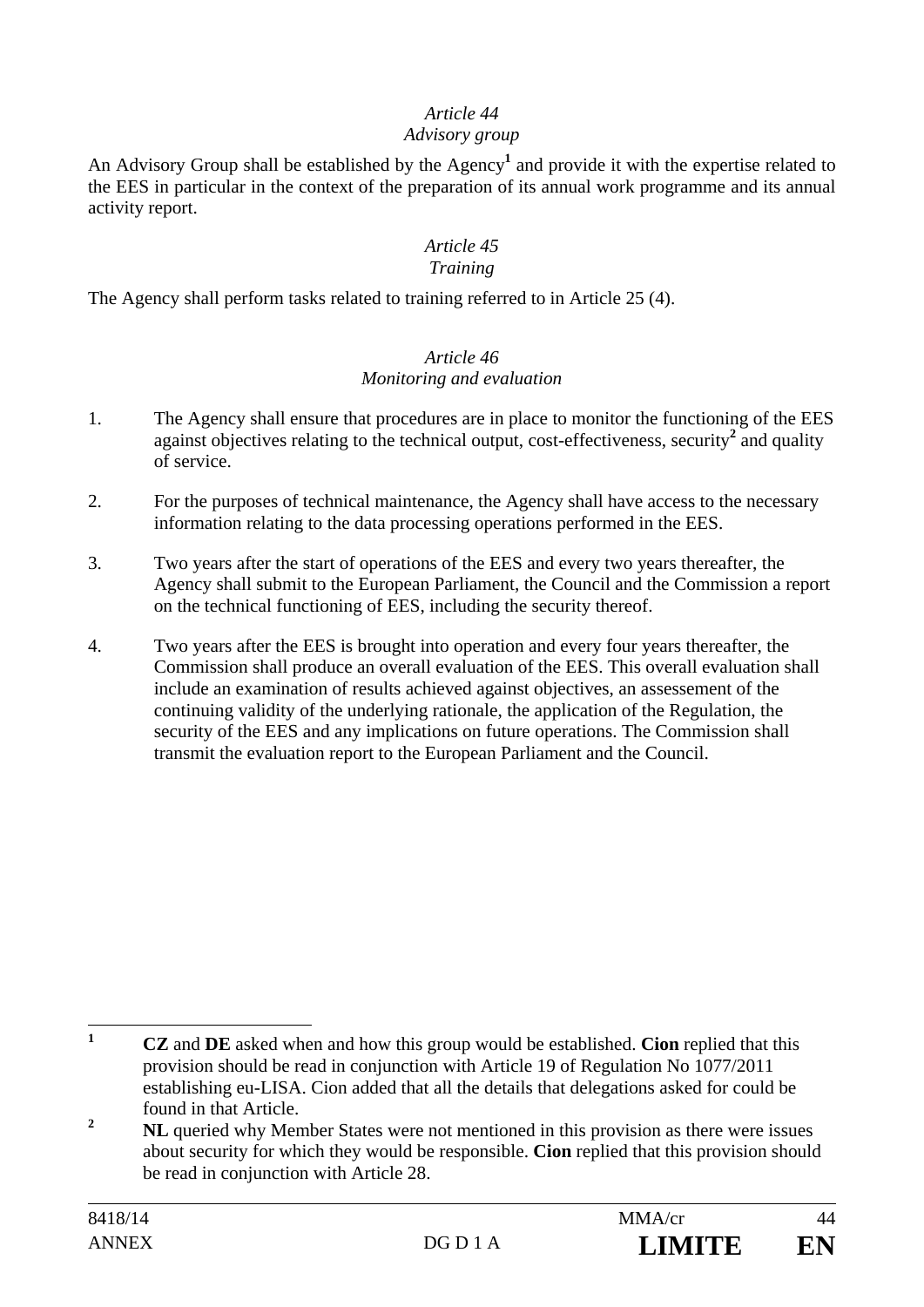- 5. The first evaluation shall specifically examine the contribution the entry-exit system could make in the fight against terrorist offences and other serious criminal offences and will deal with the issue of access for law enforcement purposes to the information stored in the system, whether, and if so, under which conditions such access could be allowed, whether the data retention period shall be modified and whether access to authorities of third countries shall be granted, taking into account the operation of the EES and the results of the implementation of the VIS**<sup>1</sup>** .
- 6. Member States shall provide the Agency and the Commission with the information**<sup>2</sup>** necessary to draft the reports referred to in paragraphs 3 and 4 according to the quantitative indicators predefined by the Commission and/or the Agency**<sup>3</sup>** .
- 7. The Agency shall provide the Commission with the information necessary to produce the overall evaluations referred to in paragraphs 4 and 5.

### *Article 47*

### *Entry into force and applicability*

- 1. This Regulation shall enter into force on the twentieth day following that of its publication in the *Official Journal of the European Union*.
- 2. It shall apply from the date referred to in the first paragraph of Article 41.
- 3. Articles 23 to 25, 28 and 41 to 45 shall apply as from the date referred to in paragraph 1.

This Regulation shall be binding in its entirety and directly applicable in the Member States in accordance with the Treaties.

Done at Brussels,

*For the European Parliament For the Council The President The President* 

 **1 PL** entered a scrutiny reservation on this provision. **ES, FR, IT** and **RO** reminded the agreement reached in SCIFA/Mixed Committee on 24 September 2013 on granting access to the EES for law enforcement purposes and asked to amend this provision accordingly.

<sup>&</sup>lt;sup>2</sup> **SE** stressed that that only information provided automatically should be required. **Cion** confirmed that the information referred to in this provision should be basically the one collected by the system. However, it might also include information on incidents, interruption of service.

<sup>&</sup>lt;sup>3</sup> **PL** entered a scrutiny reservation on this provision and requested that the indicators should be adopted in cooperation with Member States.